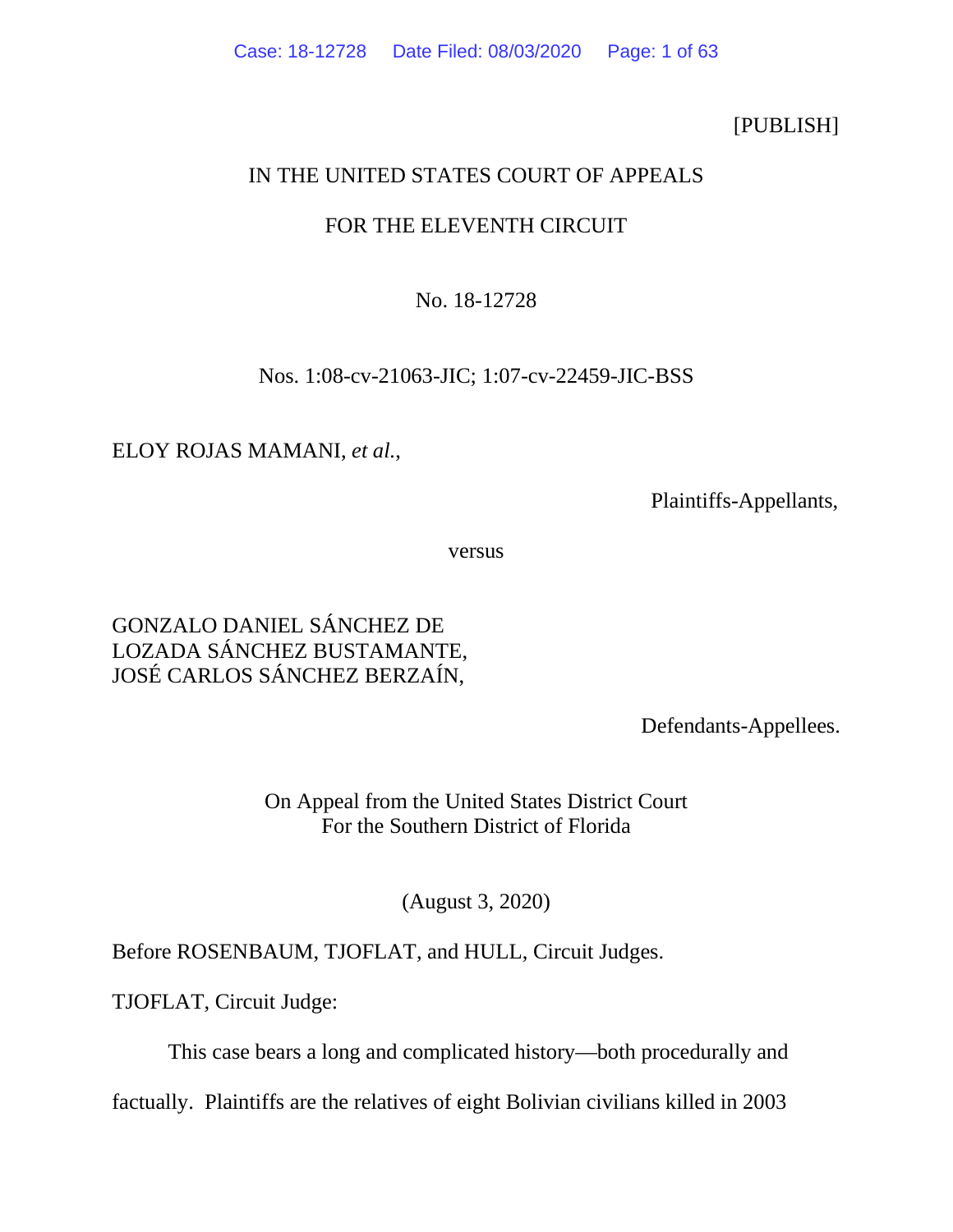during a period of civil crisis in Bolivia. Clashes between military forces and Bolivia, Gonzalo Daniel Sánchez de Lozada Sánchez Bustamante ("President" or civilians caused many deaths and injuries. Plaintiffs sued the former President of "Lozada"), and the former Defense Minister of Bolivia, José Carlos Sánchez Berzaín ("Defense Minister" or "Berzaín"), for the extrajudicial killings and wrongful deaths of their family members based on their alleged conduct in perpetuating the crisis.

 individual to extrajudicial killing shall, in a civil action, be liable for damages to the individual's legal representative." 28 U.S.C.  $\S$  1350 note  $\S$  2(a)(2). We have including aiding and abetting, conspiracy, agency, and command responsibility. these theories of indirect liability. In addition, Plaintiffs asserted wrongful-death Plaintiffs based their extrajudicial-killing claims on the Torture Victims Protection Act ("TVPA"), which provides that a person who "subjects an previously held that the TVPA is not restricted to claims based on direct liability and that legal representatives can recover based on theories of indirect liability, *See Doe v. Drummond Co.*, 782 F.3d 576, 603 (11th Cir. 2015). Plaintiffs asserted claims against Lozada and Berzaín (collectively, "Defendants") under each of claims under Bolivian law.

 went to a jury. The jury rendered a split verdict. The jury ruled for Plaintiffs on Over ten years after Plaintiffs filed their first complaint, Plaintiffs' claims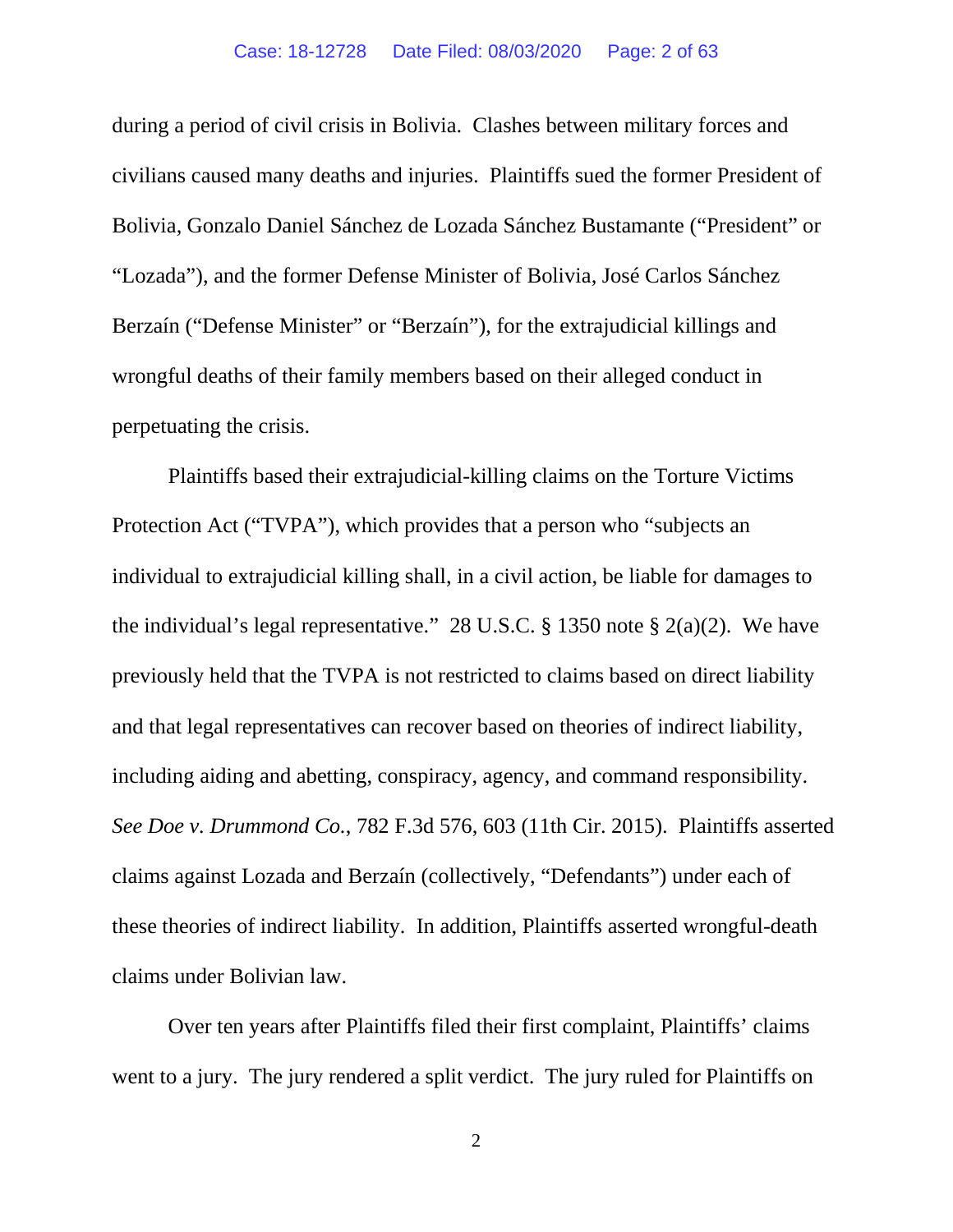Lozada and Berzaín liable under the command-responsibility doctrine. The jury awarded a total of \$10 million in compensatory damages to Plaintiffs on their soldier." After the jury had rendered its verdict, the District Court granted Defendants' renewed motion for judgment as a matter of law on the TVPA claims, the deaths were extrajudicial killings. the deaths were extrajudicial killings. Plaintiffs appealed. On appeal, we are presented with three questions. First, the TVPA claims, finding that each death was an extrajudicial killing and finding TVPA claims. The jury found for Defendants on the wrongful-death claims, determining that no death was a "willful and intentional killing by a Bolivian determining that Plaintiffs had failed to present a sufficient evidentiary basis that

 evidence State Department cables with alleged hearsay. And third, we must we must assess whether the evidence supports Plaintiffs' TVPA claims. Second, we must decide whether the District Court abused its discretion by admitting into determine whether the District Court erred when it refused to give Plaintiffs' requested jury instruction on the wrongful-death claims.

 In answering the first question, we determine that the District Court conflated the standard for an extrajudicial killing with the theory of liability tying Defendants to the decedents' deaths. We further hold that evidence of deaths caused by a soldier acting under orders to use excessive or indiscriminate force could provide a legally sufficient foundation to support a TVPA claim. We vacate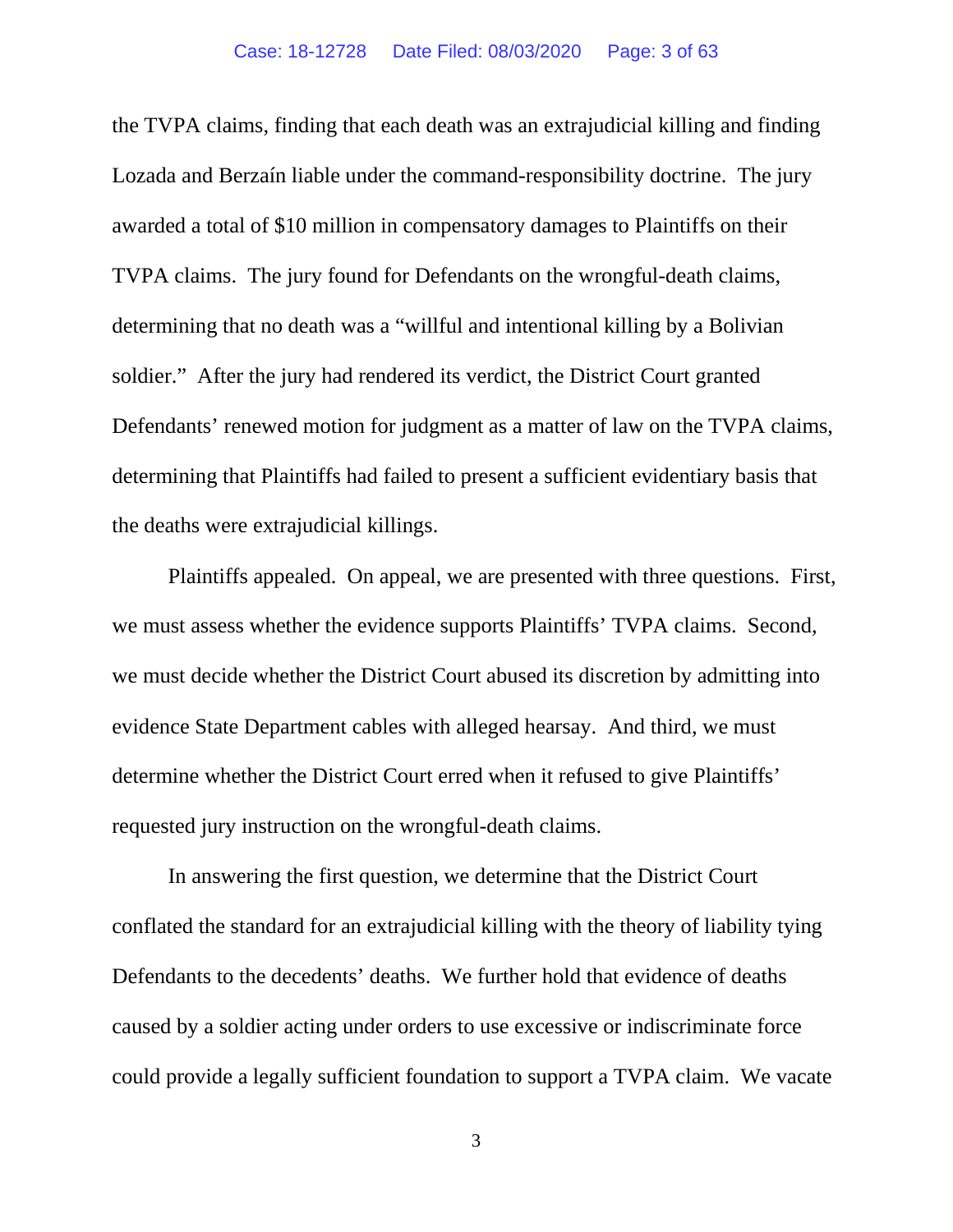#### Case: 18-12728 Date Filed: 08/03/2020 Page: 4 of 63

and remand the case for the District Court to determine, in the first instance and under the correct standard, whether Plaintiffs put forth sufficient evidence to show that the deaths were extrajudicial killings, and, if so, whether there is sufficient evidence to hold Defendants liable for such killings under the commandresponsibility doctrine.

As for the wrongful-death claims, we determine that the District Court erroneously admitted the State Department cables. Given our resolution of the second issue, we need not decide the third question. We vacate and remand the case for a new trial on the wrongful-death claims.

I.

 As we mentioned before, this case has a lengthy history. The events that have twice been before this Court. We outline that history below. gave rise to this suit occurred in Bolivia during the Fall of 2003 and the parties

#### A.

 1148 (11th Cir. 2011). We explained the case as follows: In 2011, we issued an opinion in *Mamani v. Berzain* ("*Mamani I*"), 654 F.3d

 indigenous Aymara people—which ultimately led to an abrupt change in government. Briefly stated, a series of confrontations occurred returning to La Paz, and threatening the capital's access to gas and presumably other needed things. Over two months, during the course Plaintiffs' claims arise out of a time of severe civil unrest and political upheaval in Bolivia—involving thousands of people, mainly between military and police forces and protesters. Large numbers of protesters were blocking major highways, preventing travelers from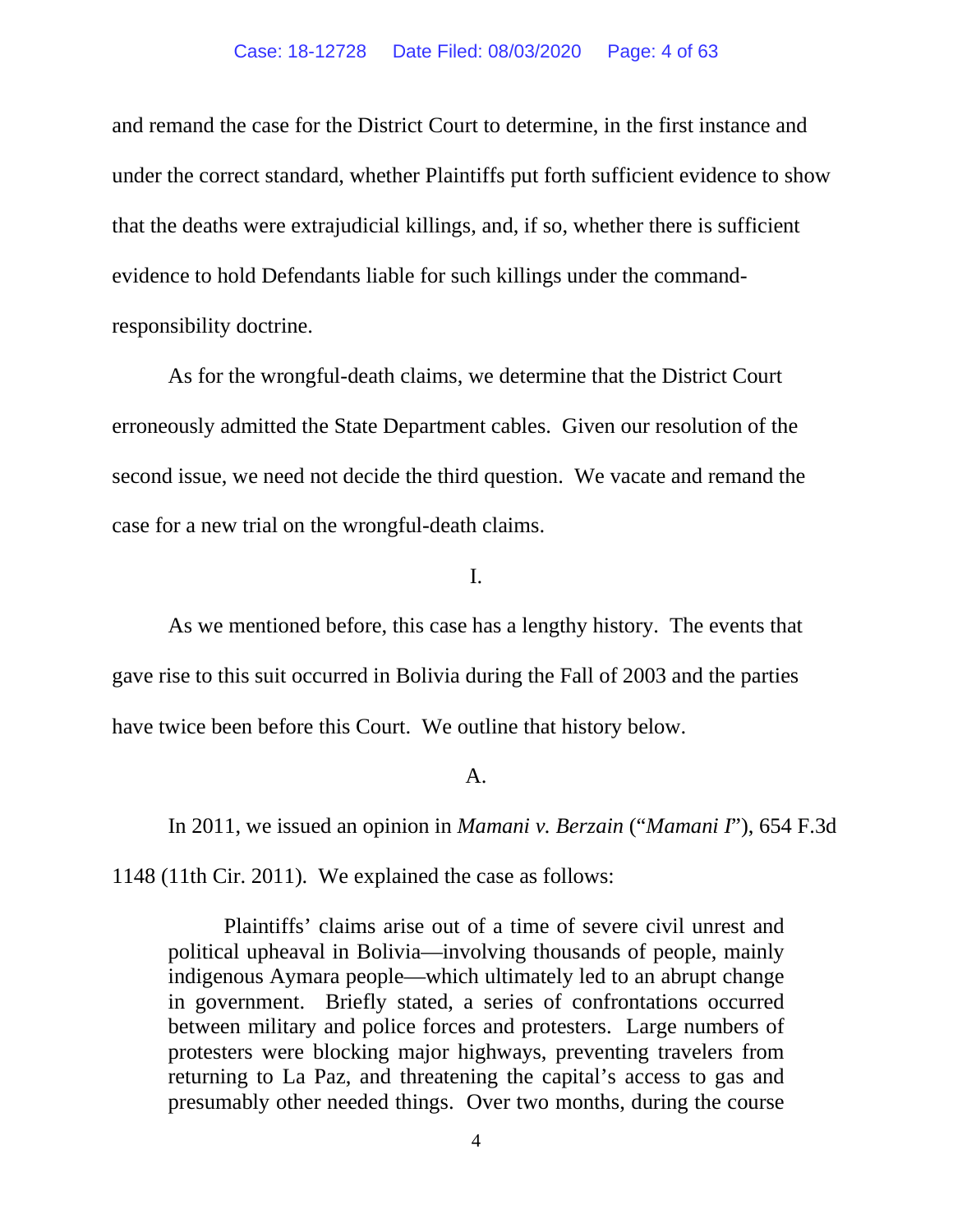of police and military operations to restore order, some people were killed and more were injured. The President ultimately resigned his responsibilities, and defendants withdrew from Bolivia . . . .

Plaintiffs filed suit in federal district court against the President and Defense Minister personally but on account of their alleged acts as highest-level military and police officials. Plaintiffs do not contend that defendants personally killed or injured anyone. In their corrected amended consolidated complaint . . ., plaintiffs brought claims under the ATS, asserting that defendants violated international law by committing extrajudicial killings; by perpetrating crimes against humanity; and by violating rights to life, liberty, security of person, freedom of assembly, and freedom of association. Plaintiffs sought compensatory and punitive damages.

*Id.* at 1150–51 (footnote omitted).

*Mamani I* was a limited interlocutory appeal under 28 U.S.C. § 1292(b). We

granted Defendants' petition to appeal the District Court's denial of their motion to

dismiss Plaintiffs' complaint for failure to state a claim under the Alien Tort

Statute ("ATS").<sup>1</sup> *Id.* at 1151. The ATS enables aliens to sue for torts "committed"

in violation of the law of nations." *Id.* at 1153, 1154 n.7.

We reversed the District Court's ruling. *Id.* at 1157. We held that Plaintiffs,

in their 2008 amended complaint, had "not pleaded facts sufficient to show that

anyone—especially *these defendants*, in their capacity as high-level officials—

<sup>&</sup>lt;sup>1</sup> The Complaint included claims under the TVPA and claims for wrongful death, intentional infliction of emotional distress, negligent infliction of emotional distress, and negligence, but those issues were not considered in the limited interlocutory appeal. *Mamani I*, 654 F.3d at 1151 n.1. Defendants also appealed the District Court's conclusions that the political-question doctrine did not bar suit and that Defendants lacked sovereign immunity. *Id.*  1151 & n.3. Because we held that Plaintiffs' complaint failed to state a claim under the ATS, we did not address Defendants' other arguments on appeal.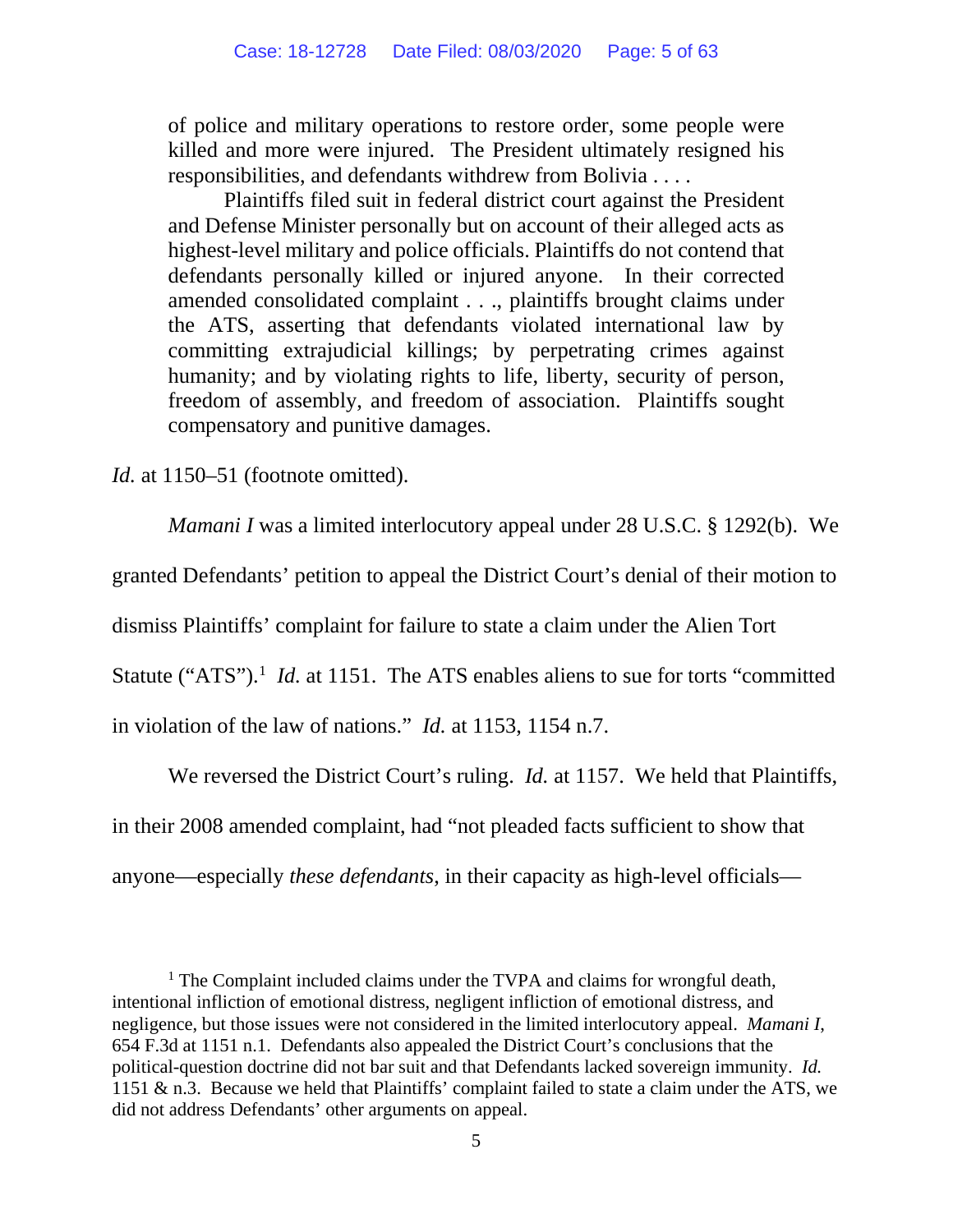committed extrajudicial killings" under the ATS. *Id.* at 1155. In order to state allegations of "the specific things the defendant is alleged to have done" and those things "must violate what the law already clearly is." *Id.* at 1152. "High levels of generality" and "general propositions" will not suffice. *Id.* We also cautioned that leaders at the top of the long chain of command." *Id.* at 1154. such a claim, we held that the complaint must contain non-conclusory factual the ATS does not embrace "strict liability akin to respondeat superior for national

 "knew or should have known of the pattern and practice of widespread, systematic attacks against the civilian population." *Id.* at 1153. Defendants, in other words, "knew or should have known of wrongful violence taking place and failed in their duty to prevent it." *Id.* We concluded that these allegations were "[e]asy to say We described Plaintiffs' factual allegations as the following: that Defendants had "order[ed] Bolivian security forces . . . to attack and kill scores of unarmed civilians;" that Defendants had "exercised command responsibility over, conspired with, ratified, and/or aided or abetted subordinates in the Armed Forces . . . to commit acts of extrajudicial killing;" that Defendants had "met with military leaders, other ministers in the Lozada government to plan widespread attacks involving the use of high-caliber weapons against protestors;" and that Defendants about leaders of nations," and, therefore, Plaintiffs needed factual support of more specific acts by either Lozada or Berzaín. *Id.* at 1154.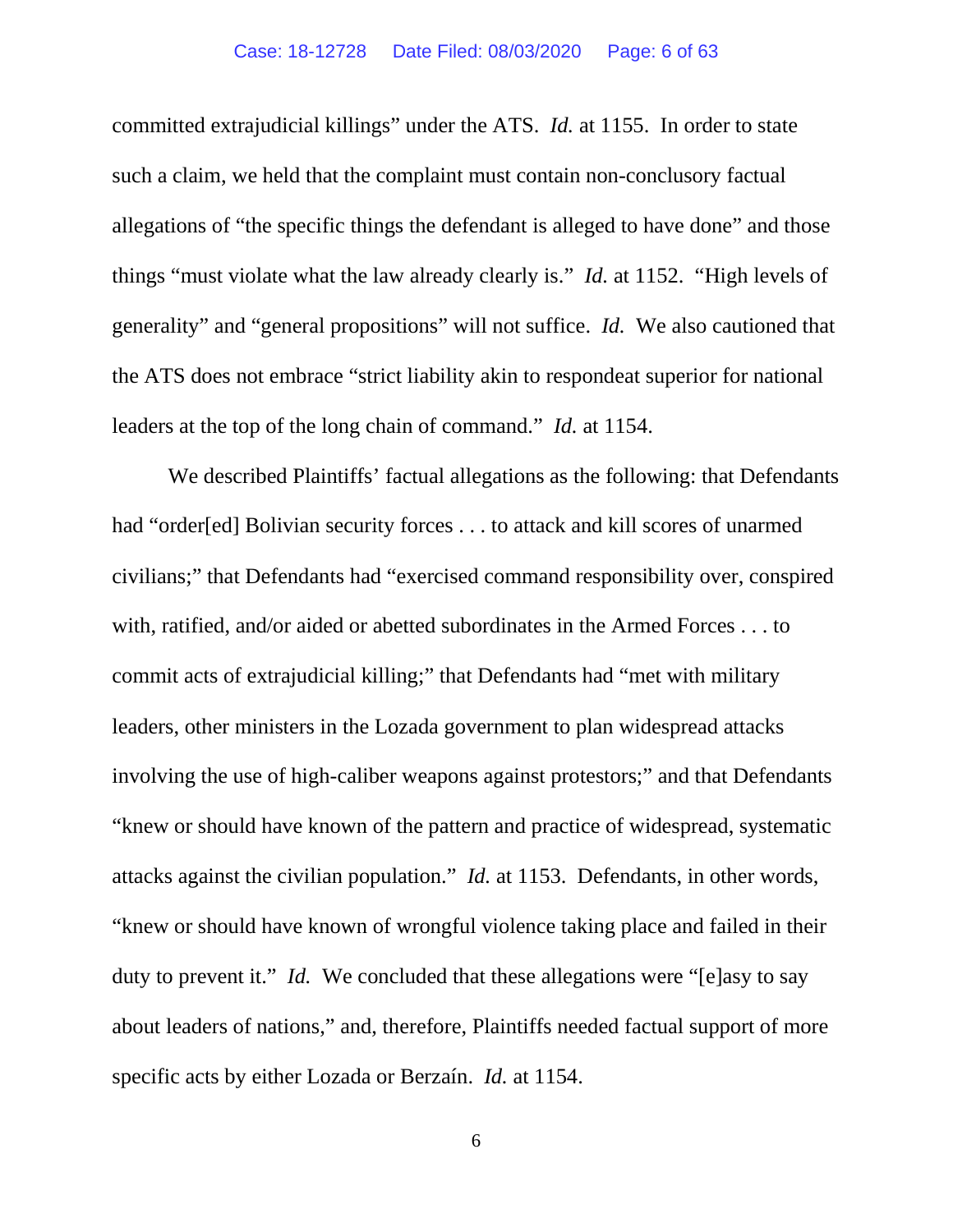### Case: 18-12728 Date Filed: 08/03/2020 Page: 7 of 63

 And before we could determine whether Lozada or Berzaín could be held indirectly liable, we had to determine whether Plaintiffs had pleaded a cognizable wrong. *Id.* Rather than attempting to define the boundaries of "the law of nations" that violated the TVPA would also violate the ATS. *Id.* at 1154 n.7. under the ATS, we relied on the definition of "extrajudicial killing" from a related statute, the TVPA, and assumed for the purposes of our discussion that any action

 show that an extrajudicial killing had occurred. *Id.* at 1155. While we parroted the in the sense of being undertaken with studied consideration and purpose." *Id.* at 1155 & n.8. Alternative explanations, other than extrajudicial killings, were consistent with the facts alleged. *Id.* at 1155. "[F]or instance, the alleged deaths motivations (personal reasons) not linked to the defendants, and so on." *Id.* Even deaths could plausibly have been the result of precipitate shootings during an ongoing civil uprising" rather than extrajudicial killings. *Id.* Based on this understanding, we held that the allegations in the complaint that suggested that the military had targeted some civilians were insufficient to District Court's statement that "it is not clear what constitutes an extrajudicial killing," we explained that, at a minimum, an extrajudicial killing is "'deliberate' are compatible with accidental or negligent shooting (including mistakenly identifying a target as a person who did pose a threat to others), individual with a favorable reading of the allegations, we still determined that the "decedents"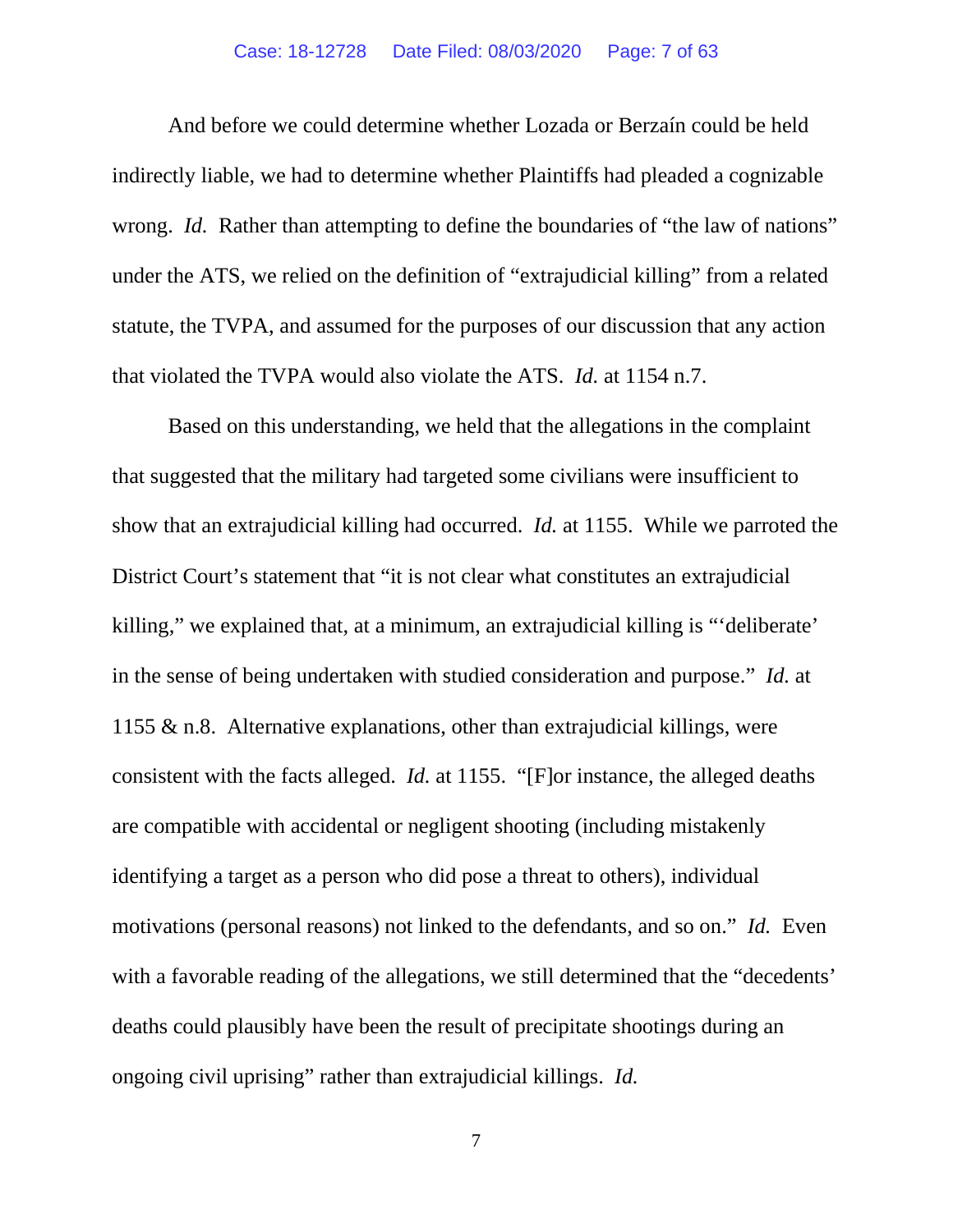a deliberated killing by "someone," e.g. the shooter, we held that the complaint lacked facts connecting Lozada and Berzaín to the wrongdoing. *Id.* at 1155 n.8. While we did not rule out the possibility of indirect liability through the ATS, we determined that the complaint's allegations were too conclusory to state such a claim against Lozada or Berzaín. *Id.* To decide whether Plaintiffs had stated a defendants personally did to the particular alleged wrongs." *Id.* When we looked, we failed to find any non-conclusory allegations regarding specific acts by Lozada or Berzaín. *Id.* at 1155. Pursuant to our instructions, the District Court dismissed Plaintiffs' ATS claims. *Id.* at 1157.<br>B. While we left open the possibility that the facts—as alleged—could indicate claim "against *these* defendants, we must look at the facts connecting what these

 Shortly thereafter, Plaintiffs filed a second amended complaint. They again brought claims under the ATS, the TVPA, and Bolivian law, with nearly one hundred additional paragraphs of allegations, including allegations that Defendants entered office with a preconceived plan to kill civilians to implement their control of the Bolivian military forces. Defendants again moved to dismiss. The economic policies<sup>2</sup> and more specific allegations about Lozada's and Berzaín's

 allegedly anticipated would be unpopular and trigger widespread political protests.  $2$  Specifically, Plaintiffs allege that one of Lozada's objectives was to export Bolivian natural gas to the United States and Mexico through Chile, a policy that both Defendants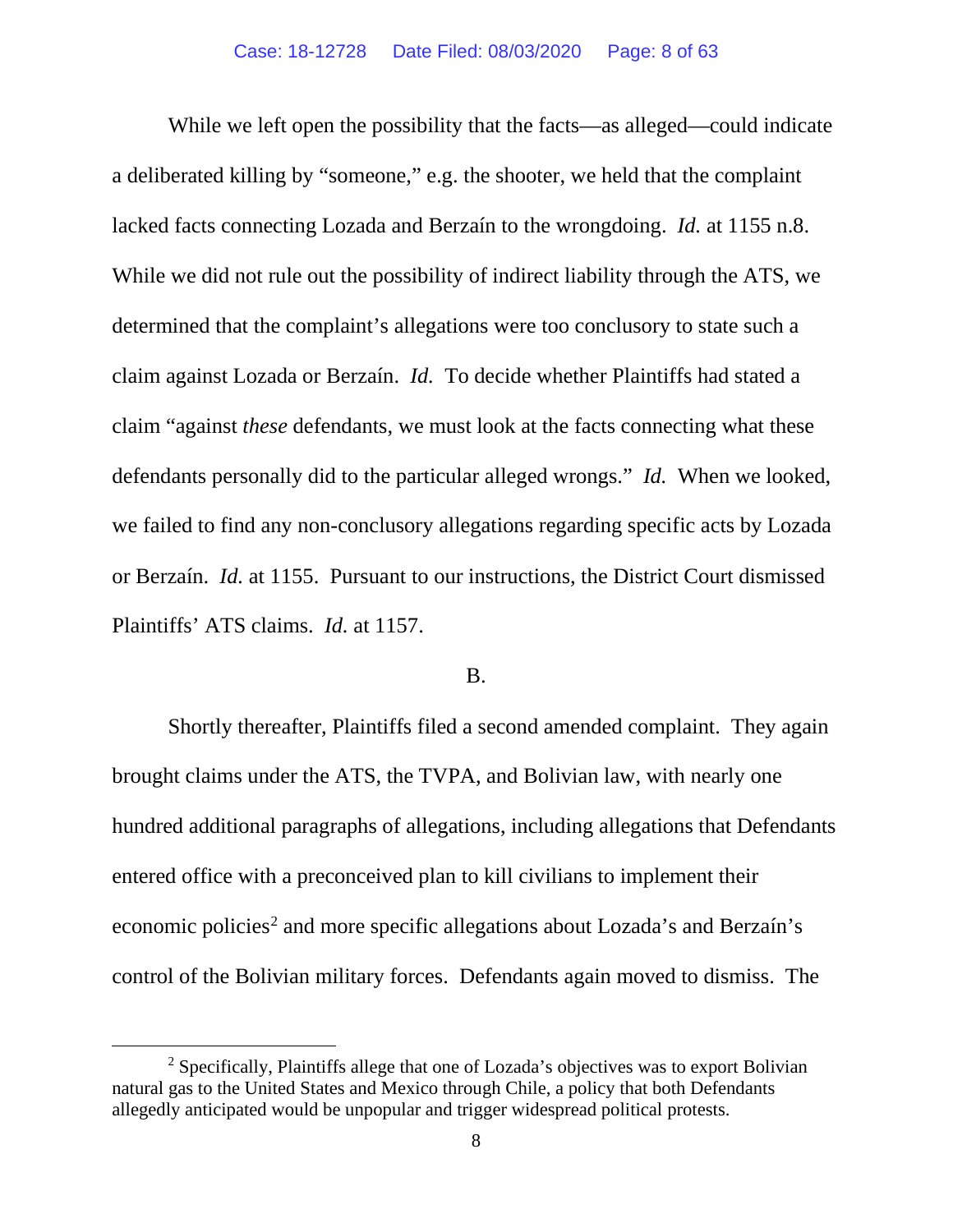States. The District Court refused to dismiss Plaintiffs' other claims, rejecting District Court dismissed Plaintiffs' ATS claims, concluding that it lacked subjectmatter jurisdiction because the relevant conduct had occurred outside the United Defendants' exhaustion arguments and ruling that the second amended complaint contained sufficient factual allegations to state plausible claims for relief under the TVPA.

 Court. *Mamani v. Berzain* ("*Mamani II*"), 825 F.3d 1304 (11th Cir. 2016). relief under the TVPA." *Id.* at 1308. That order became the subject of a second interlocutory appeal before this Pursuant to 28 U.S.C. § 1292(b), we granted Defendants' petition to appeal two issues: (1) "whether the exhaustion requirement in § 2(b) of the TVPA bars the plaintiffs' claims" and (2) "whether the plaintiffs have failed to state claims for

 not bar their TVPA claims under the plain language of § 2(b). *Id.* at 1309–12. We quickly disposed of the first issue, determining that Plaintiffs had fulfilled the exhaustion prerequisite and that their success in a foreign forum did

 We declined to determine the second issue. *Id.* at 1313. We opted not to exercise our discretionary authority under 28 U.S.C. § 1292(b) because Defendants' certified question did not pose a "pure question of law." *Id.* at 1312. We explained that determining whether Plaintiffs had stated claims for relief under the TVPA posed case-specific questions that would require an intense analysis of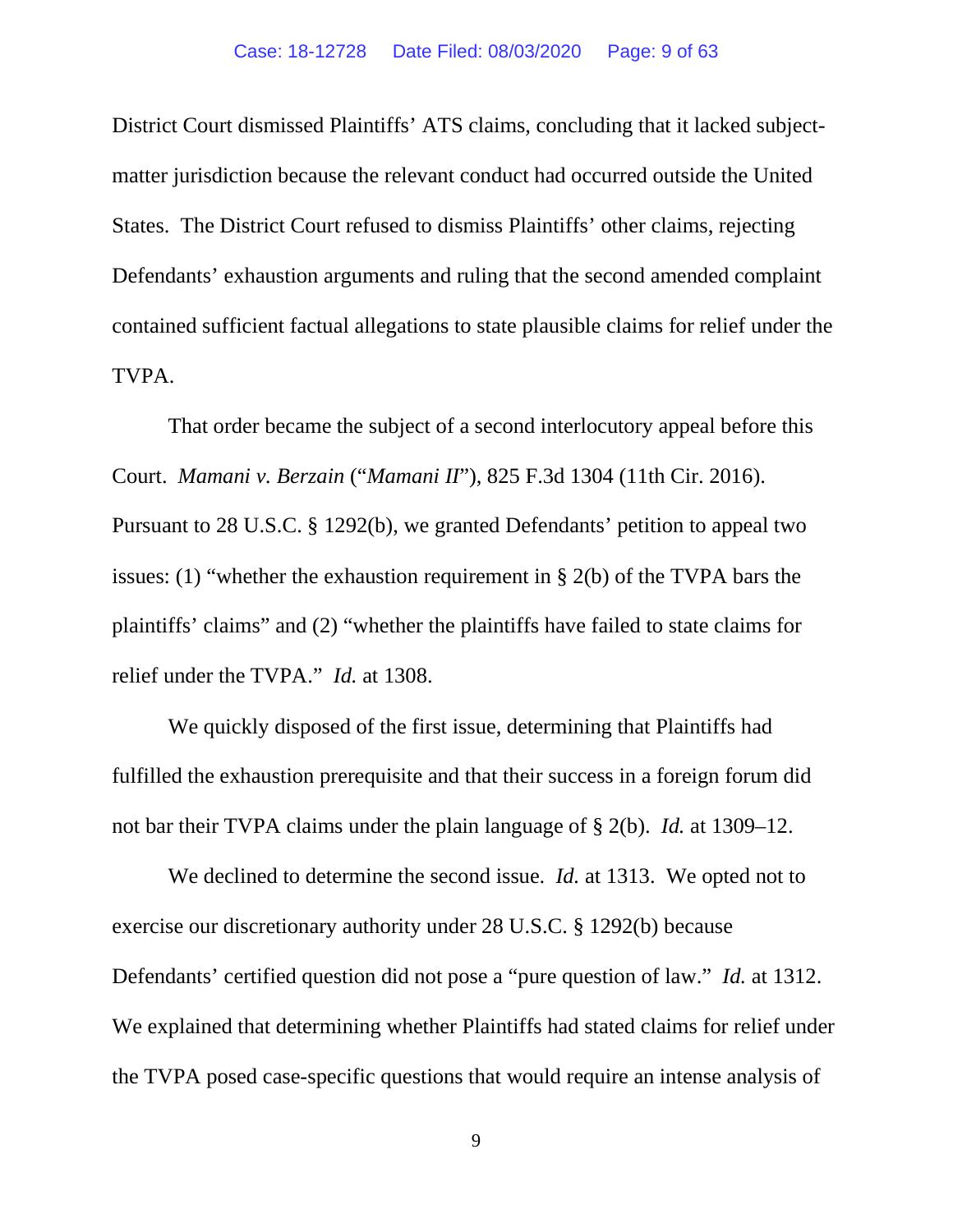the lengthy complaint. *Id.* Such a determination would require not only "scrutiniz[ing] the scores of factual allegations," but also "assess[ing] the clusters of allegations" for each claim against both Defendants. *Id.* at 1313. That analysis, we concluded, is more appropriate for the trial court. *Id.* We affirmed the District grounds. *Id.*  Court's denial of Defendants' motion to dismiss the TVPA claims on exhaustion

### II.

 trial. The jury heard from nearly forty witnesses over a three-week trial about the deaths of the eight victims in September and October 2003. We briefly summarize explain the post-verdict proceedings. Consistent with our standard of review, Plaintiffs' TVPA and Bolivian wrongful-death claims ultimately went to some of the relevant testimony regarding the eight decedents' deaths and then which we describe in the next section, we view all evidence in the light most favorable to Plaintiffs.

## A.

### 1.

 killed on September 20, 2003, in Karisa. Karisa is a district of Warisata, a village northwest of La Paz. Eight-year-old Marlene Nancy Rojas Ramos ("Marlene") was shot and northwest of La Paz.<br>10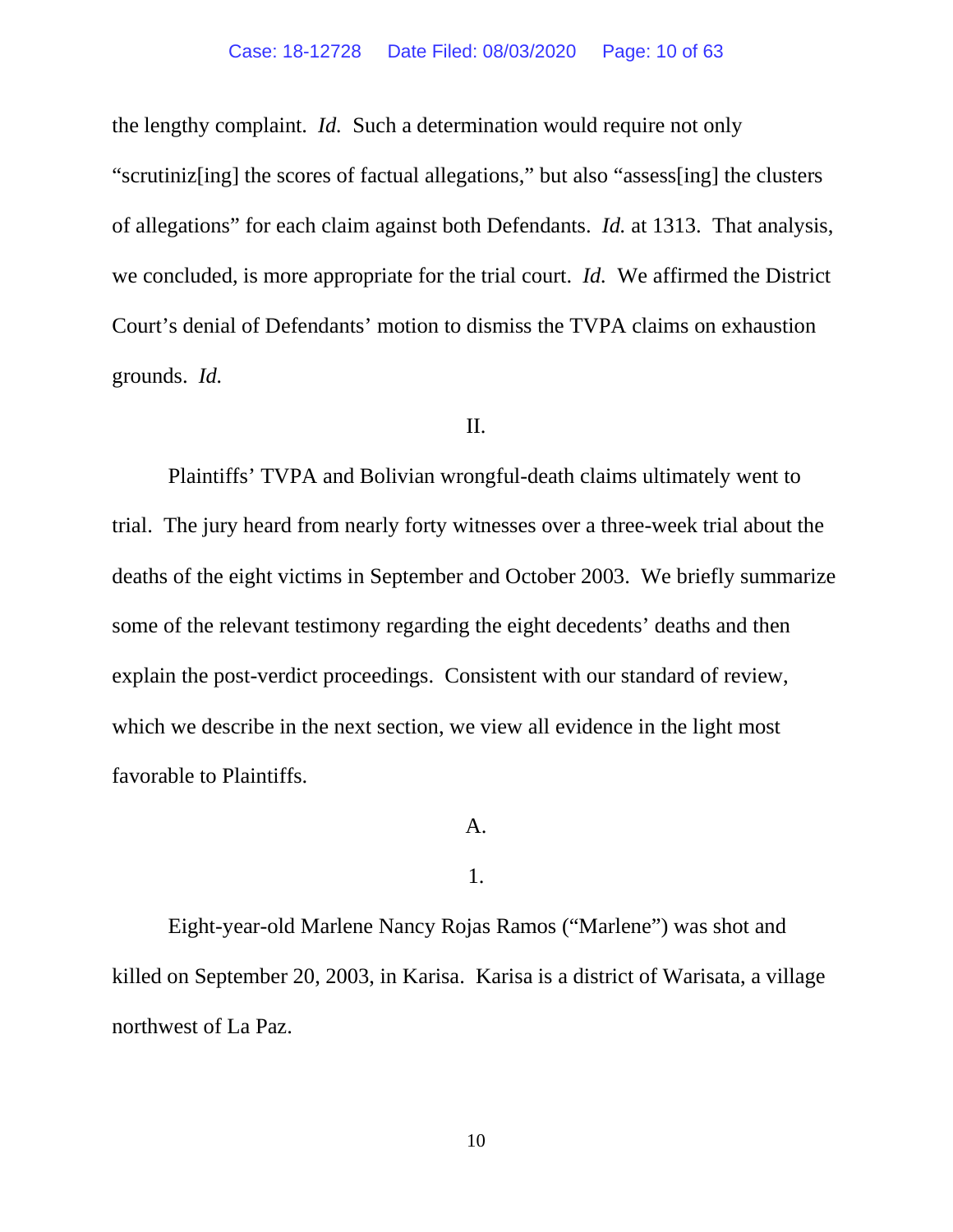The jury heard testimony from Marlene's parents about her death.

 when she was struck by a bullet. Etelvina, who was in the room when her daughter was shot, testified that she heard a noise, "boom boom," saw blood coming out of saw camouflaged military soldiers running away after the shot. Etelvina testified that after her daughter was shot, she and her other children went downstairs  because they were afraid for their safety. Marlene's mother, Etelvina, testified that Marlene was playing inside their home Marlene's chest, and saw a bullet hit the wall and then fall on the floor. Etelvina said that as she was covering Marlene's wound, she looked out the window and

 September 20, but there were "no protests" in Warisata. Eloy testified that the early afternoon. He could see the soldiers shooting from his house. Eloy fled his that he and other civilians were hiding out at a nearby hill and that he never saw anyone shoot at the soldiers nor did he see "anybody that was not a soldier shooting any firearms." He testified that the military continued shooting throughout the day until 10 p.m. He also stated that, the day after Marlene was killed, there were shells from firearms "behind my house and all over the place" and that they were the same type of shell that was found in his home. Marlene's father, Eloy, testified that there was a roadblock in La Paz on military arrived in Warisata at noon and "started shooting with firearms" in the house that afternoon and was not at home when his daughter was shot. He testified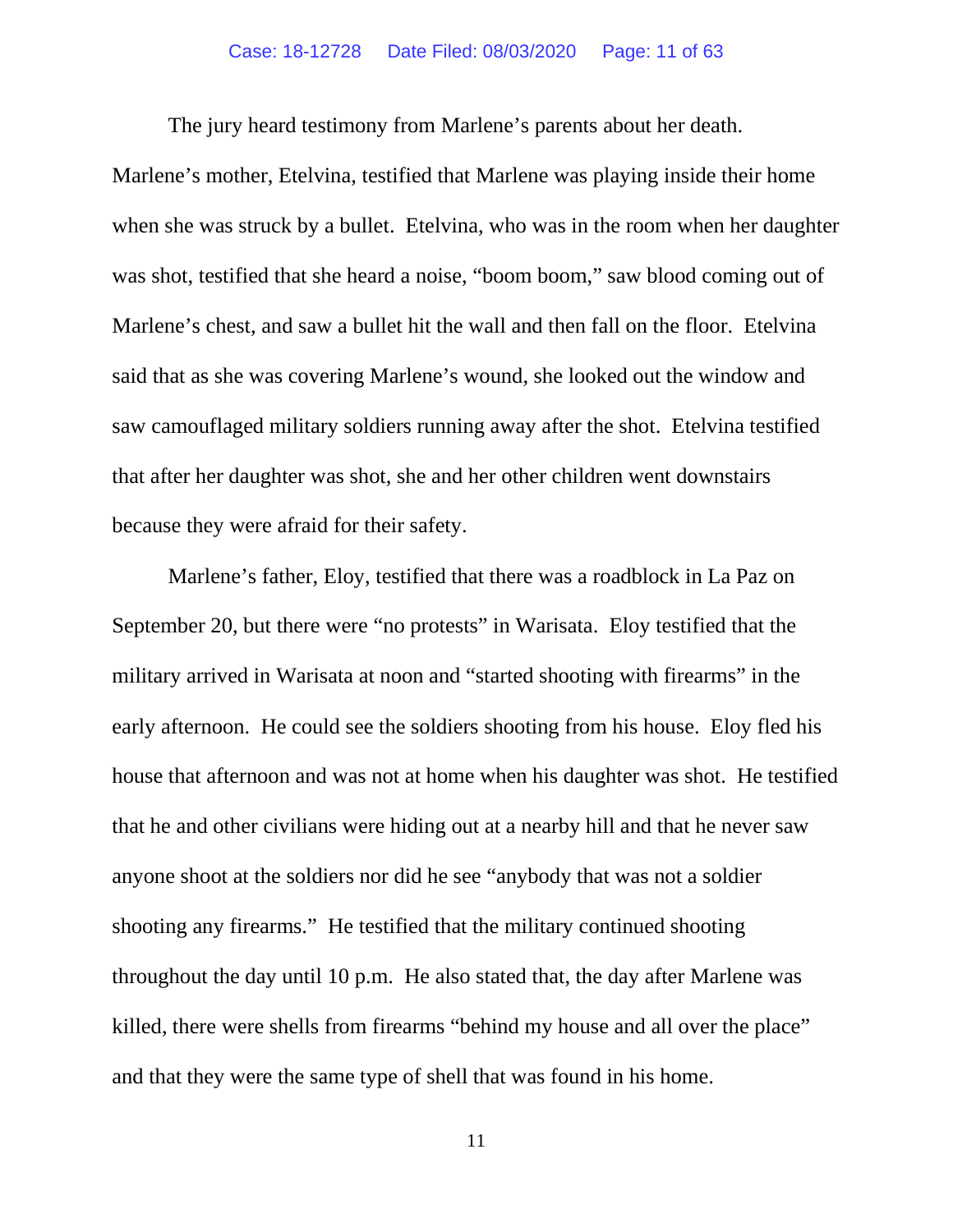Warisata, testified that his squadron moved from a base in Achacachi to Warisata. police already in Warisata were shooting non-lethal ammunition. He saw injured  and lighting tires on fire. He testified that when the police first asked for help, the SO. In addition, Edwin Aquilar Vargas ("Aquilar"), a soldier stationed in Aquilar testified that, on his arrival in Warisata at approximately 3 p.m., he saw teargas, heard dynamite blasts, and heard bullets in the area. He said that the police and claimed that the police were asking the soldiers for help, to shoot at people in the mountains. He also saw civilians "screaming and throwing rocks" soldiers did not shoot because they did not have an order from their superiors to do

 squadron switch from nonlethal ammunition to lethal ammunition. Then, Aquilar instructors "would shoot at anything that moved or screamed." "Every time,"  across a square, he would shoot bursts of bullets." According to Aquilar, and buildings. Aquilar also saw other instructors shooting and special forces At some point, a member of Aquilar's unit was shot and killed. After the soldier was killed, Aquilar's superior, Lieutenant Miranda, ordered that the testified that, "from the moment we entered the village," Lieutenant Miranda "ordered that we had to shoot at anything that moved." He stated that the Lieutenant Miranda, whom Aquilar was required to follow, "went forward or came Lieutenant Miranda was shooting "[a]t everything," including people, windows,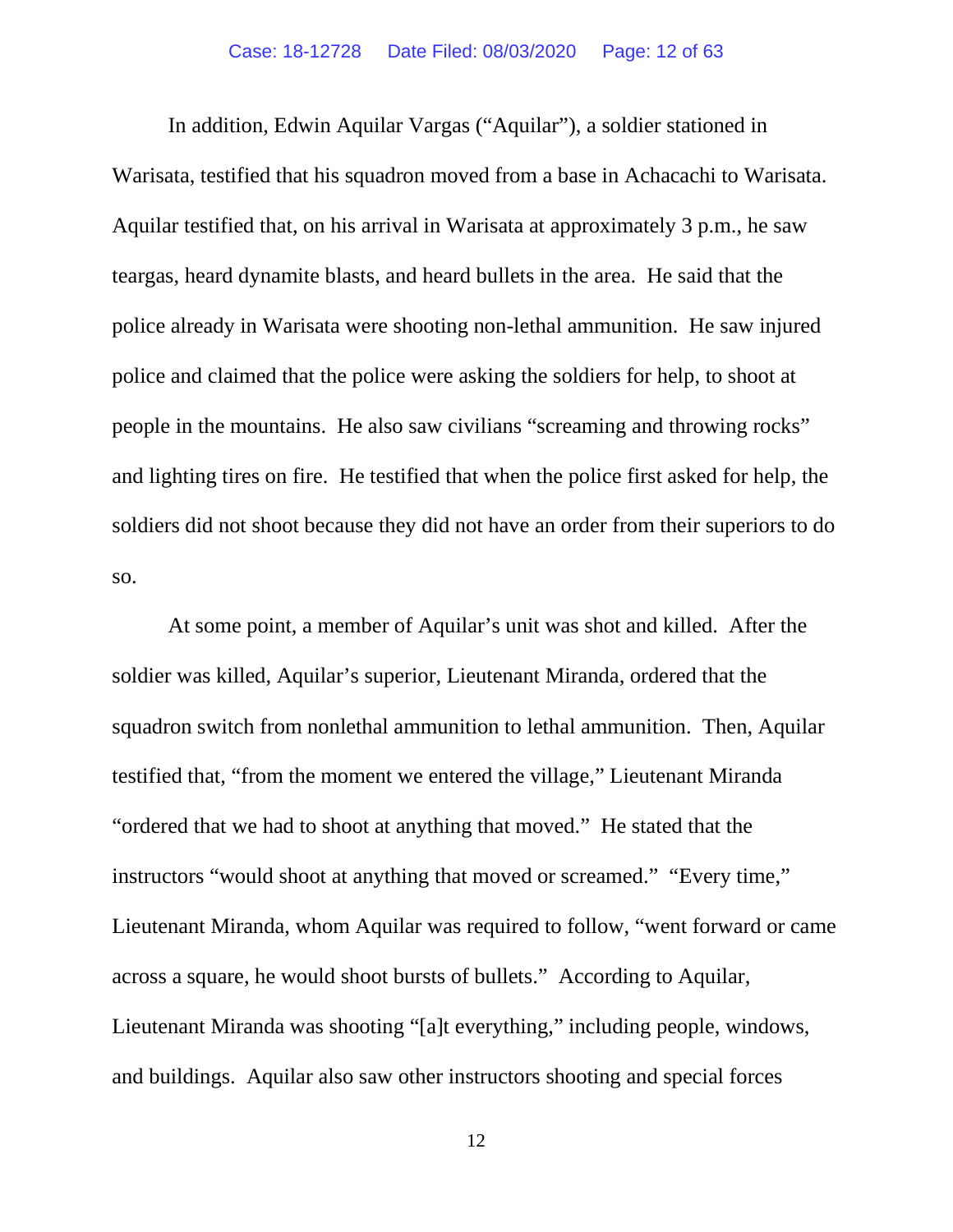"shooting back and forth" into the homes. During the several hours that it took for Aquilar's squadron to move through Warisata, he never saw a civilian shooting at the military soldiers.

 On cross-examination, Aquilar clarified that the orders were for "anyone who moved, you were ordered to shoot below the belt," "anyone with dynamite or guns, you were ordered to shoot above the belt." He testified that he understood killed but concluded that "there were civilian casualties." that the orders were designed to minimize the risk that unarmed people would be

 military convoy transporting trapped travelers through Warisata that day, which led to "an armed confrontation," and that there were "injuries and fatalities" as a result. time. He testified that he was in Sorata, Bolivia in September and knew of blockades that were hindering access to La Paz. On September 20, he got onto the vehicles" to make the trip from Sorata to the airport in La Paz. Smith described his experiences along the route. He testified that the caravan stopped outside of Warisata for approximately two hours in the late afternoon. He did not see  anything happening, but he heard gunshots ahead. After a couple of hours, the The jury was given an investigative report that there was an ambush on a The jury also heard from Benjamin Smith, an American who was in Bolivia at that middle bus of approximately fifteen buses and other vehicles "escorted by military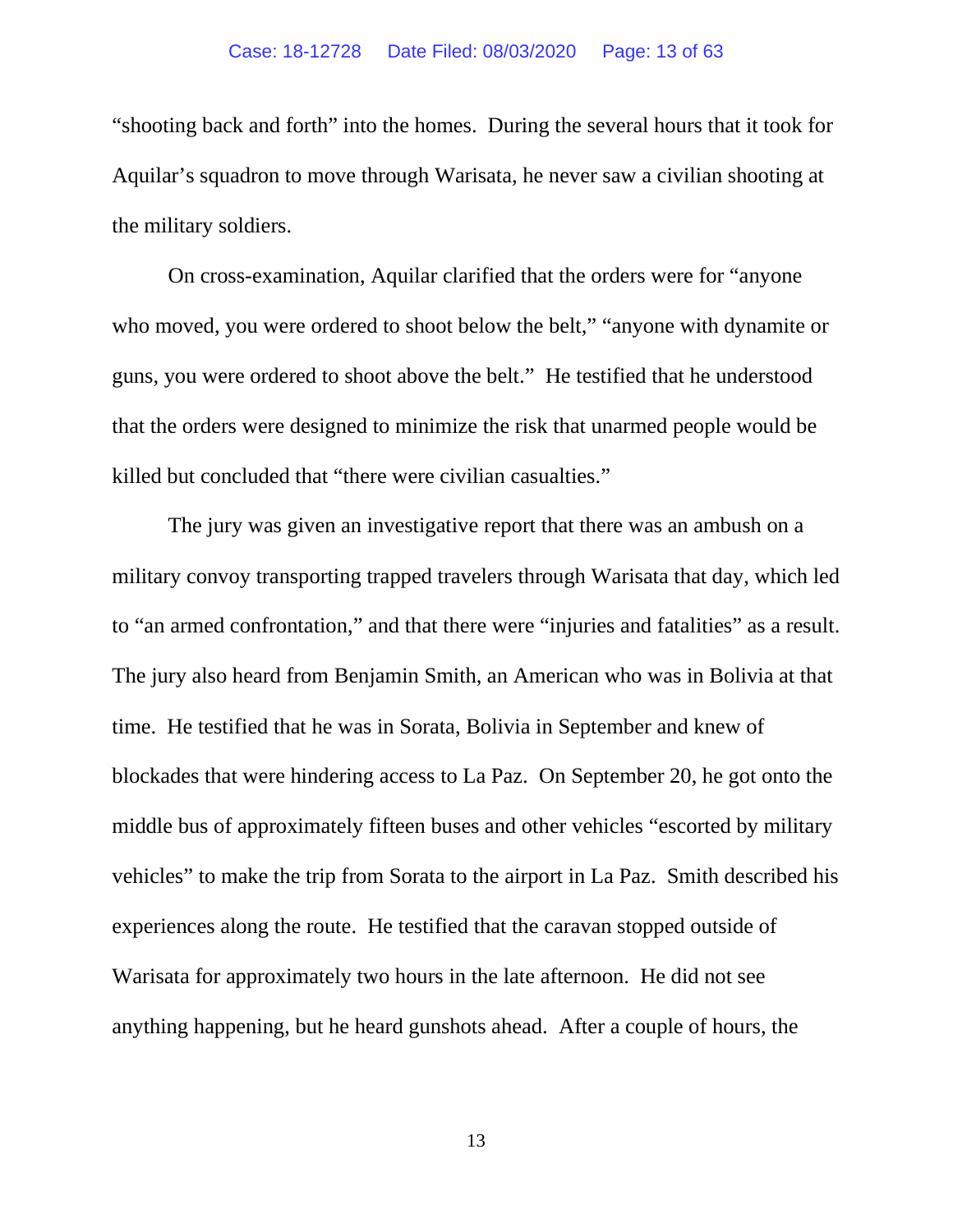gunfire stopped, and the caravan safely went through Warisata and he did not see or hear any other gunshots. Smith arrived in La Paz early the next day.

 $2^{1}$ 

 On October 12, 2003, Lucio Santas Gandarillas Ayala ("Lucio") was shot in the Senkata area of El Alto. The jury watched a video deposition from Luis Castaño Romero ("Castaño"), who witnessed Lucio's death. Castaño Romero ("Castaño"), who witnessed Lucio's death. Castaño walked from the Senkata plant toward a nearby college to look for

 and blocking the road but did not see any civilians with guns. Castaño testified that as he was standing near the college, among the protestors, he saw a yellow tractor leave the plant and come toward the protestors. He testified that there were  air." He did not see anyone shoot at the tractor. As the military started shooting, some of the protestors, including Castaño, fled down the Kenko alleyway. Castaño testified that, at one point, he glanced back and saw a military officer run to a corner and start shooting "a whole shower or rain of bullets." He testified that he couldn't see whether anyone was shooting from the alleyway back at the officer because he was running away. his father around midday on October 12. He saw approximately ninety to a hundred soldiers inside the plant. He also saw a large group of people protesting soldiers inside the tractor, and one got out and "started shooting, shooting up in the because he was running away.<br>
14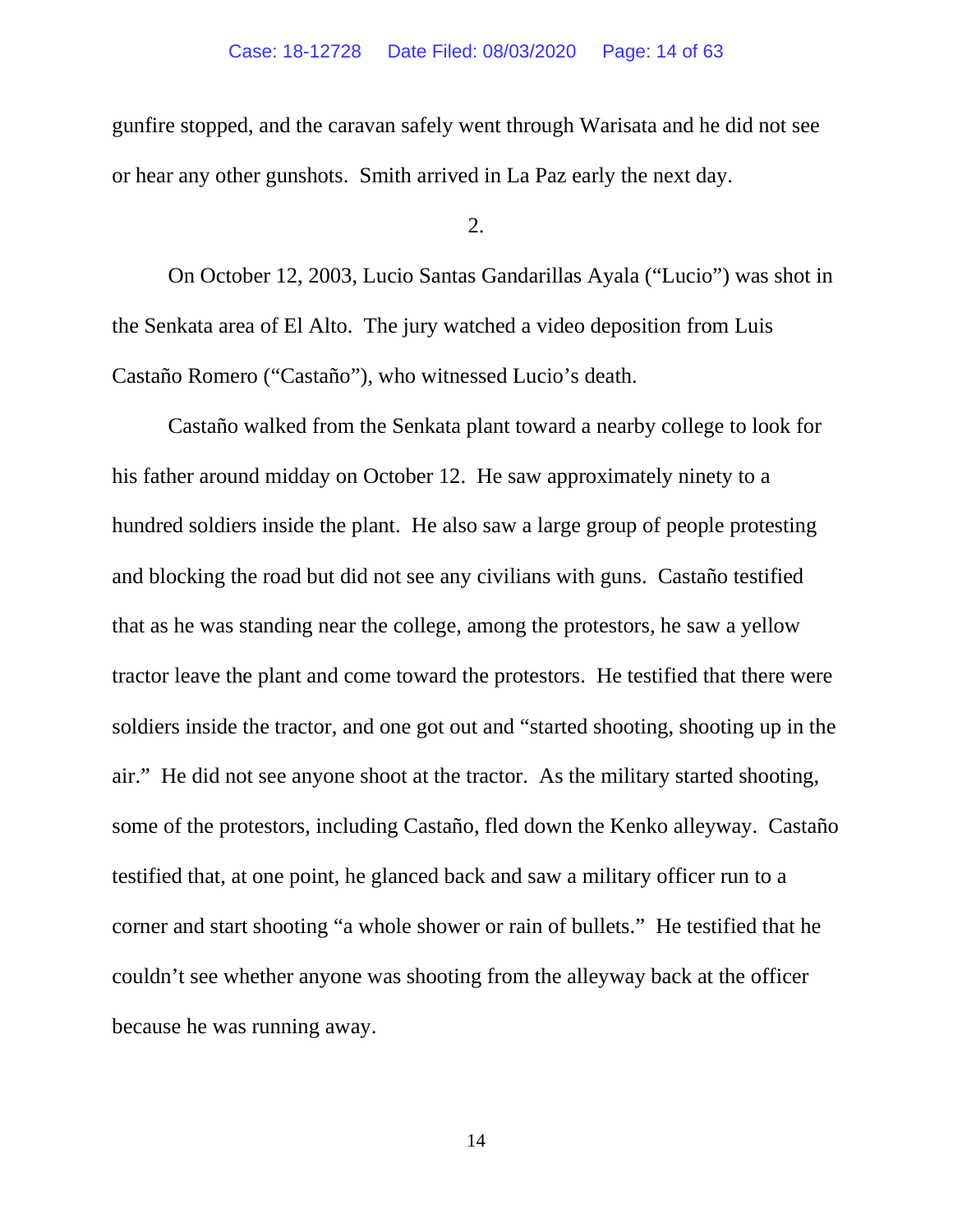tracks "positioning themselves to shoot." One was "standing up positioned to positioned themselves in a shooting position" on a mound. They were "pointing [their guns] at the civilians." He testified that he couldn't see what kind of guns they had because he was "so far away . . ., but I could see that they were pointing." Castaño kept running, stopped a second time, and turned around. He testified that he saw five officers about a block and a half away at the railroad fire," one was "on his knee, bent knee, positioned to fire," and the "others had

 He also testified that there were helicopters circling the area. Castaño stated was shot. Castaño admitted that he "couldn't tell whether it had been any of the helicopter because all I did was hear the shot." Castaño was himself shot in the leg  shortly thereafter. He testified that he didn't see the civilians do anything to provoke the military—"Some were escaping. Some were just standing. Some were walking."<sup>3</sup> that he watched as a man, later identified as Lucio, leaned out of a street kiosk and military that gave -- you know, gave that shot or whether it was coming from the

 being in Warisata. His unit and other soldiers were positioned on a bridge above a Aquilar testified that he was deployed near the Senkata plant sometime after road leading to the Senkata plant with civilians around. Aquilar testified that

 avenue, the college, the Kenko alleyway, the position of the military officers, his position, and <sup>3</sup> During his video deposition, Castaño drew a map depicting the Senkata plant, the main the kiosk.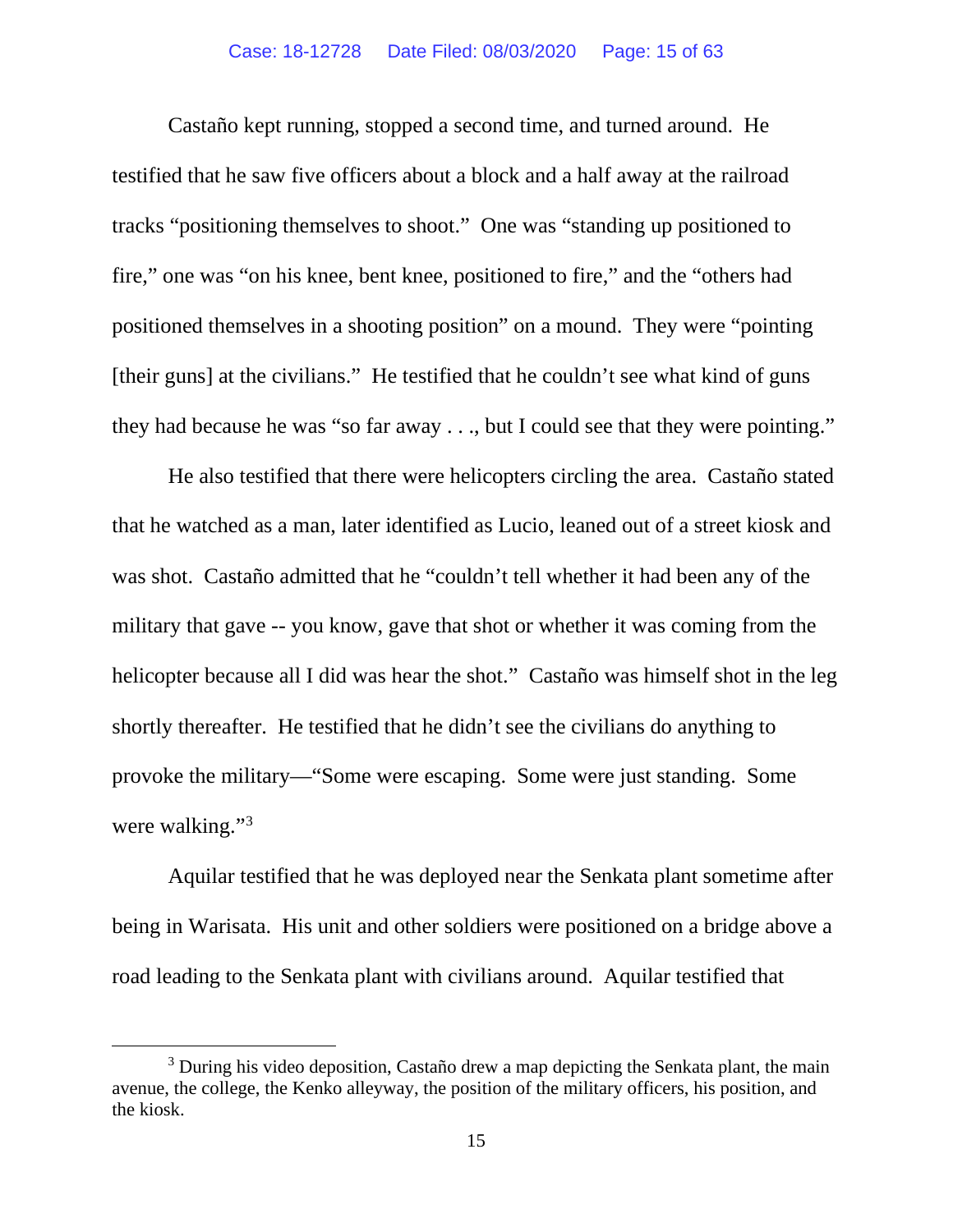"when the . . . gas grenades didn't explode, he ordered us to shoot." Specifically, people who were under the bridge." Aquilar testified that he and some of the other Lieutenant Miranda first shot gas grenades toward the approaching civilians and Aquilar testified that Lieutenant Miranda ordered the soldiers to "shoot down at the soldiers did not shoot because their families lived in that area. Aquilar also testified that, when members of his unit didn't start shooting, Lieutenant Miranda "got the musket and shot at us" and ultimately "exchanged us with the other group of [the] unit." The replacement group followed Lieutenant Miranda's orders and started shooting.

 surged over the October weekend, particularly in El Alto" and that "La Paz  as of October 9, 2003, the entire city was "shut down." The investigative report of El Alto on the tanker trucks transporting gasoline to the city of La Paz" and that, dynamite." The jury also heard evidence that protestors had imposed major blockades around El Alto. One State Department cable summarized that "[p]olitical violence remains virtually cut off from the rest of the country by the mob's application of El Alto's 'tourniquet.'" Witnesses testified that the "streets were blocked" and that, that described the ambush in Warisata also mentioned "attacks in the Senkata area in both cases, the "mobilized civilian population was armed with Mauser rifles and dynamite." 3.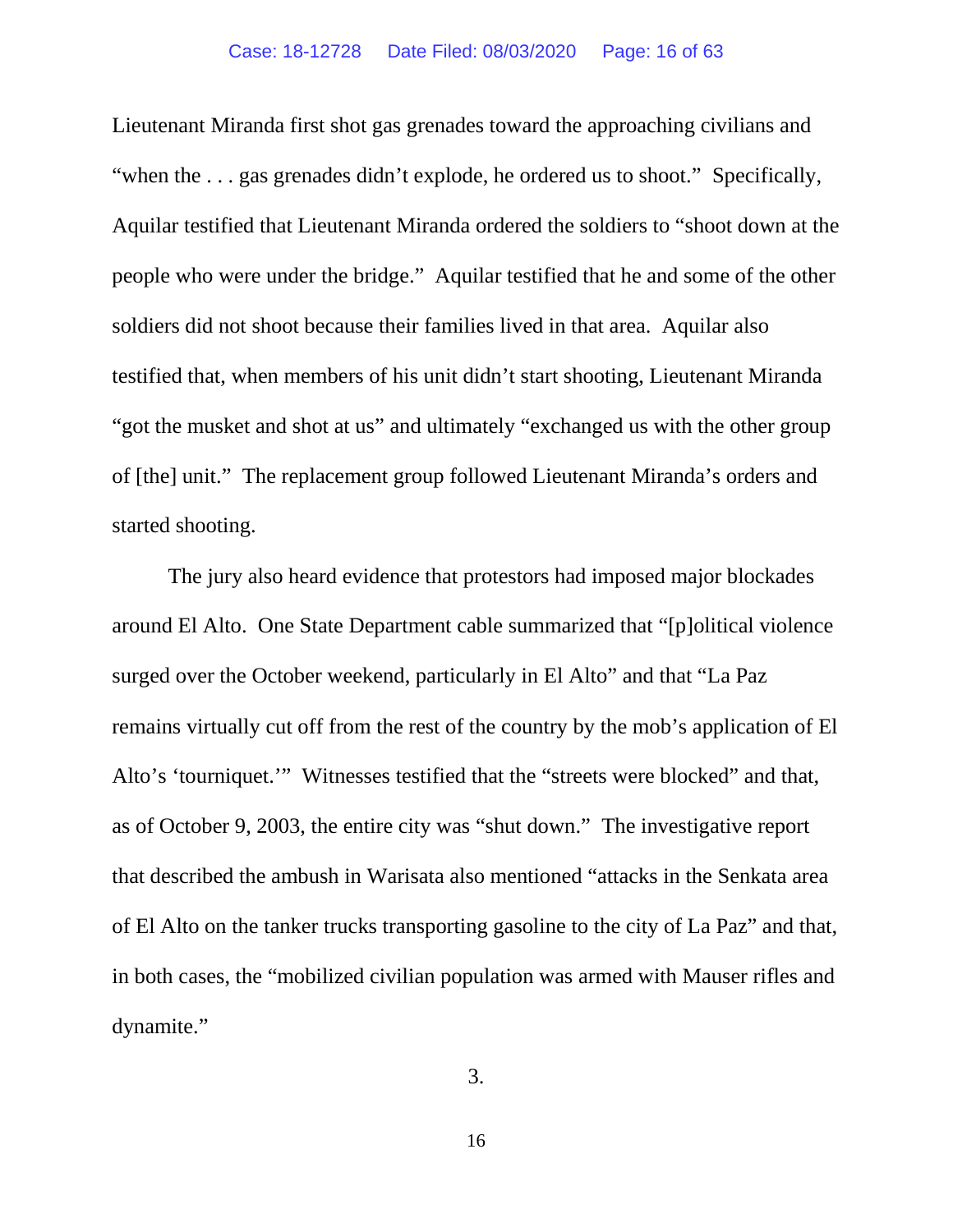Another three decedents, Roxana Apaza Cutipa ("Roxana"), Marcelino shot in the Río Seco region of El Alto on October 12, 2003. Family members who captured civilian about the events in the Río Seco area. captured civilian about the events in the Río Seco area. Roxana's brother, Guzman Apaza Cutipa, testified that he witnessed Carvajal Lucero ("Marcelino"), and Teodosia Morales Mamani ("Teodosia"), were witnessed each death testified. In addition, the jury heard from two priests and a

 the head. He remembered that there were "protests and people on the streets." He avenue." He also said that he could see people fleeing from the military. He testified that he did not see any civilians with weapons. Roxana's death on the roof of their cousin's house in El Alto. Roxana was shot in and his sister went to the roof to look out onto the street because they heard "noise and sounds and screams." When asked whether he could see the military, Guzman responded "Not exactly. But we could see tanks and trucks that were driving on the

 Valencia de Carvajal, testified that at the time her husband was killed, she was trucks "in shooting positioning" and "ready to shoot." She noticed that there was a Relatives who witnessed Marcelino's and Teodosia's deaths testified that they saw armed soldiers patrolling the Río Seco area. Marcelino's widow, Juana looking at the street outside of her house and saw armed soldiers on three military "lot of noise" and the street "was blocked with stones and glass and tires on fire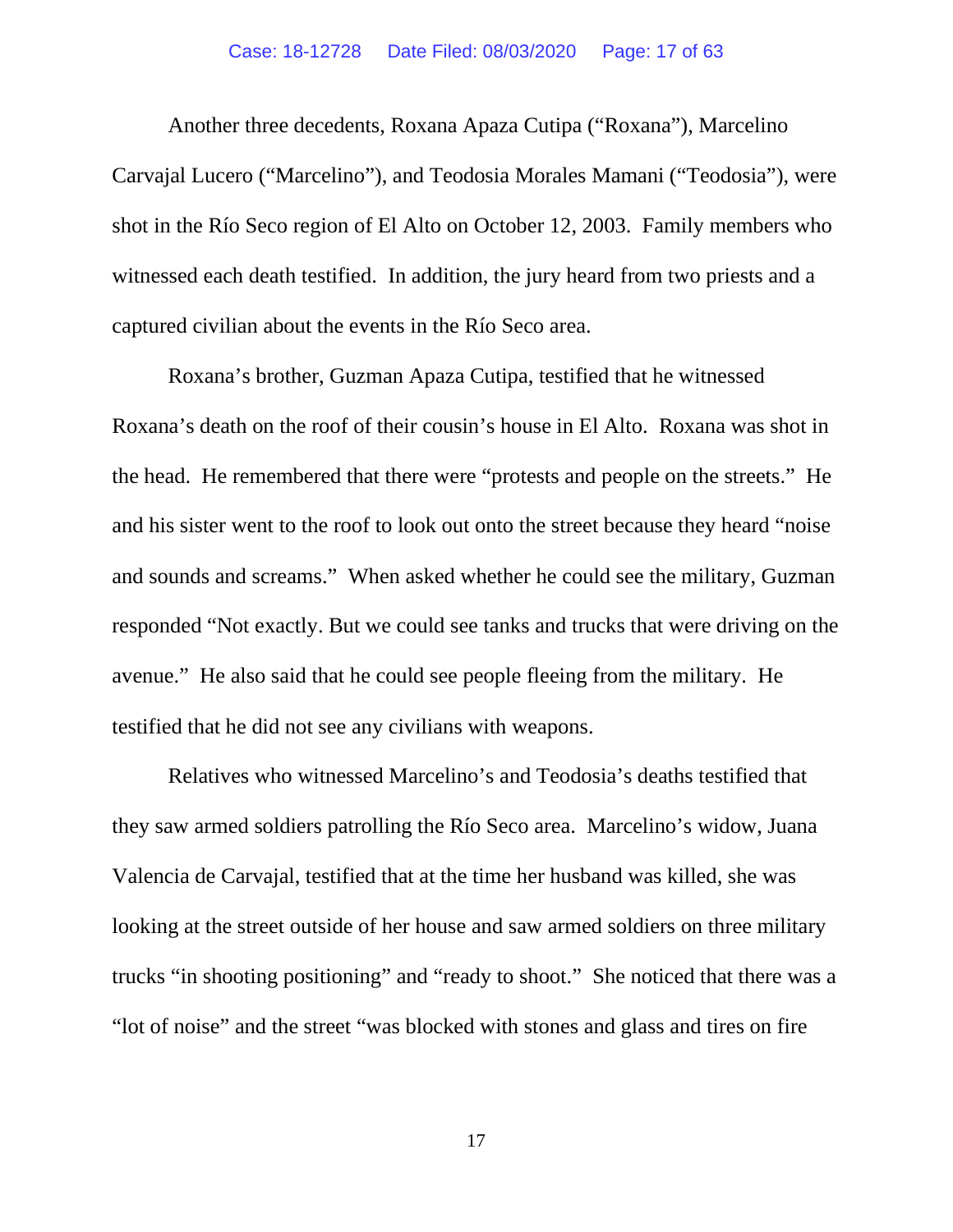and metal pieces." Although she didn't actually see the shot that killed Marcelino, she testified that she saw him fall and saw the bullet. 4

 Similarly, Beatriz Apaza Morales, Teodosia's niece, testified that before her us when we wanted to look [out] the window" and say "[g]et inside, get inside." Although none of the soldiers shot at her when she looked out the window, she testified that "[t]hey aimed at us, both from across the way as well as right there." Teodosia attempted to leave the house and went down to the front door. Beatriz saw a man fall on the street and then, "almost at the same moment," Teodosia came back upstairs. Beatriz testified that her aunt kept repeating "[h]e killed him, he killed him." Very "quick[ly]" after, Teodosia was praying near the living room window when she was shot by a bullet that came through the wall.<sup>5</sup> Beatriz her." Teodosia's husband testified that, after he learned she had been shot, he went said that they were unable to get very far because "the streets were blocked" and in gas. aunt was shot, she saw many soldiers carrying weapons that "[t]hey would aim at testified that her mother then went to the front door and the soldiers also "aimed at to the local clinic and attempted to transport her to the Juan XXIII Hospital. He that protestors impeded their passage because ambulances had previously brought

<sup>&</sup>lt;sup>4</sup> Plaintiffs published a photo of the house where Marcelino and Juana lived.

<sup>&</sup>lt;sup>5</sup> Plaintiffs published a photo of the living room. Beatriz pointed to where she was standing and where Teodosia was shot.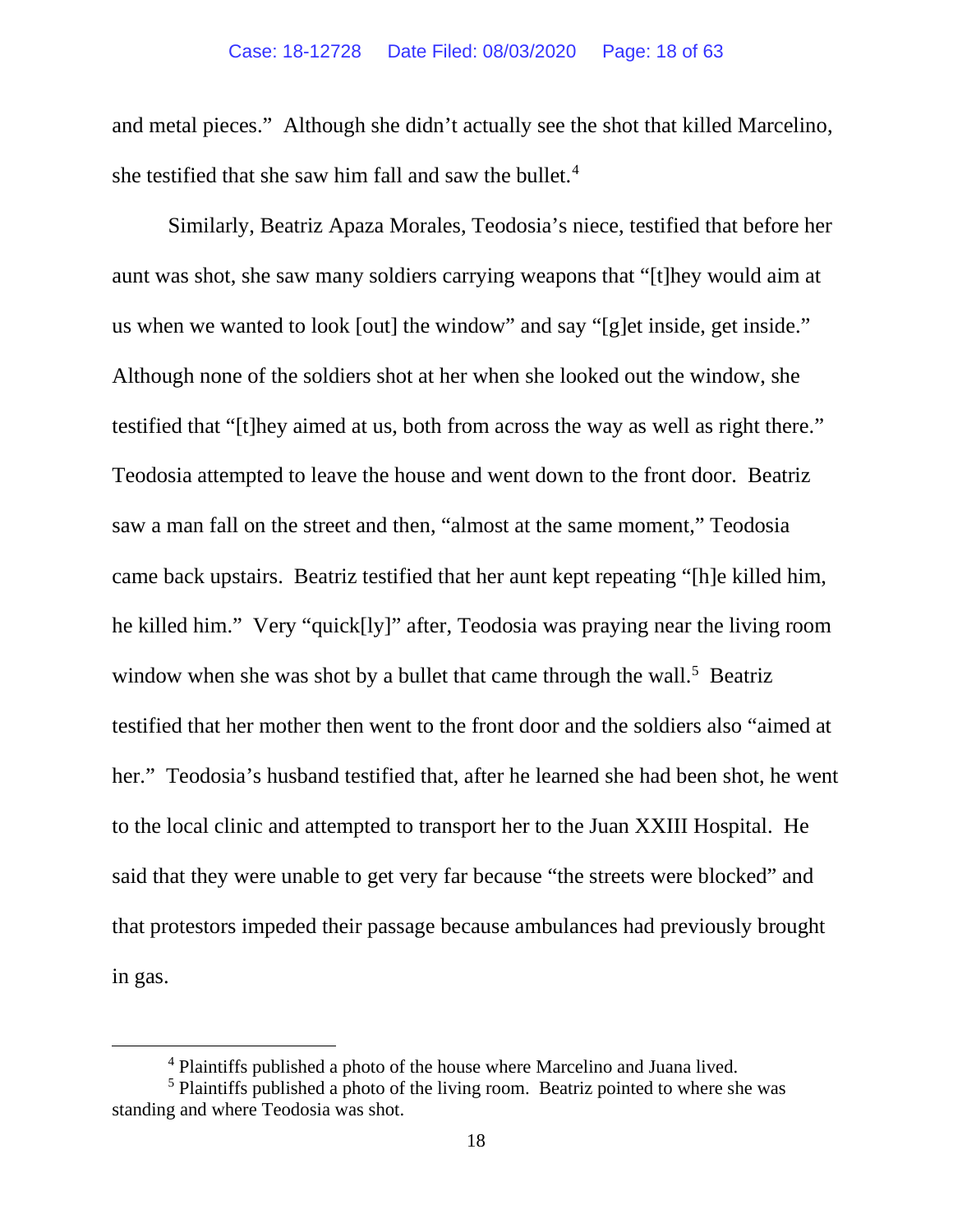### Case: 18-12728 Date Filed: 08/03/2020 Page: 19 of 63

 Father Zabala Velasquez also testified about his experience in El Alto that neighborhood, to prevent the military from entering" and ditches were dug. He, the area. He had no knowledge of any soldiers killed in El Alto. day. He testified that in the morning, "vigils" were held to "protect the area, the along with approximately fifty people, participated in a march toward Avenida Juan Pablo Segundo. He testified that he did not see any civilians with firearms in

 The jury also heard from another priest located in El Alto. Priest Soria Paz  October 2003, which prevented movement. As of October 9, 2003, the entire city was "shut down." He saw barbed wire on some streets, tires being burnt on street  corners, stones in the street, and ditches along the roads to hinder mobility. He were demonstrating. On the night of October 11, 2003, Soria heard firecrackers afternoon, he heard—but did not see—gunfire coming from the Río Seco bridge. observe anyone being harmed by the military on October 12, 2003. He also did not  see any civilians with firearms. Defendants also elicited testimony that Soria had called for Lozada's resignation in October 2003 and was later offered a candidacy for El Alto city council in the successor administration.<br>19 ("Soria") testified there was a civic strike, including blockades, in El Alto during testified that at times it was difficult to walk through the streets and that people and shots near the parish. The next day, "El Alto had been militarized." That He saw soldiers near the parish, but he did not see the military shooting nor did he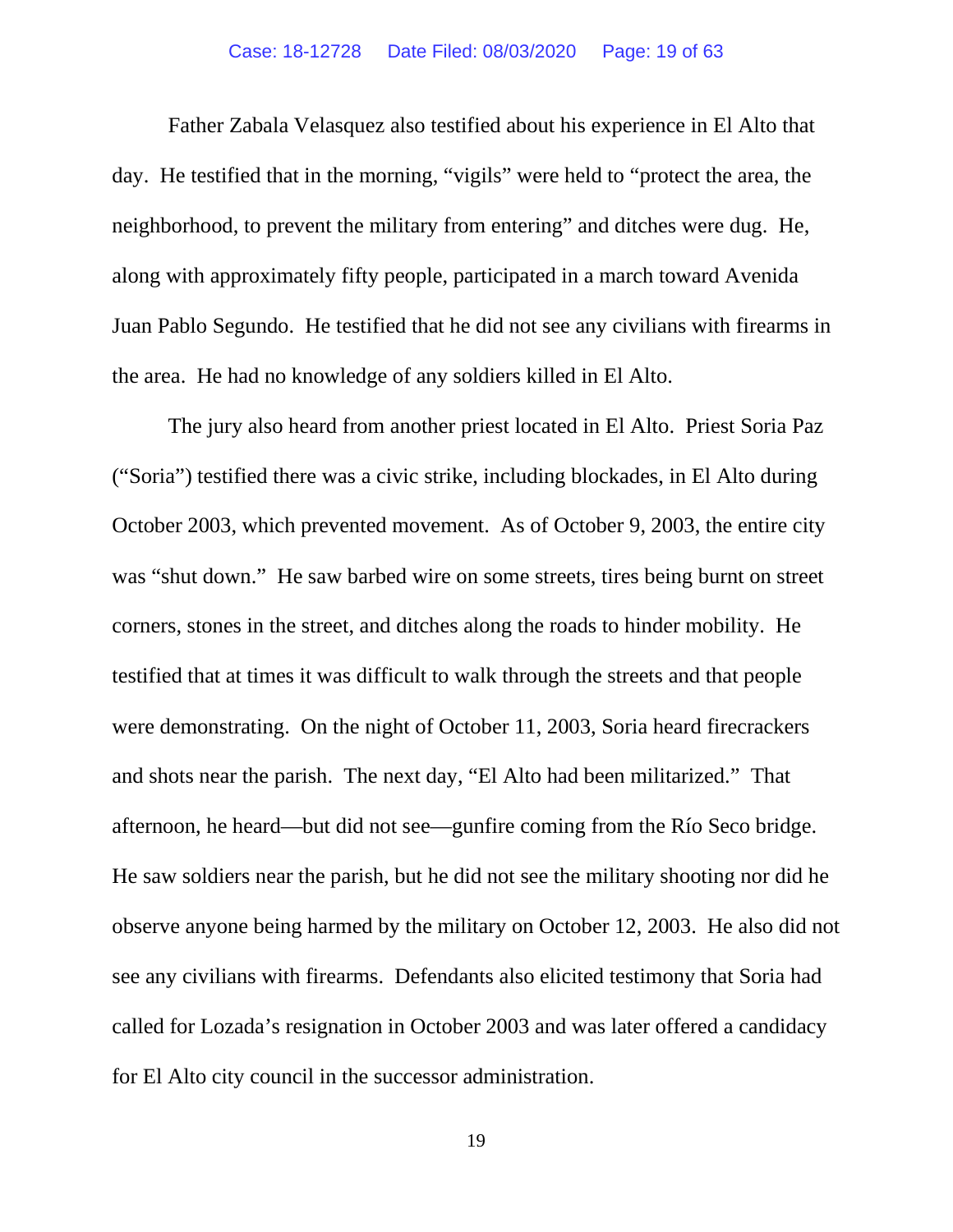to hurt civilians. That group then ran after another young man and beat and shot him. She also testified that during October 12 and the days prior, she never saw any civilians with firearms.<sup>6</sup> The jury heard testimony that soldiers in the area were under orders "to shoot at the civilians." An eyewitness, Ela Trinidad Ortega Tarifa ("Ortega"), testified that she heard an officer give that order, and saw that when one conscript refused to shoot, an officer grabbed the conscript's gun and shot him instead. Ortega also testified that when she was captured by three soldiers, one kicked her and the others pleaded with her to remain quiet because they were being "forc[ed]"

4.

 Bernabé ("Jacinto"), were shot and killed in the Ánimas Valley, south of La Paz, on October 13, 2003. Arturo's son, Gonzalez Mamani Aguilar ("Gonzalez"), testified about witnessing both deaths.<sup>7</sup> Two other decedents, Arturo Mamani Mamani ("Arturo") and Jacinto

shooting in every direction." The soldiers "positioned themselves in a firing Arturo was shot while he and Gonzalez were on their way to plant potato seeds and wheat. Gonzalez testified that he saw "military men . . . going down

<sup>6</sup> Ortega's testimony was accompanied by two maps of the area.

 $7$  Gonzalez was on a different hill than his father, approximately 200 meters away. The jury was shown a satellite image of the area. Gonzalez pointed out the locations of himself, his father, Jacinto, and the military. Plaintiffs also published a video of the area.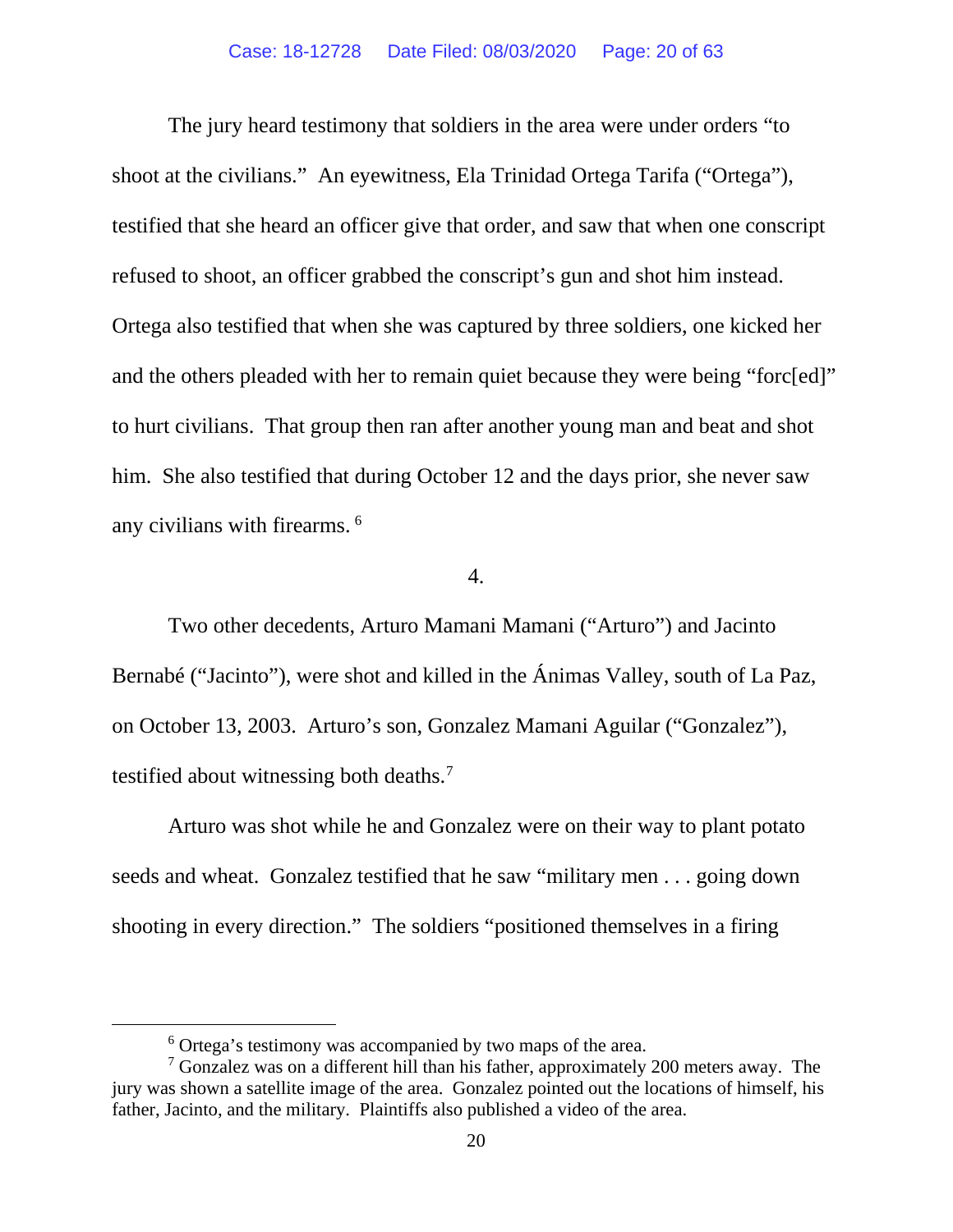#### Case: 18-12728 Date Filed: 08/03/2020 Page: 21 of 63

hide under straw and then heard him scream when he was shot. position" and "were shooting everywhere." Gonzalez saw his father attempt to

 laid next to Jacinto, who was also attempting to hide from the soldiers. Gonzalez across his face and he realized that Jacinto had been shot. Gonzalez "moved a little bit further down" to better hide himself in the large plants "[b]ecause every time the straw would move, [the soldiers] would fire." Over the next hour or so, Gonzalez saw two other men shot. Gonzalez eventually made his way back to his father's body and saw a helicopter before finally fleeing to safety. During all of After witnessing his father being shot. Gonzalez slid slightly down a hill and testified that not even twenty minutes passed before he felt Jacinto's blood spatter this, the military kept shooting.

 morning. Flores Limachi testified that, after Lecona was shot, Captain Dieter ammunition and ordered the soldiers to shoot civilians. Flores Limachi testified that his unit followed Captain Belmonte's orders. After approximately forty-five at civilians. The soldiers were "forbidden to approach" injured civilians. Flores The jury also heard from a Bolivian soldier, Jose Limber Flores Limachi ("Flores Limachi"), who was stationed in Ánimas Valley that day. A fellow soldier in his unit, Edgar Lecona, had been shot and killed while on patrol that Belmonte ordered the soldiers to change from nonlethal ammunition to lethal minutes of shooting, Flores Limachi's unit started climbing the hills and shooting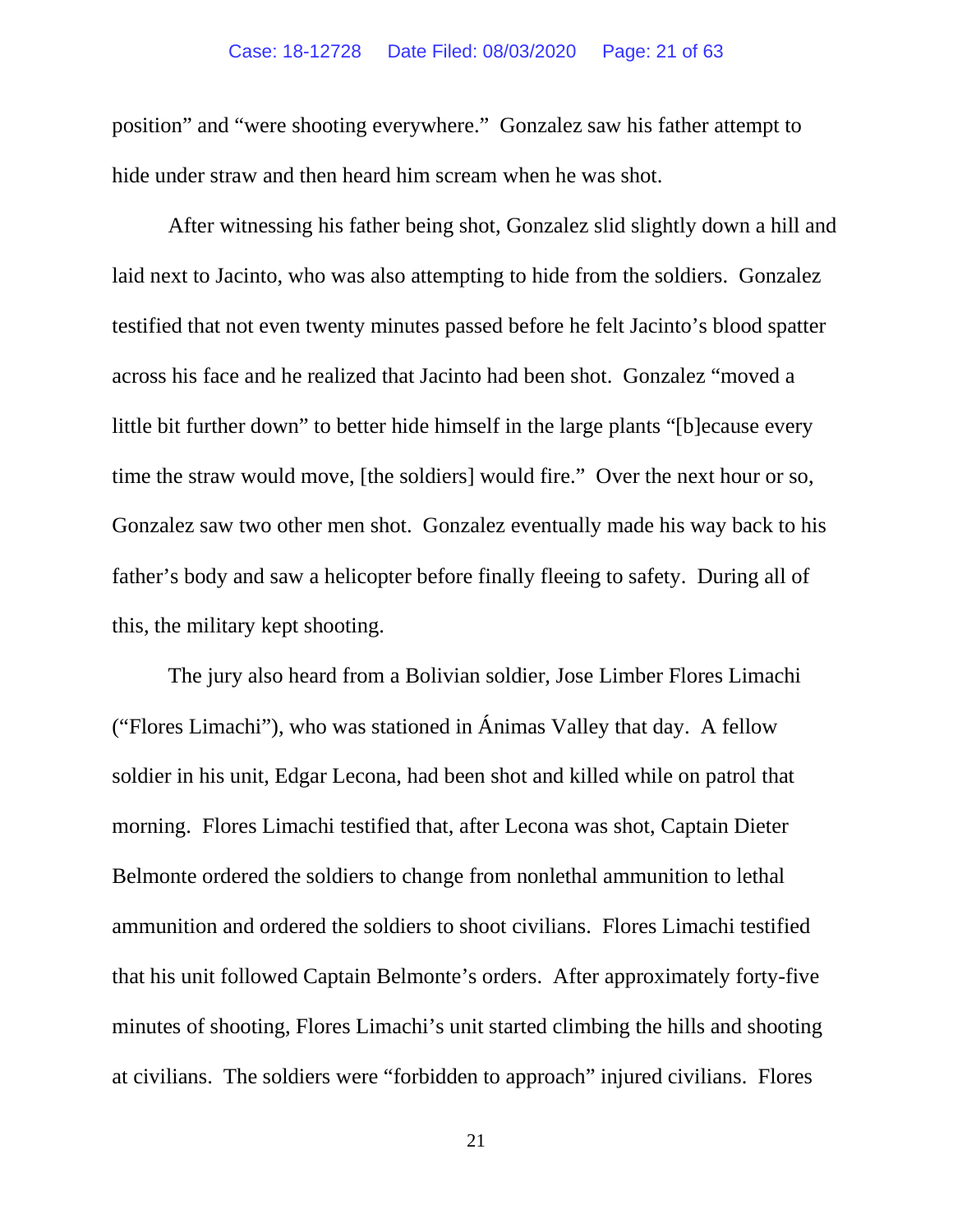his unit left later that day, he never saw civilians shooting at the soldiers nor did he see any civilians with firearms. Limachi testified that, from the time Captain Belmonte gave the order to the time

 October 13, 2003, to impeach his testimony. 8 In it, Flores Limachi states that his unit was moving from the Military College to the Laguana de Uni on the morning of October 13, 2003. The soldiers stopped to remove a blockade at around 10:20 ourselves and not return fire at the blockaders' attacks." Flores Limachi's load the ammunition." Flores Limachi testified that the information in the statement was not true and accurate. He testified that he and three officers were Defendants introduced a police statement signed by Flores Limachi on a.m. when "100 people . . . gathered on the hill" and "40 people . . . gathered farther down" began shouting at the soldiers and throwing "rocks, bottles[,] and dynamite." The report also says that Captain "Belmonte ordered us to protect statement also describes the aftermath of Lecona's death, stating that gunshots were coming from the hill and that Captain Belmonte told the "soldiers to get down on the ground since the blockaders were firing ammunition and ordered us to questioned together, that he did not have an opportunity to read the statement

<sup>8</sup> The District Court rejected Defendants' attempt to admit the statement under Federal Rule of Evidence 803(2). It was admitted for impeachment purposes.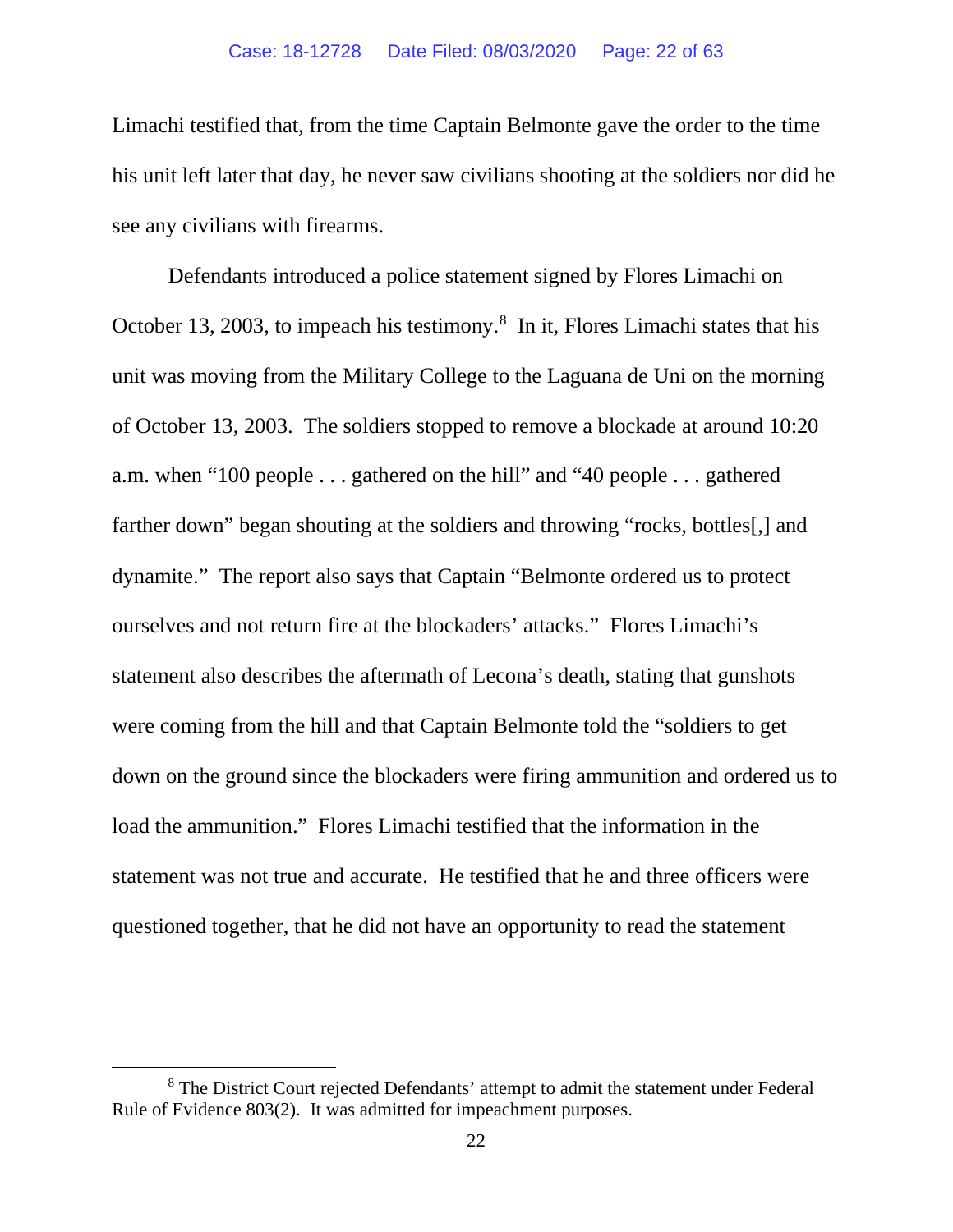statement. before signing it, and that his commanding officers ordered him to sign the

5.

 Carlos Pari Cuti ("Pari") and from Flores Limachi. Raúl Ramón Huanca Márquez ("Raúl") was shot in Ovejuyo, a town south of La Paz, on October 13, 2003. The jury watched video depositions from Juan

 Pari, a resident of Ovejuyo, witnessed Raúl's death. He testified that he noticed the military come into Ovejuyo because he heard shots. Pari was inside his located about 200 meters away, "lower down in front of [his] house."<sup>9</sup> He first saw the soldiers rapidly shooting up toward a hill "where there [were] some youths." He testified that he could not see what was happening on the hills. Then, he saw Raúl (an "older" person) and three young men come out into the street onto the street, Pari saw the soldiers change the direction of their shooting. Pari saw Raúl grab onto a post and heard the soldiers shouting. He saw that house looking out his window and saw "12 or 15" soldiers on the bridge that was about half a block in front of his house. After Raúl and the other people came out

 "there were not many people around, and the soldiers, they were shooting, and they shot at him." Pari saw Raúl fall. Pari also testified that he did not see any civilians

<sup>9</sup> During the video deposition, Pari drew a map that included indicators for his house, the street, the bridges, the river, where the soldiers were positioned, where the other young men were located, where Raúl fell, and the direction of the shots being fired by the military.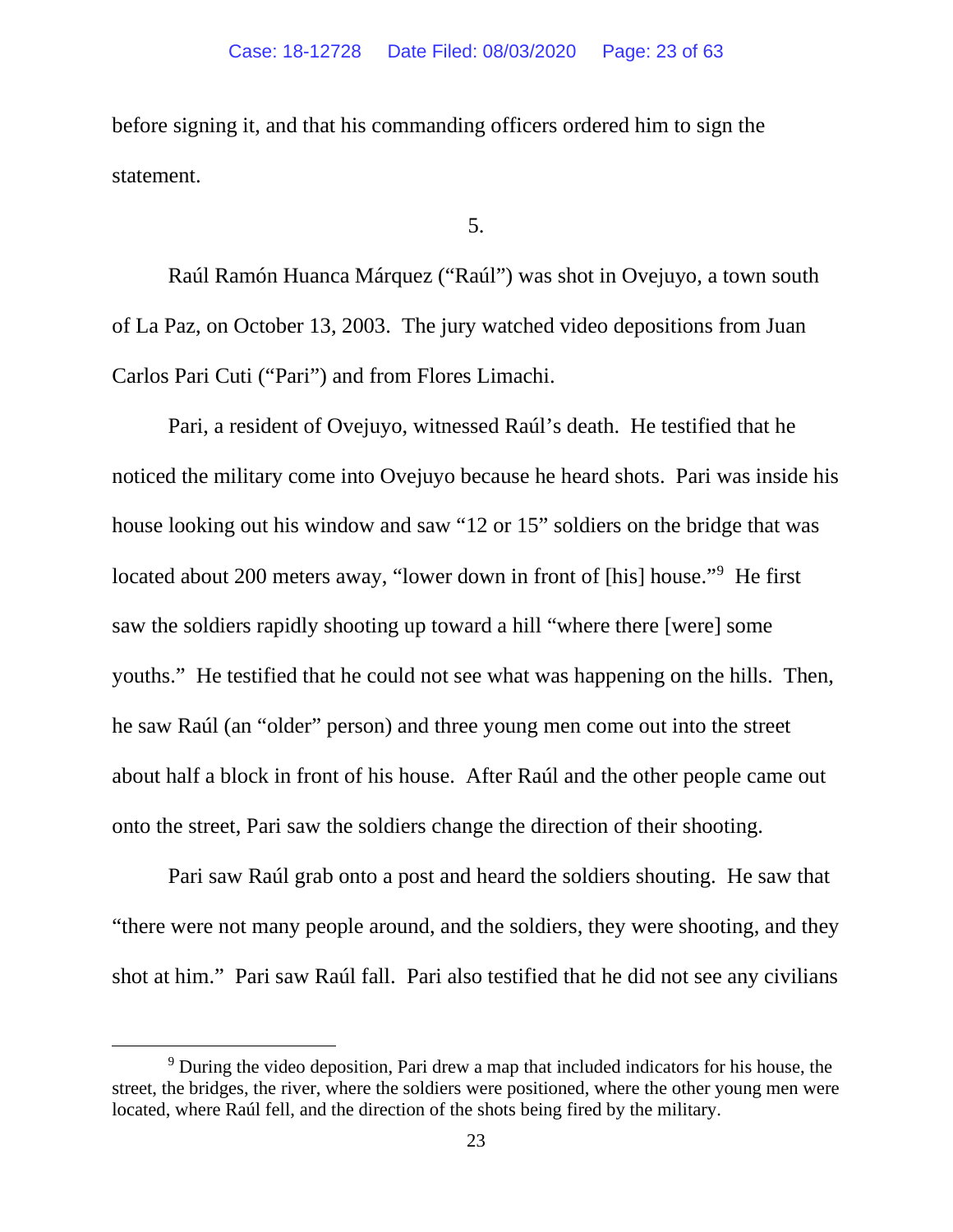with guns in Ovejuyo on October 13 or before that day, nor did he see civilians attacking the military in any way. He also testified that there were no roadblocks  in Ovejuyo.

 Flores Limachi, whose unit moved from Ánimas Valley to Ovejuyo that day, testified that the soldiers shot at civilians in Ovejuyo to clear the way back to the military college.

#### B.

decedents, whether the "death was an extrajudicial killing by a Bolivian soldier."<br>If the jury answered yes,<sup>10</sup> they were instructed to determine whether or not If the jury answered yes,  $^{10}$  they were instructed to determine whether or not Lozada is liable for the extrajudicial killing because he (1) "had command responsibility over the Bolivian soldier," (2) "conspired with one or more The jury was asked to decide two sets of claims for each Plaintiff. The first—the TVPA claims—asked the jury to determine, for each of the eight individuals to commit the extrajudicial killing," or (3) had an "agency relationship" with the Bolivian soldier. The jury was asked to make the same liability determination for Berzaín. The second set of claims—the wrongful-death claims—asked the jury whether, for each decedent, "the death was a willful and

 $10$  If the jury answered no, they were directed to skip to Question 8, which dealt with the wrongful-death claim.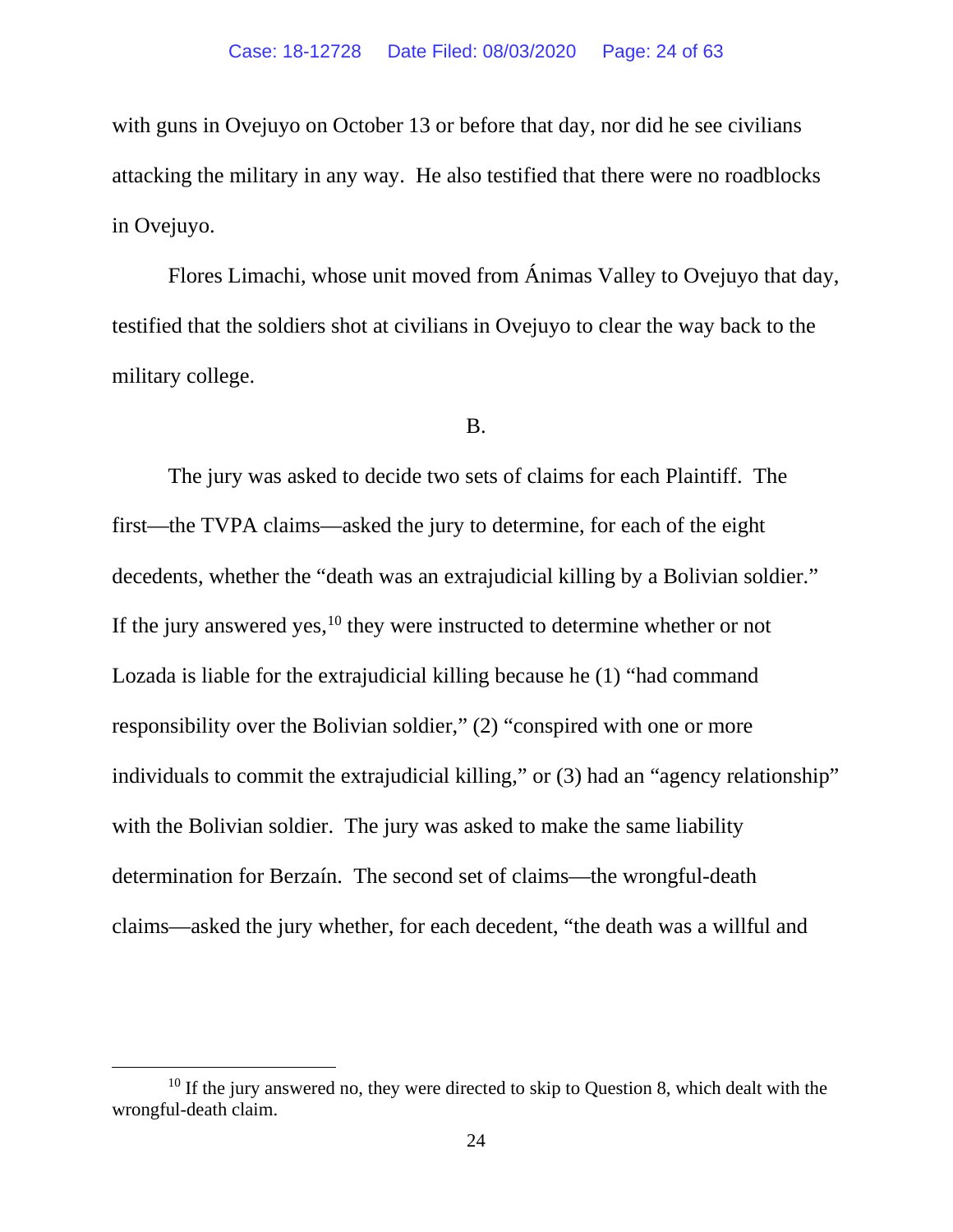intentional killing by a Bolivian soldier." If the jury answered yes,  $11$  they were to determine whether Lozada or Berzaín had "willfully used a Bolivian soldier who killed [the decedent] as an instrument to intentionally kill [the decedent]."

 decedent. The jury found both Lozada and Berzaín liable for each killing based on the command-responsibility doctrine. The jury did not find Lozada or Berzaín liable under the conspiracy or agency theories. The jury answered yes to the extrajudicial-killing question for every

 determining that no death was "a willful and intentional killing by a Bolivian not address whether or not Lozada or Berzaín were liable for the death. The jury answered no to the wrongful-death question for every decedent, soldier." Because they did not find that a predicate act had occurred, the jury did

 moved for judgment as a matter of law under Federal Rule of Civil Procedure 50 on the TVPA claims. The District Court granted Defendants' renewed motion for judgment as a matter of law, determining that Plaintiffs had failed to present any evidence that the decedents' deaths were "deliberated killings." Prior to the jury's verdict, and again after it was rendered, Defendants

 granting judgment as a matter of law for Defendants on the TVPA claims. In This appeal followed. Plaintiffs assert that the District Court erred by

damages.  $11$  If the jury answered no, they were directed to skip to Section C, which dealt with damages. 25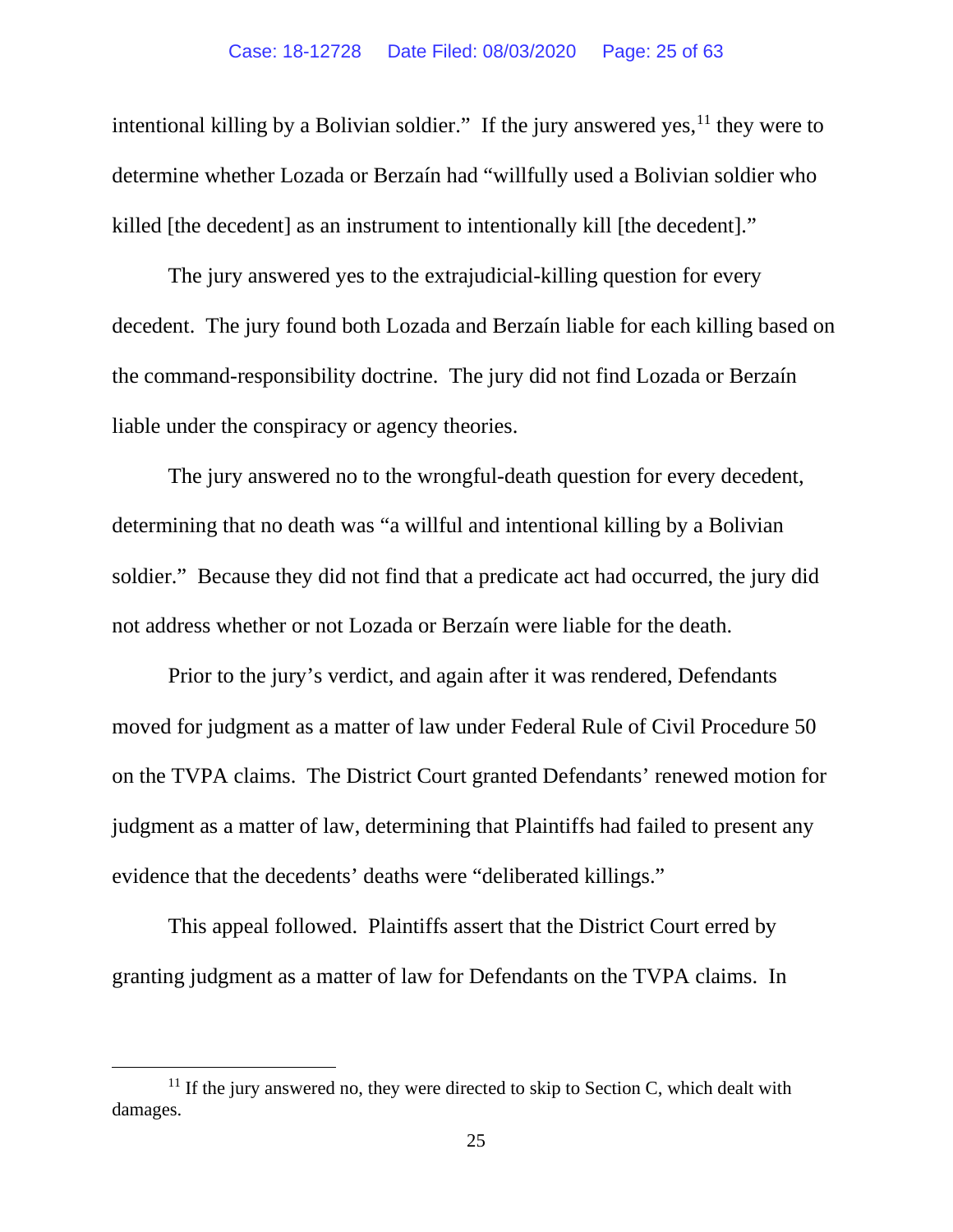contend that the District Court erred by (1) admitting State Department cables with take each issue in turn. addition, Plaintiffs demand a new trial on their wrongful-death claims because they alleged hearsay and (2) refusing to give Plaintiffs' requested jury instruction. We

### III.

 have a legally sufficient evidentiary basis to find for the [nonmoving party]." Fed. R. Civ. P. 50(a). The standard is the same whether the motion is made before the *BankAtlantic Bancorp, Inc.*, 688 F.3d 713, 723–24 (11th Cir. 2012). We review a district court's ruling on a motion for judgment as a matter of law *de novo*, applying the same standard that the district court applied. *Royal Palm Props., LLC v. Pink Palm Props., LLC*, 950 F.3d 776, 782 (11th Cir. 2020). Federal Rule of Civil Procedure 50 allows a district court to grant a motion for judgment as a matter of law if "the court finds that a reasonable jury would not case is submitted to the jury or renewed after the jury's verdict. *Hubbard v.* 

 verdict. *Chaney v. City of Orlando*, 483 F.3d 1221, 1227 (11th Cir. 2007). We must evaluate all the evidence and draw all logical inferences in favor of the nonmoving party. *McGinnis v. Am. Home Mortg. Servicing, Inc.*, 817 F.3d 1241, 1254 (11th Cir. 2016). It is for the jury—not for us or the district court—"to weigh conflicting evidence and inferences, and determine the credibility of witnesses."<br>
26 Our sole consideration is whether the evidence sufficiently supports the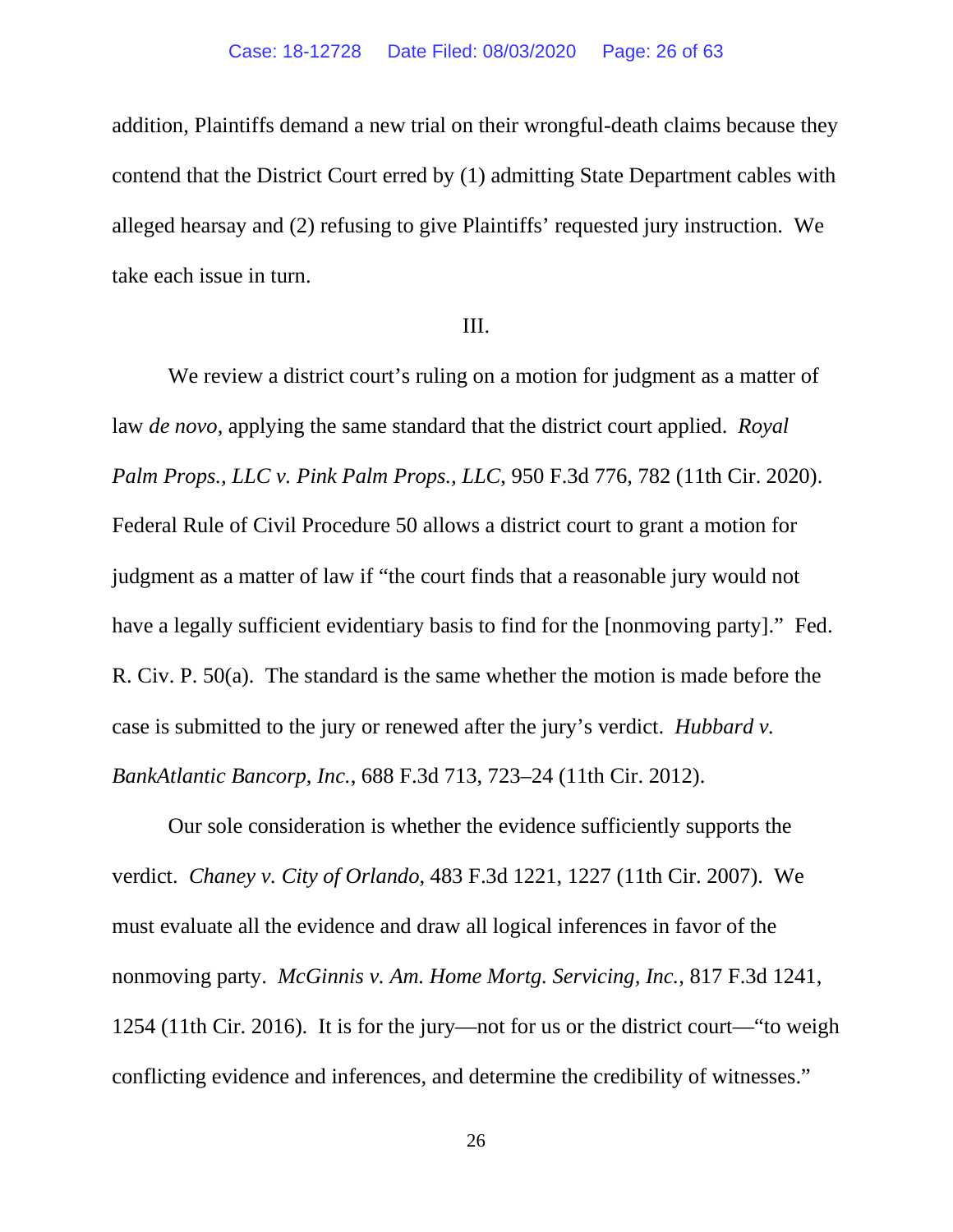Id. Thus, "we examine the entire record in the light most favorable to . . . the party stand." *Royal Palm Props.,* 950 F.3d at 782 (quoting *Richardson v. Leeds Police*  more than a mere scintilla of evidence suggesting that reasonable minds could 1267 (11th Cir. 2003). that prevailed at trial, and ask whether the evidence nonetheless points 'so overwhelmingly in favor of' [the moving party] that the jury's verdict cannot *Dep't*, 71 F.3d 801, 805 (11th Cir. 1995)). While "the non-movant must put forth reach differing verdicts," *Thorne v. All Restoration Servs., Inc.*, 448 F.3d 1264, 1266 (11th Cir. 2006), a jury's verdict "will not be overturned unless no rational trier of fact could have reached the same conclusion based upon the evidence in the record," *Nat'l Fire Ins. Co. of Hartford v. Fortune Const. Co.*, 320 F.3d 1260,

 two things. First, the record must contain sufficient evidence that each decedent's death was an extrajudicial killing. Second, the evidence must link Defendants to that killing based on a theory of liability, such as the command-responsibility doctrine, aiding and abetting, or conspiracy liability. *See Mamani I*, 654 F.3d at For Plaintiffs to prevail on their TVPA claims, the evidence must support 1154 ("[B]efore we decide who can be held responsible for a tort, we must look to see if [a] tort has been pleaded at all."). The District Court held that Plaintiffs had not presented a legally sufficient evidentiary basis on which a reasonable jury could find for them on the first prong—that is, the evidence, taken in a light most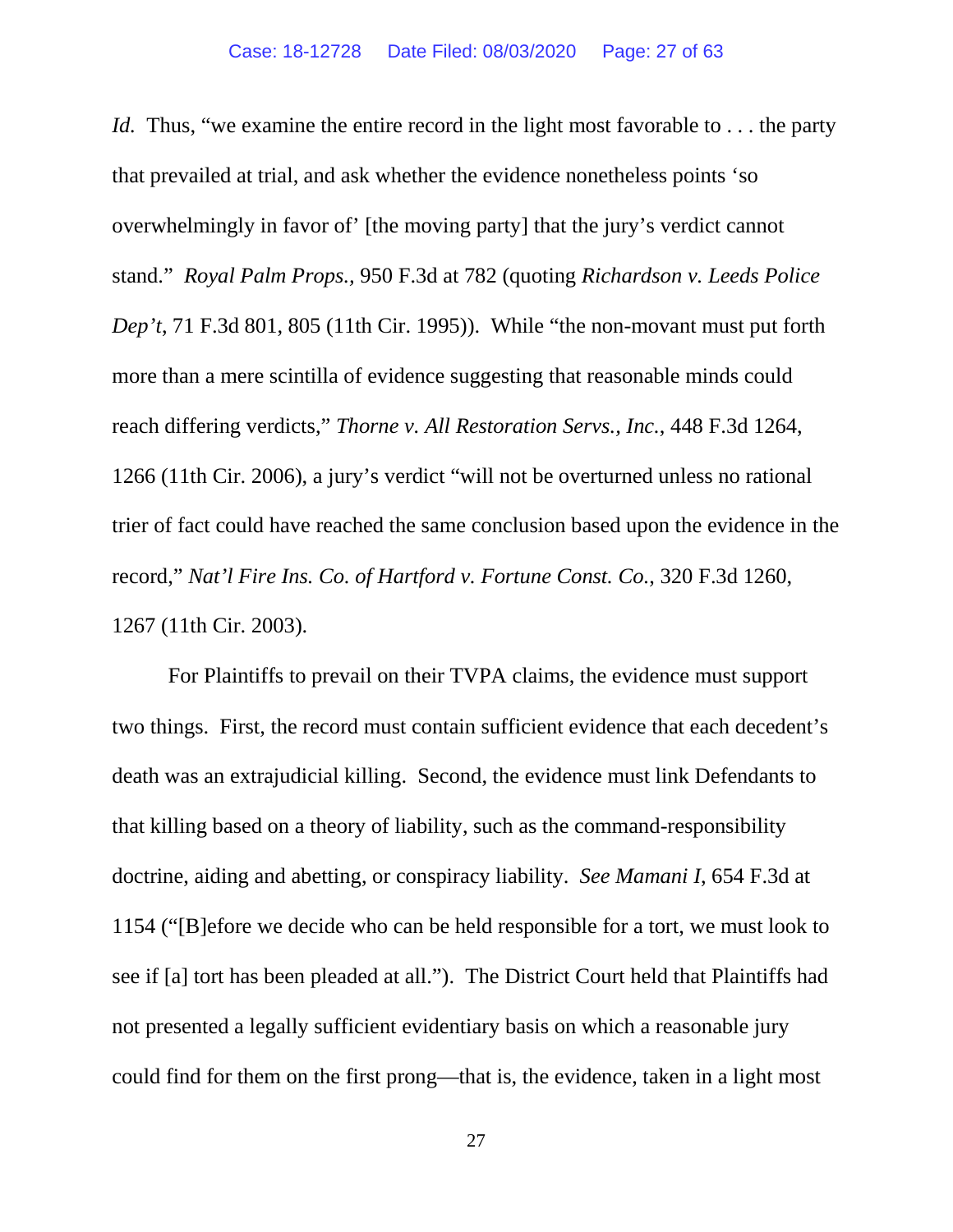killings that no reasonable jury could conclude otherwise. After outlining the favorable to Plaintiffs, was so overwhelming that the deaths were not extrajudicial District Court's decision, we explain why we disagree.

### $A<sub>1</sub>$

 shooters who killed the decedents nor evidence about the shooters' states of mind, civilians for a reasonable jury to conclude that the killings were deliberated. The plan existed and therefore granted judgment as a matter of law to Defendants.<sup>12</sup> Defendants' central argument before the District Court was that because Plaintiffs had not introduced any evidence regarding the identity of the individual Plaintiffs needed evidence of Defendants' alleged preconceived plan to kill District Court determined that Plaintiffs had not presented any evidence that such a

 In ruling on Defendants' renewed Rule 50 motion, the District Court outlined the case's history. The District Court noted that a key difference between the allegations of the amended complaint (which we rejected as lacking sufficient factual allegations to state an ATS claim against Defendants in *Mamani I*) and Plaintiffs' second amended complaint was the "allegation that Defendants entered office with a preconceived plan to deliberately kill civilians in order to suppress

 $12$  Defendants also argued that the jury's verdict is irreconcilably inconsistent. The District Court held that the jury's verdict is not irreconcilably inconsistent, and an inconsistent verdict is not an independent basis to grant Defendants' Rule 50 motion. Defendants do not challenge this ruling on appeal. And we agree that, even if the verdict is inconsistent, it would not be a reason to grant a Rule 50 motion. *See Connelly v. Metro. Atlanta Rapid Transit Auth.*, 764 F.3d 1358, 1364 (11th Cir. 2014).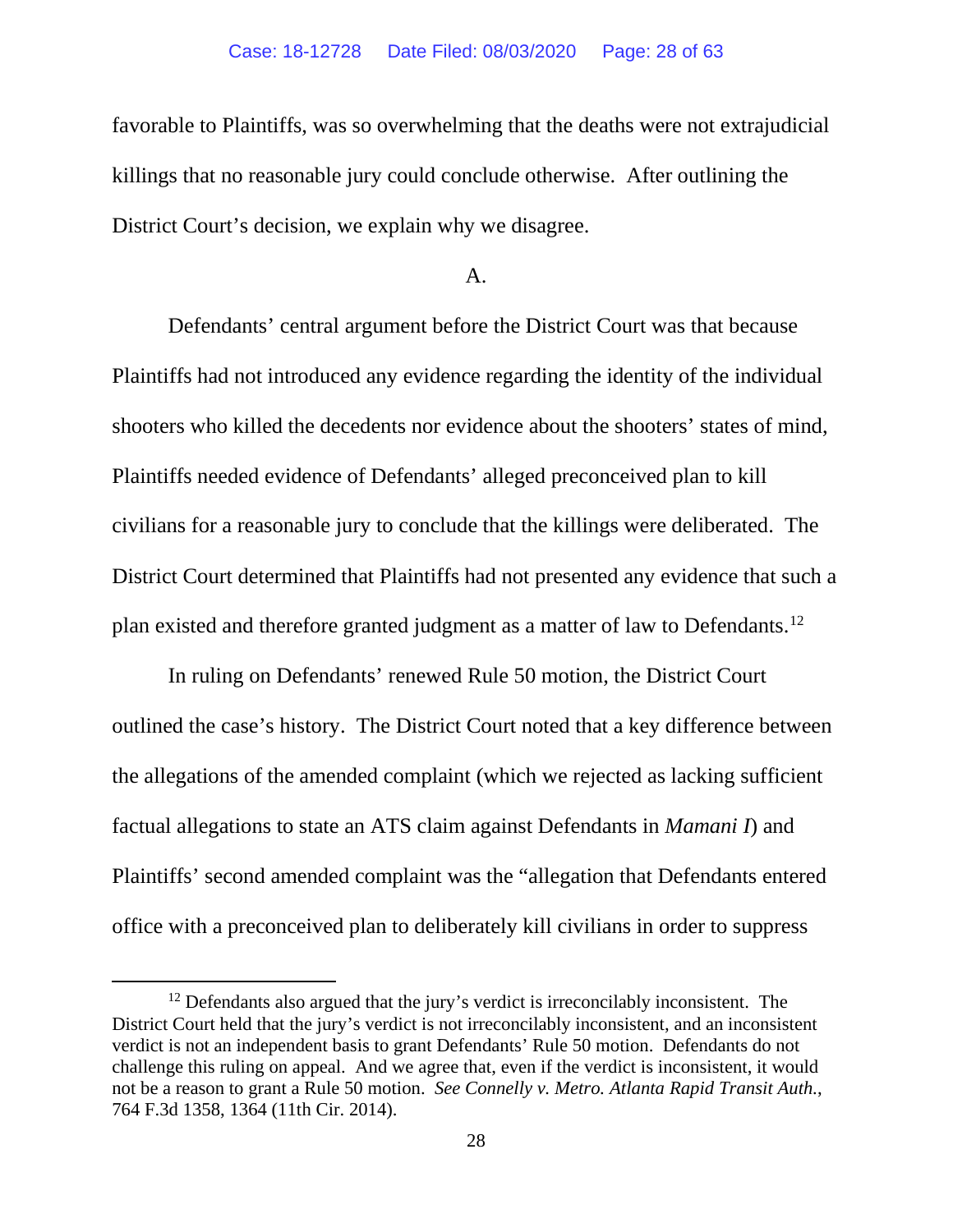opposition to their economic policies." The District Court explained that it had to review in *Mamani II*) based on this new allegation. denied Defendants' motion to dismiss the TVPA claims (a ruling that we declined

 for summary judgment for the same reason. At the summary-judgment stage, the The District Court further explained that it had denied Defendants' motion Court had identified five pieces of evidence that could support a reasonable inference that the deaths were due to the existence and implementation of Defendants' plan:

 location where decedents were killed, on multiple different dates; (3) a (1) changes in Bolivian military doctrine during Defendant Lozada's administration to define protesters as subversives who could be targeted with military force; (2) a pattern of soldiers being ordered to shoot unarmed civilians in multiple different locations, including each pattern of soldiers shooting indiscriminately at civilians at times when witnesses saw no armed protesters or anything indicating that the soldiers were firing defensively; (4) Defendants' repeated refusal to seriously commit to achieving peaceful, negotiated solutions to protests; and (5) consistent with Defendants' plan, the utilization of troops from Eastern Bolivia.

The District Court then evaluated the evidence presented at trial and

concluded that while Plaintiffs had presented evidence in all five categories that a

plan was implemented, they had failed to present "any evidence that such a plan

 actually *existed*." The Court concluded that the only witness who could

supposedly testify about the existence of a plan did not offer any testimony that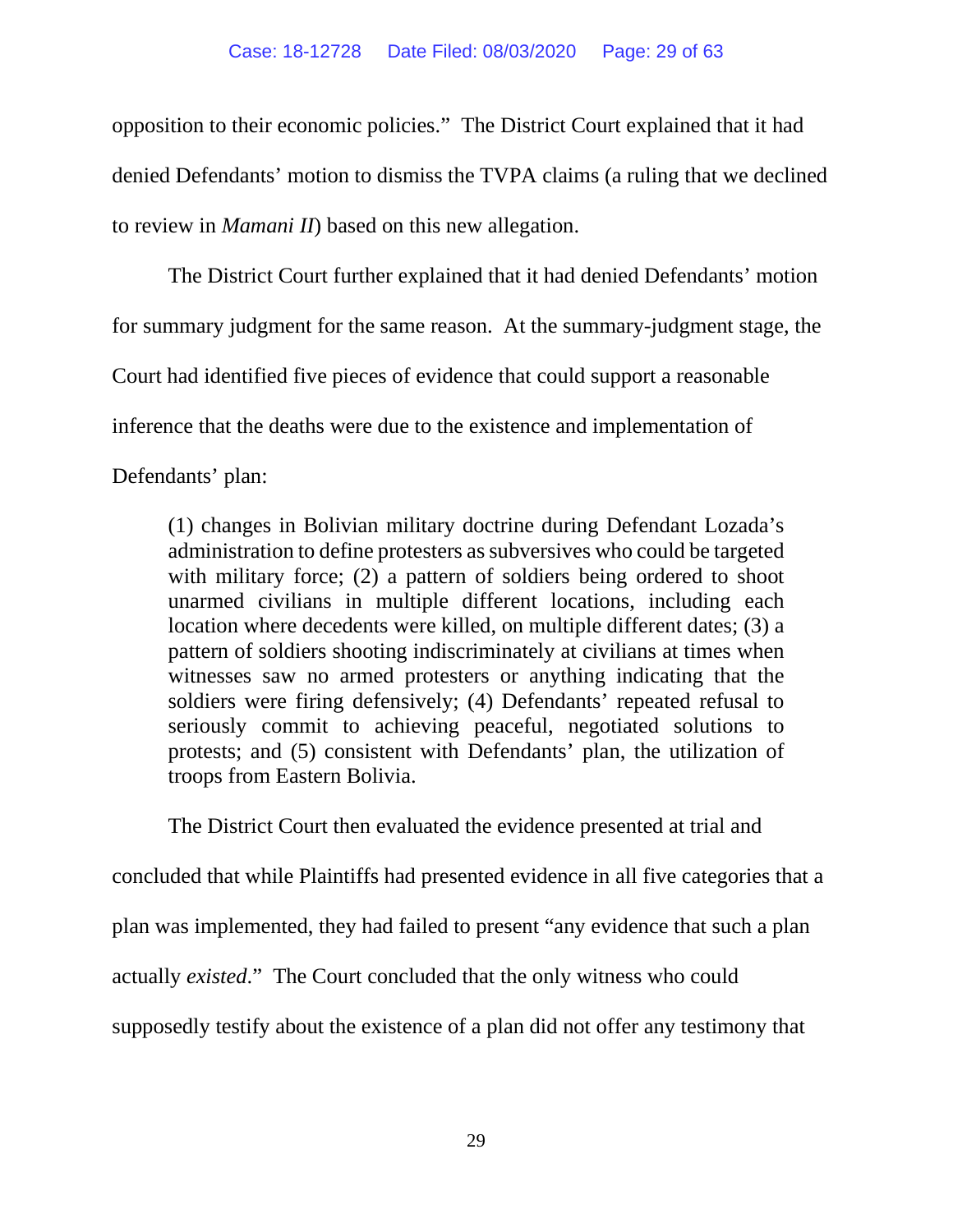concluded that there was not a sufficient evidentiary basis for the TVPA claims. The Court noted that although Plaintiffs had presented evidence of Lozada agreed to a plan to kill civilians. Absent evidence of a plan, the Court

The Court noted that although Plaintiffs had presented evidence of were specific crises in each location.<sup>13</sup> Those crises established "a each shooting location." The evidence, therefore, did not provide a basis to infer  premeditated, or deliberated, killings." Evidence regarding the number of civilian deaths was also insufficient to infer that any death was necessarily deliberate. deaths was also insufficient to infer that any death was necessarily deliberate. Evidence of those deaths was as consistent with the need to restore order to Bolivia  as it was to use military force to kill unarmed civilians. The District Court also  casualties. Therefore, because Plaintiffs had failed to present evidence that the indiscriminate shootings by Bolivian soldiers, there was also evidence that there plausible reason for the military's presence and its use of some degree of force in (rather than speculate) that the shootings were "more than disproportionate reactions to civil unrest or attacks of the military, but were essentially determined that evidence that leaders were warned of the possibility of civilian deaths and continued to use military force did not show an *intent* to *cause* civilian

<sup>&</sup>lt;sup>13</sup> The District Court listed these as:

<sup>(1)</sup> an ambush in Warisata on the military convoy transporting trapped travelers on September 20;

<sup>(2)</sup> crippling blockades in El Alto and La Paz in October;

<sup>(3)</sup> attacks on October 12 in El Alto on tanker trucks transporting gasoline to La Paz by protestors armed with rifles and dynamite; and

<sup>(4)</sup> an attack on the military on October 13 in the Southern Zone of La Paz.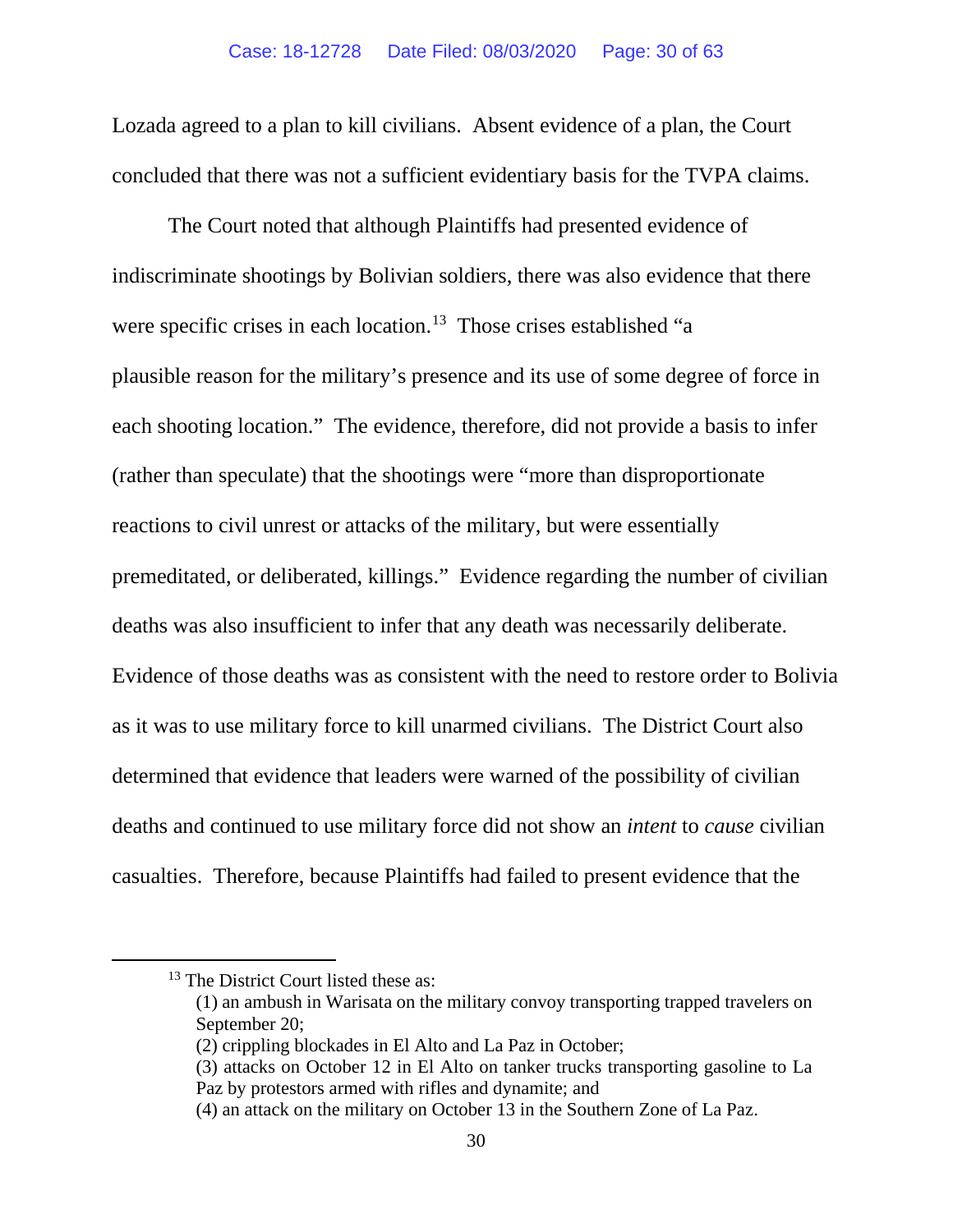District Court granted judgment as a matter of law to Defendants. Because the liability. decedents' deaths were "undertaken with studied consideration and purpose," the District Court determined that the deaths were not deliberated killings, it did not address whether there was sufficient evidence to support command-responsibility liability.<br>B.

 We reverse the District Court's ruling. We hold that Plaintiffs did not need to present evidence of a premeditated plan to kill civilians to prevail on the first Defendants were tied to the wrongdoing. We first assess what kind of evidence prong of their TVPA claims. While evidence of such a plan could help support *both* that the killings were deliberate and that Defendants were involved in the wrongdoing, the lack of evidence about a plan is not fatal to Plaintiffs' claims if there is sufficient evidence for a reasonable jury to conclude that each victim's death was "undertaken with studied consideration and purpose" and that could support that the decedents' deaths were extrajudicial killings and then analyze what evidence Plaintiffs put forth at trial.

1.

 under the TVPA is not always clear. *Mamani I*, 654 F.3d at 1155 n.9. The TVPA As we have previously explained, what constitutes an extrajudicial killing contains a two-sentence definition. An extrajudicial killing is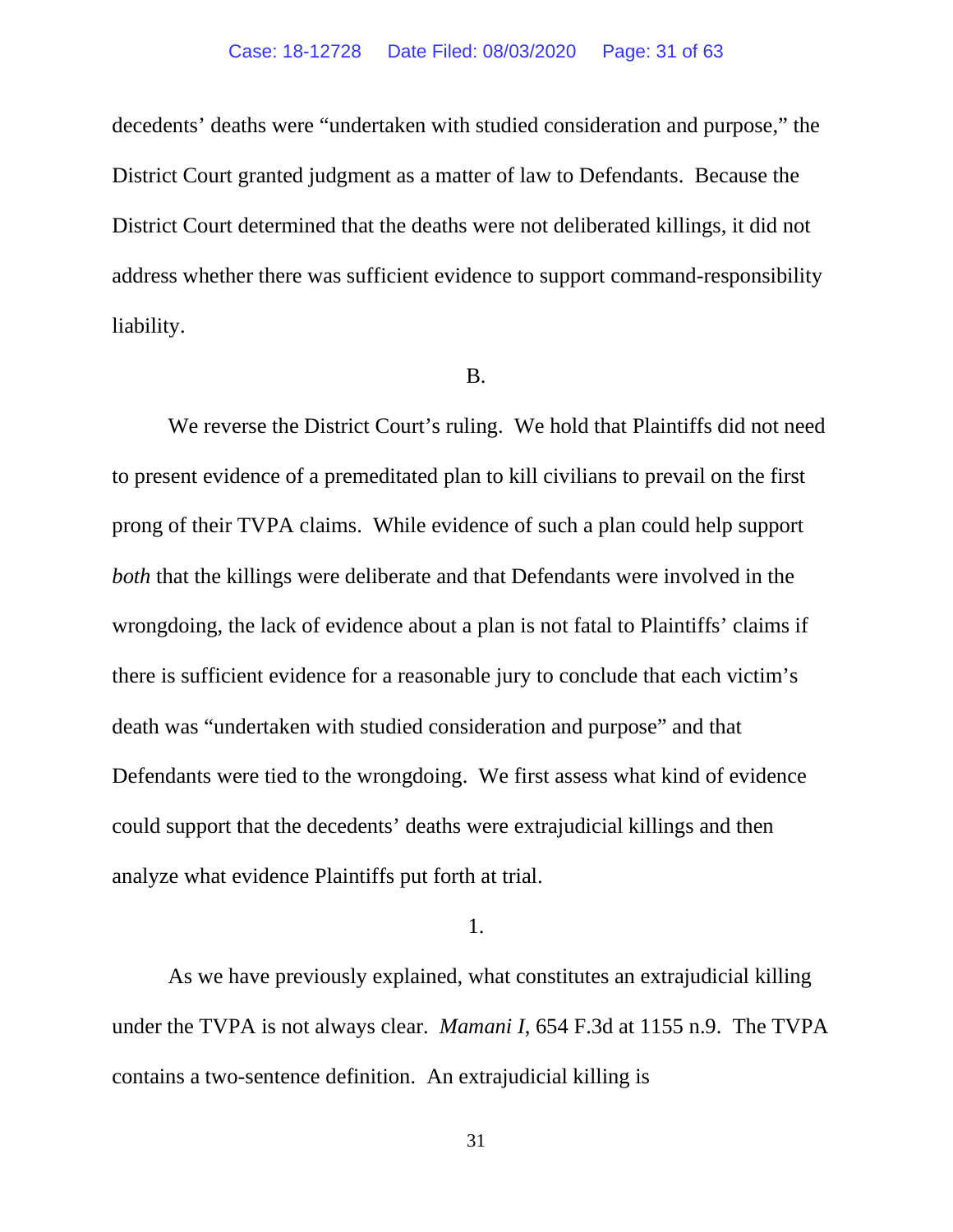a deliberated killing not authorized by a previous judgment pronounced however, does not include any such killing that, under international law, by a regularly constituted court affording all the judicial guarantees which are recognized as indispensable by civilized peoples. Such term, is lawfully carried out under the authority of a foreign nation.

 note). The parties stipulated that none of the killings were "authorized by a regularly constituted court." Therefore, we assess what kind of evidence would allow a reasonable jury to conclude that the deaths (a) were "deliberated" and (b) authority of a foreign nation.<br>  $a.$ Pub. L. No. 102-256, § 3(a), 106 Stat. 73, 73 (1991) (codified at 28 U.S.C. § 1350 were killings that, under international law, were not lawfully carried out under the

 be "deliberate," which we have defined as being "undertaken with studied consideration and purpose." *Mamani I,* 654 F.3d at 1155. As we explained in the *Id.*  The minimal requirement for an extrajudicial killing is that the killing must context of Plaintiffs' ATS claims, an extrajudicial killing is different than an "accidental or negligent shooting," a killing based on "individual motivations (personal reasons)," or "precipitate shootings during an ongoing civil uprising."

Some killings are clearly "deliberate" in the sense that they are coldblooded, calculated, premeditated schemes designed to cause certain death. The 1998 embassy bombings in Kenya and Tanzania at issue in *Owens v. Republic of*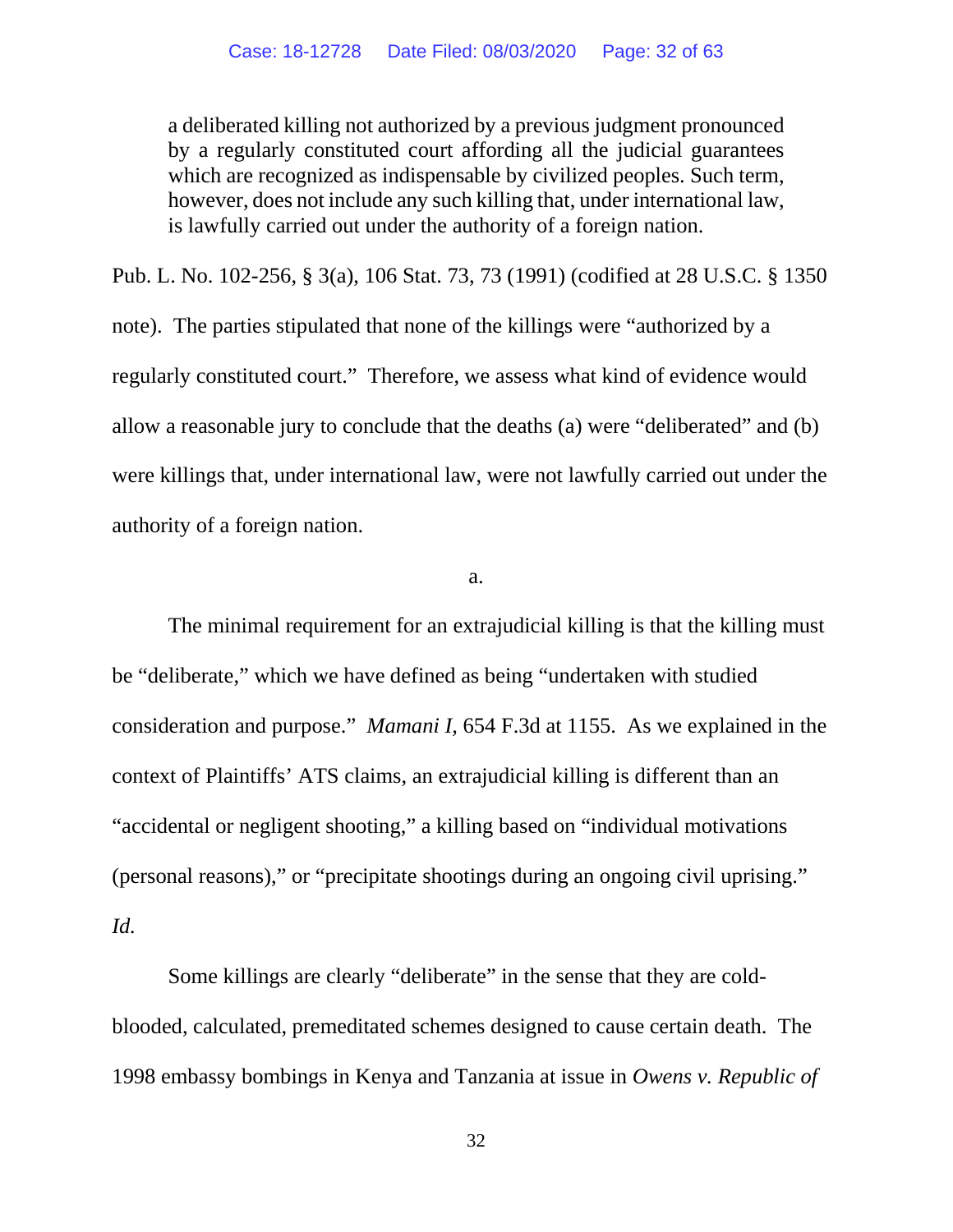*grounds sub nom. Opati v. Republic of Sudan*, 140 S. Ct. 1601 (2020), provide one example. The D.C. Circuit determined that the bombings in *Owens* were deliberate coordination across multiple countries in the region." *Id.* (citing *Mamani I*, 654 F.3d at 1155). Likewise, targeted acts intended to kill a particular person are deliberate. For example, in *Cabello v. Fernandez-Larios*, 402 F.3d 1148 (11th Cir. 2005), we upheld the jury's verdict on a TVPA claim where there was evidence that a political prisoner was specifically targeted for execution. Cabello's family *Sudan*, 864 F.3d 751, 770 (D.C. Cir. 2017), *vacated and remanded on other*  because they "involved substantial preparation, meticulous timing, and had evidence that the defendant selected and reviewed his prisoner file before ordering the death squad to shoot him. *Id.*; *see also Mamani I*, 654 F.3d at 1155.

 coordinated attacks and targeted executions. It is a broad phrase meant to But the definition of extrajudicial killing in the TVPA is not limited to encompass many types of purposeful killing.

 We start with the text of the TVPA. Deliberate means "undertaken with studied consideration and purpose." *Mamani I*, 654 F.3d at 1155. "Killing" simply means "[t]he act of causing the end of an animate thing's life." *Killing*, minimum, that there be a considered, purposeful act that takes another's life. Black's Law Dictionary (11th ed. 2019). Therefore, the statute requires, at a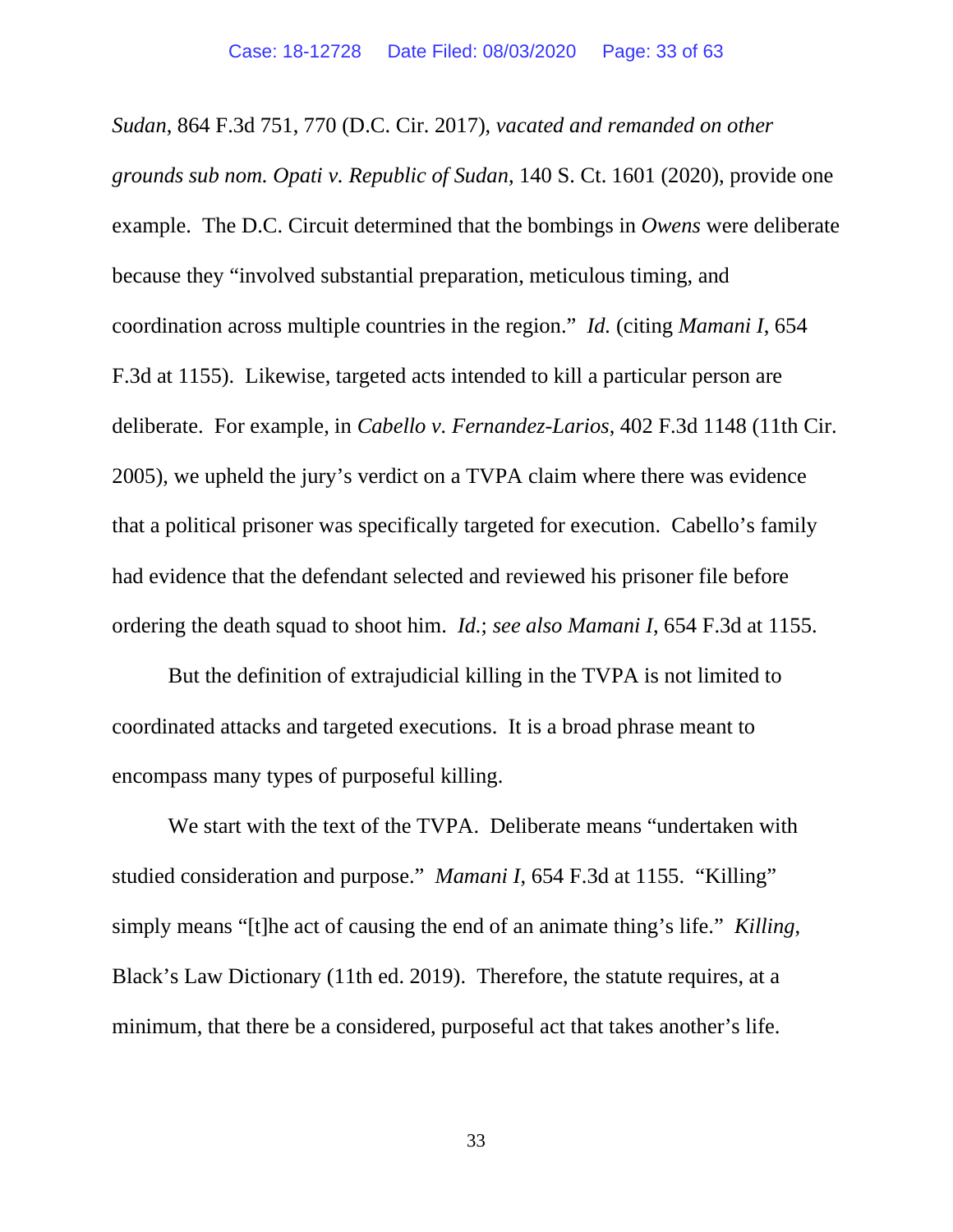A comparison of the TVPA's text to other language lends further support that the definition encompasses a broad range of conduct. The definition of an Conventions of  $1949$ <sup>14</sup> Article 3 of the Geneva Convention prohibits "the passing the carrying out of executions." Dictionaries define execution as the "carrying out Dictionary (1993). Killing, on the other hand, is "so broad that it suggests nothing out of executions" with the broader phrase "deliberated killing." This difference extrajudicial killing in the TVPA draws on the language of Article 3 of the Geneva of sentences and the carrying out of executions without previous judgment pronounced by a regularly constituted court, affording all the judicial guarantees which are recognized as indispensable by civilized peoples." The key difference is that the TVPA substitutes "a deliberated killing" for "the passing of sentences and of a death sentence," *Execution*, Black's Law Dictionary (11th ed. 2019), and "putting to death as a legal penalty," *Execution*, Webster's Third New International about the agency, the means of death, or the surrounding circumstances." Bryan A. Garner, Garner's Dictionary of Legal Usage (3d. ed. 2011). In the TVPA, Congress replaced the specific phrase "the passing of sentences and the carrying

<sup>&</sup>lt;sup>14</sup> The two provisions share twenty-one words in common. The legislative history also confirms what a comparison of the text would suggest. "[T]he concept of 'extrajudicial killings' is derived from article 3." H.R. Rep. No. 102-367, at 5, *as reprinted in* 1992 U.S.C.C.A.N. 84, 87; *see also* S. Rep. No. 102-249, at 6 ("This definition conforms with that found in the Geneva Convention for the Amelioration of the Wounded and Sick in Armed Forces in the Field  $(1949)$ .").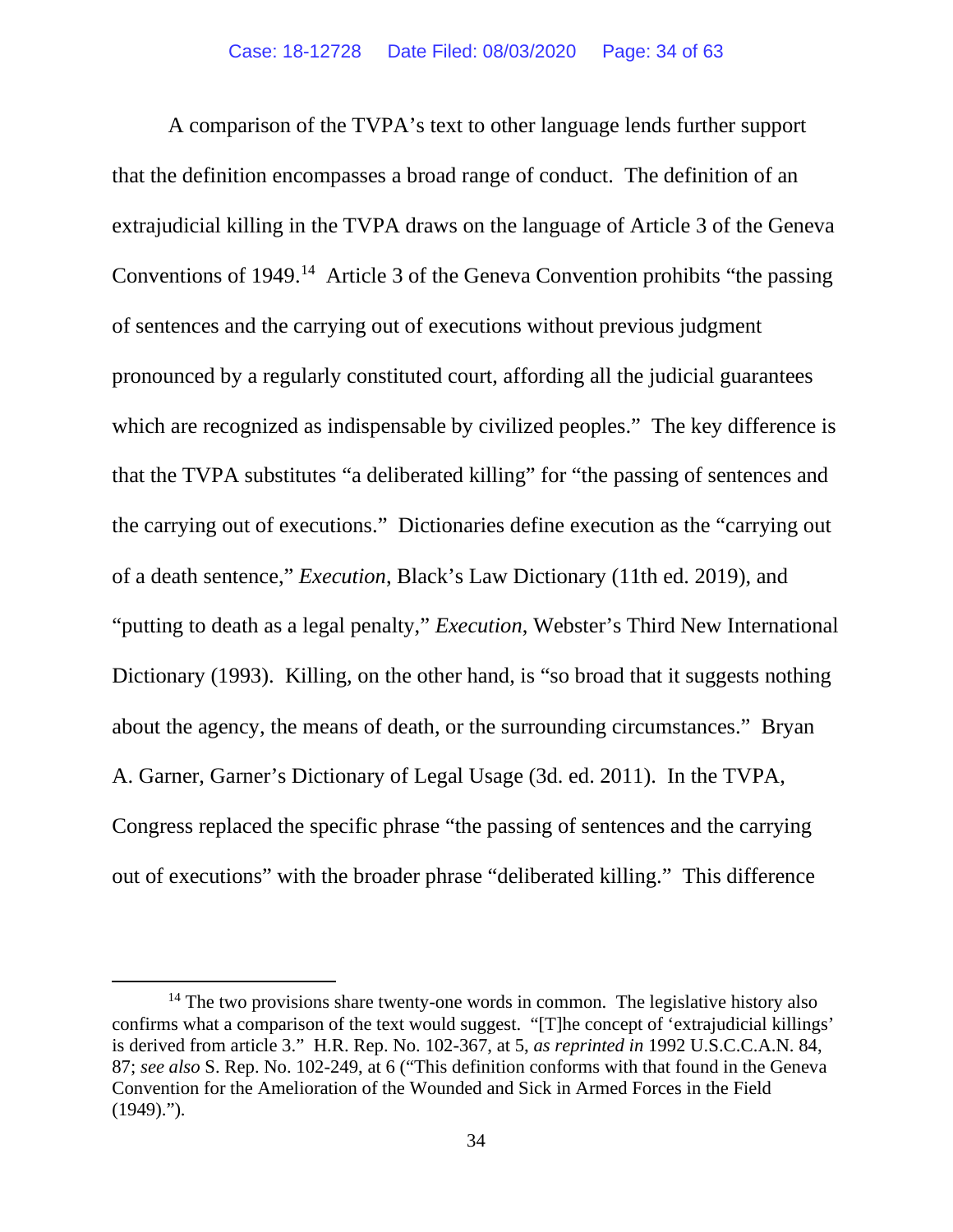"signals [that] Congress intended the TVPA to reach a broader range of conduct." *Owens*, 864 F.3d at 772.

 deliberate killing. In *Han Kim v. Democratic People's Republic of Korea*, 774 F.3d 1044, 1050 (D.C. Cir. 2014), the plaintiff submitted expert statements that the inflicted on him caused his "untimely death." *Id.* The Court held that the plaintiff had produced evidence "satisfactory to the court" to sustain a default judgment for an extrajudicial killing under the Foreign Sovereign Immunities Act.15 *Id.*  And our sister circuits agree, recognizing that the phrase deliberated killing includes many types of purposeful killing. *See, e.g.*, *Owens*, 864 F.3d at 773 (describing "deliberated killing" as a "more expansive prohibition"). For example, the D.C. Circuit has held that maltreatment resulting in death constitutes a victim likely died due to starvation while being held captive by North Korean operatives. In particular, the "torture and malnutrition" that was deliberately

 In comparison, when there is insufficient evidence to conclude that actions by state agents caused the death or where the death is consistent with natural causes, there is no "deliberated killing." For example, in *Sullivan v. Republic of Cuba*, 891 F.3d 6, 12 (1st Cir. 2018), the First Circuit determined that the plaintiff

<sup>&</sup>lt;sup>15</sup> State sponsors of terrorism can be sued in federal court for torture and extrajudicial killing under the terrorism exception to the Foreign Sovereign Immunities Act ("FSIA"). 28 U.S.C. § 1605A; *Han Kim*, 774 F.3d at 1045. The meaning of "extrajudicial killing" under the FSIA is defined by reference to the TVPA. 28 U.S.C. § 1605A(h)(7) ("[T]he terms 'torture' and 'extrajudicial killing' have the meaning given those terms in section 3 of the Torture Victim Protection Act of 1991.").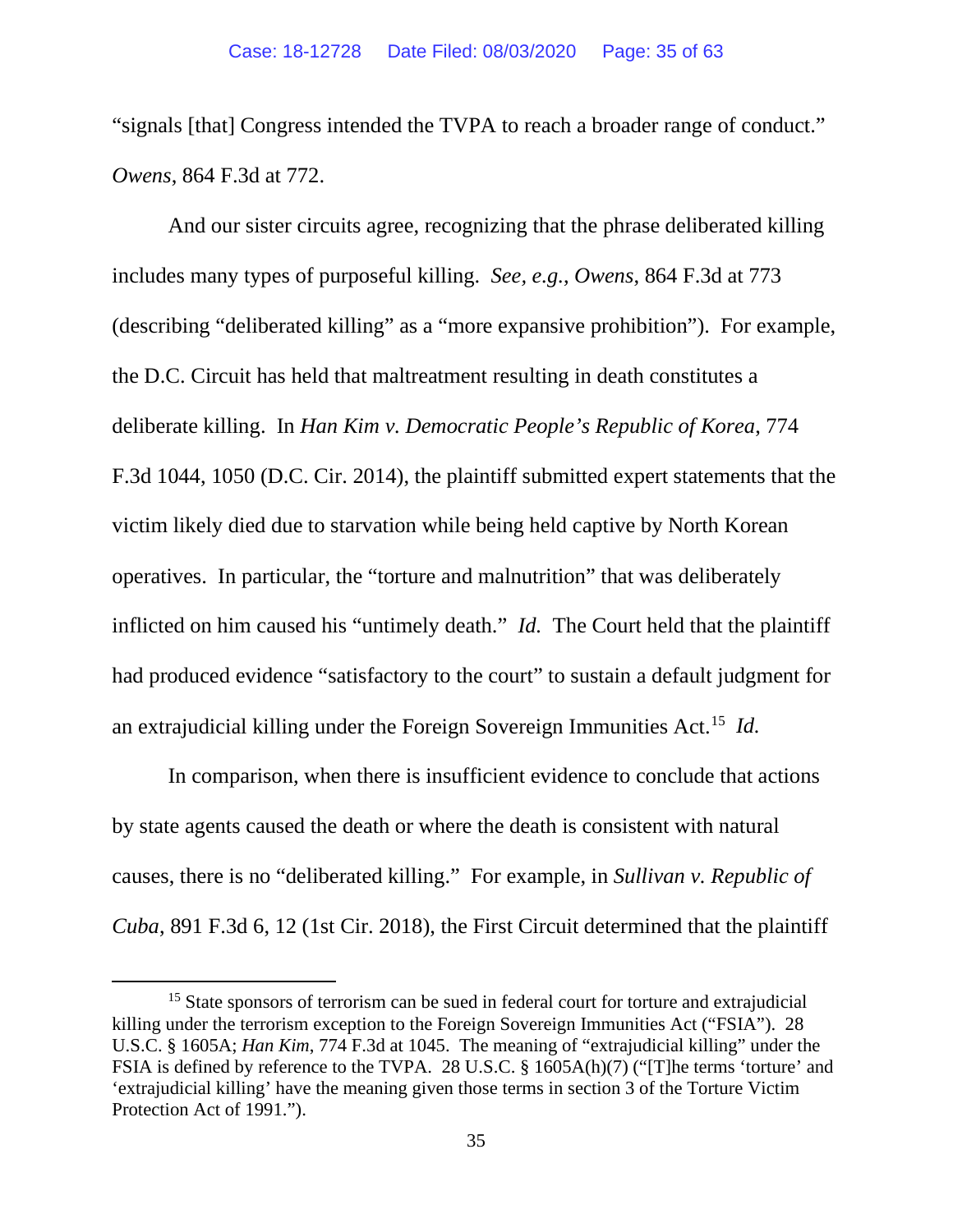lacked evidence that the Cuban government deliberately killed her father after he evidence regarding the conditions in which her father was held. *Id.* The district court had found that evidence of the plaintiff's father's burns was consistent with the injuries he had sustained in a plane crash that occurred before he was held had allegedly been incarcerated for twenty years. The plaintiff presented no captive and there was no evidence that his injuries were ignored or not properly treated. *Sullivan v. Republic of Cuba*, 289 F. Supp. 3d 231, 245 & n.16 (D. Me. 2017), *aff'd*, 891 F.3d at 12.

 is not targeting a particular individual. One need not intend that a specific person die to deliberately kill under the TVPA. As one court has said, "the statutory definition does not contain a precision-targeting element." *Owens v. Republic of Sudan*, 174 F. Supp. 3d 242, 263 (D.D.C. 2016), *aff'd*, 864 F.3d at 751 (D.C. Cir. 2017), *vacated and remanded sub nom. Opati*, 140 S. Ct. at 1601. Engaging in an deliberation even if the actor could not produce a list of names who would perish or "look their victims in the eye." *Id.*; *see also Shoham v. Islamic Republic of Iran*, Furthermore, an extrajudicial killing can be deliberate even if the state-actor act, such as shooting, with the "goal and expectation of killing" another is No. 12-CV-508 (RCL), 2017 WL 2399454, at \*12 (D.D.C. June 1, 2017) (concluding that a rock deliberately thrown at the windshield of a car, targeted because it had a yellow license plate, was "undoubtedly an 'extrajudicial killing'").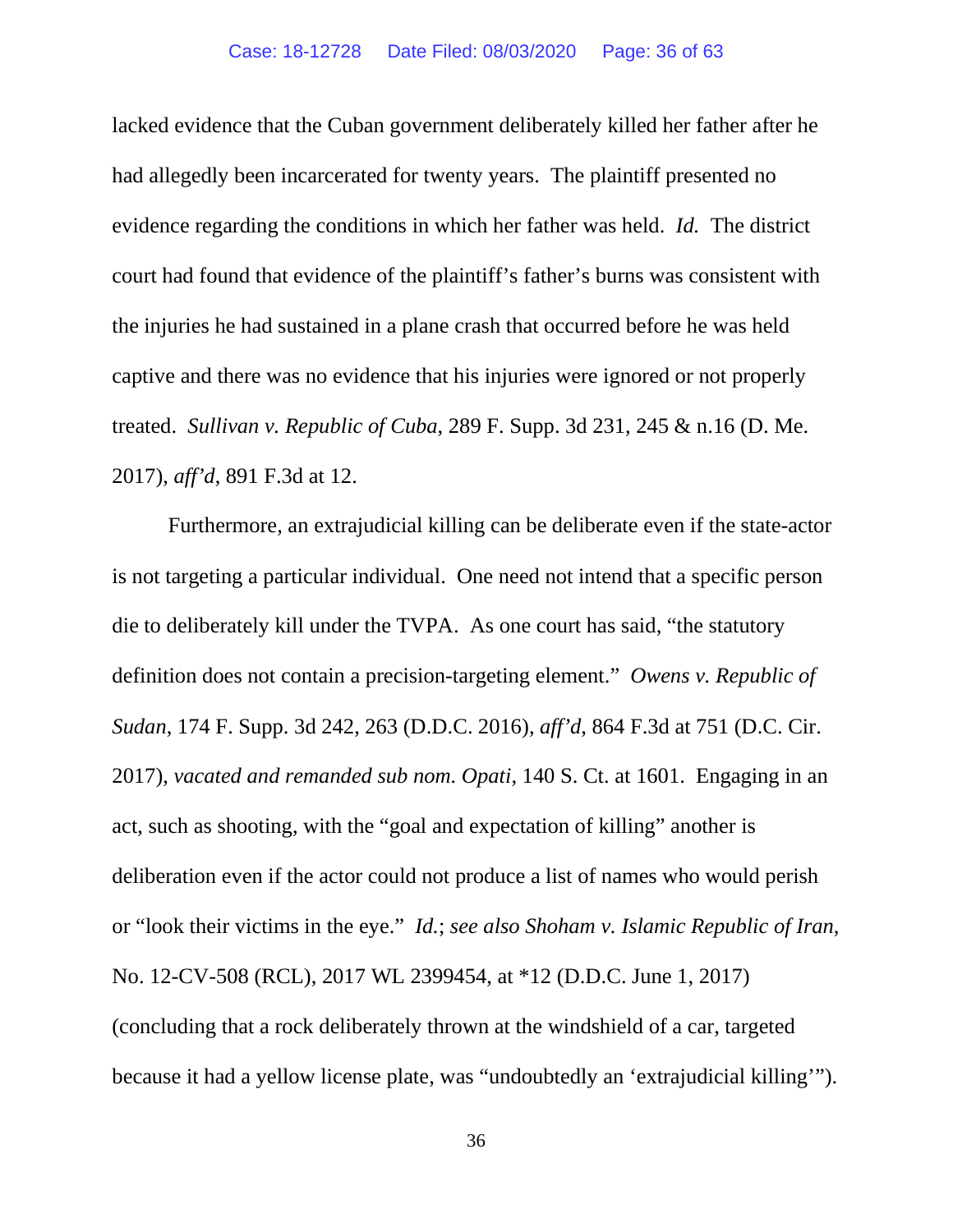brought thereunder. *Drummond*, 782 F.3d at 606. Under principles of domestic without "lawful or just provocation." *See, e.g.*, 40 C.J.S. Homicide § 84 (2020) for any considerable period of time." *Gov't of Virgin Islands v. Lake*, 362 F.2d with careful consideration, not on a sudden impulse." *Owens*, 174 F. Supp. 3d at Finally, we can reference domestic law to interpret the TVPA and claims law, a deliberate killing is generally done in the absence of "sudden passion" or (collecting cases). While deliberation requires some period of reflection, it is not necessary that a person "shall have brooded over [a] plan to kill or entertained it 770, 776 (3d Cir. 1966). Deliberated killing simply means a killing "undertaken 263 (citing *State v. Hamlet*, 312 N.C. 162, 321 S.E.2d 837, 842–43 (1984) and *People v. Dykhouse*, 418 Mich. 488, 345 N.W.2d 150, 154 (1984)).

 Therefore, we hold that, to demonstrate a "deliberated killing" here, Plaintiffs must present some evidence that their relatives' deaths were the result of "accidental or negligent" behavior or other external circumstances and were not a result of just provocation or sudden passion. Viewing the evidence and drawing all trier of fact could conclude that these deaths were deliberated killings. The a purposeful act to take another's life and that the deaths were not caused by inferences in the light most favorable to Plaintiffs, we determine that a rational evidence is not so overwhelming in favor of Defendants that the jury's verdict cannot stand.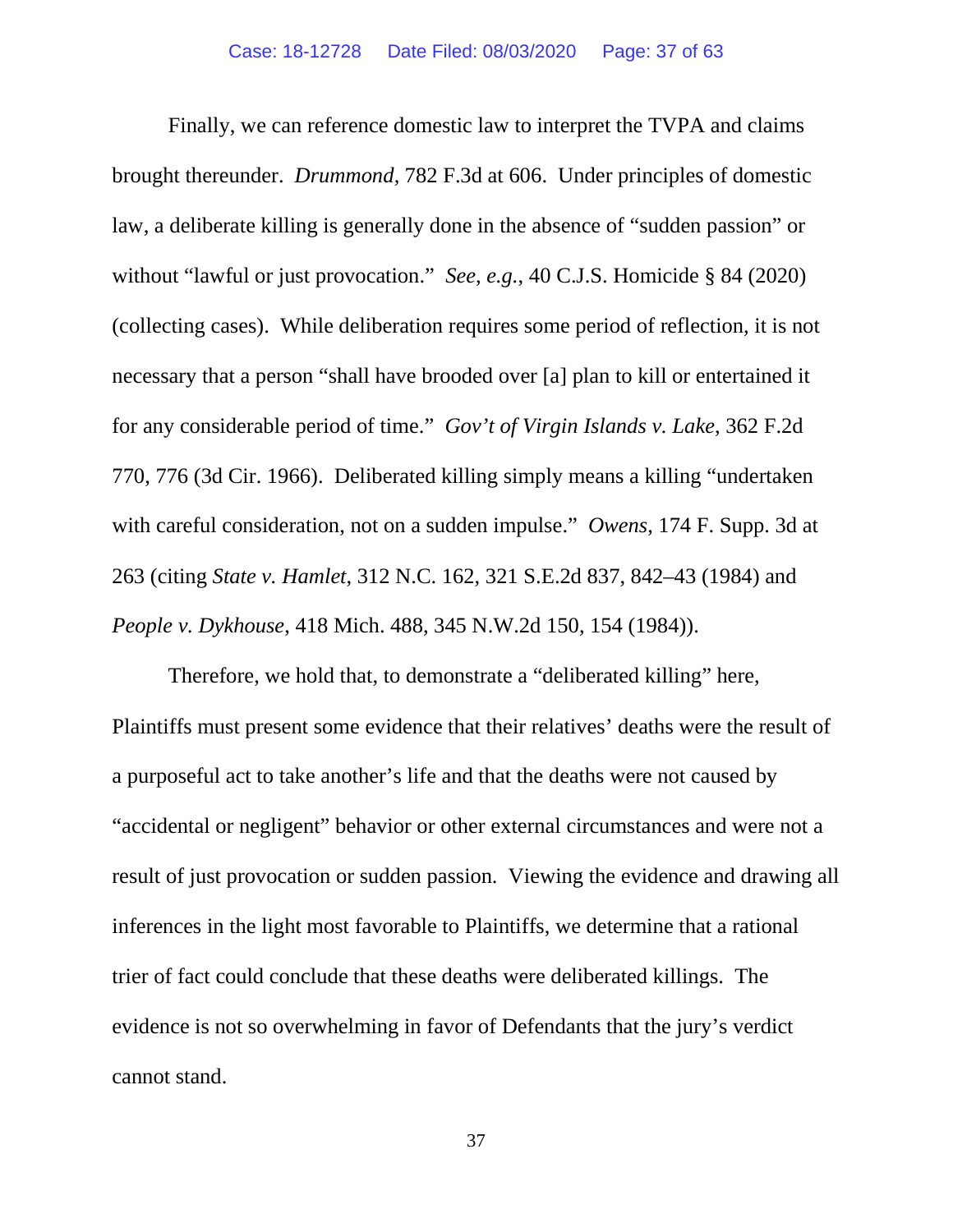For each decedent, Plaintiffs presented evidence that the cause of death was consistent with a deliberate shot from a member of the Bolivian military in the the decedents were armed, nor was there evidence that they posed a threat to the soldiers. Many were shot while they were inside a home or in a building. Others were shot while they were hiding or fleeing. There is little to no evidence that passion when they fired. Witnesses testified that they saw the armed members of the incidents. the incidents. Marlene, for example, was shot while she was inside her home. Her mother absence of just provocation. Or to use Plaintiffs' words, a jury could reasonably infer that "these soldiers deliberately fired deadly shots with measured awareness that they would mortally wound civilians who posed no risk of danger." None of members of the Bolivian military were in imminent danger or acted out of sudden the military, that there were not armed civilians in the area, and that the military aimed at or targeted each individual decedent or other civilians around the time of

 testified that she saw armed soldiers running away after her daughter was shot. a member of the Bolivian military engaged in a purposeful act to take Marlene's life. Marlene's father testified that he did not see any civilians shooting at the military that day. Aquilar testified that officers in his squadron were aiming for civilians and that he did not see any armed civilians. A reasonable jury could conclude that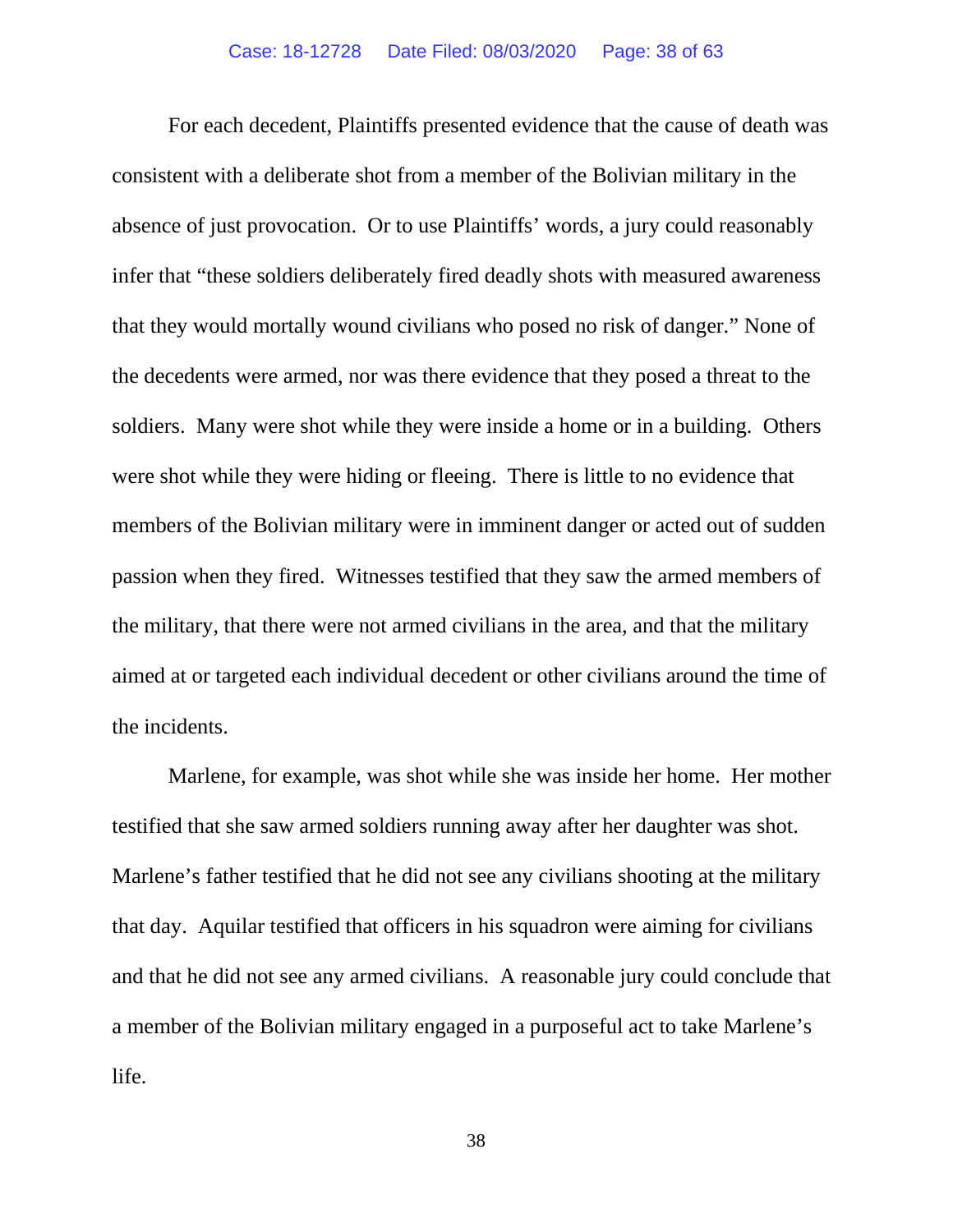Castaño testified that the bullet that struck Lucio came from either the five circling Senkata. He also testified that he did not see any armed protestors and that he did not see any civilians provoke the military. Based on his testimony, a jury could reasonably infer that Lucio's death was not an accident or the result of a negligent firing. officers on the ground, who were aiming at civilians, or the military helicopter

 see any civilians with weapons. Marcelino was shot through a window; his widow testified that she saw armed soldiers on trucks positioning to shoot. Likewise, shot while praying next to the window. Three other witnesses in the Río Seco region testified that they did not see armed civilians in that area on October 12, 2003. Ortega also testified that she heard officers give soldiers orders "to shoot at the civilians" and that other soldiers said they were being "forc[ed]" to hurt civilians. Those testimonies provide sufficient evidence that a jury could Roxana was shot on the roof of her cousin's house. Her brother testified that he saw military vehicles on the avenue before Roxana was shot and that he did not Teodosia's niece testified that the armed soldiers aimed at them when they looked out the window and aimed at her mother when she went to the door. Teodosia was reasonably conclude that Roxana, Marcelino, and Teodosia were deliberately killed by members of the Bolivian military.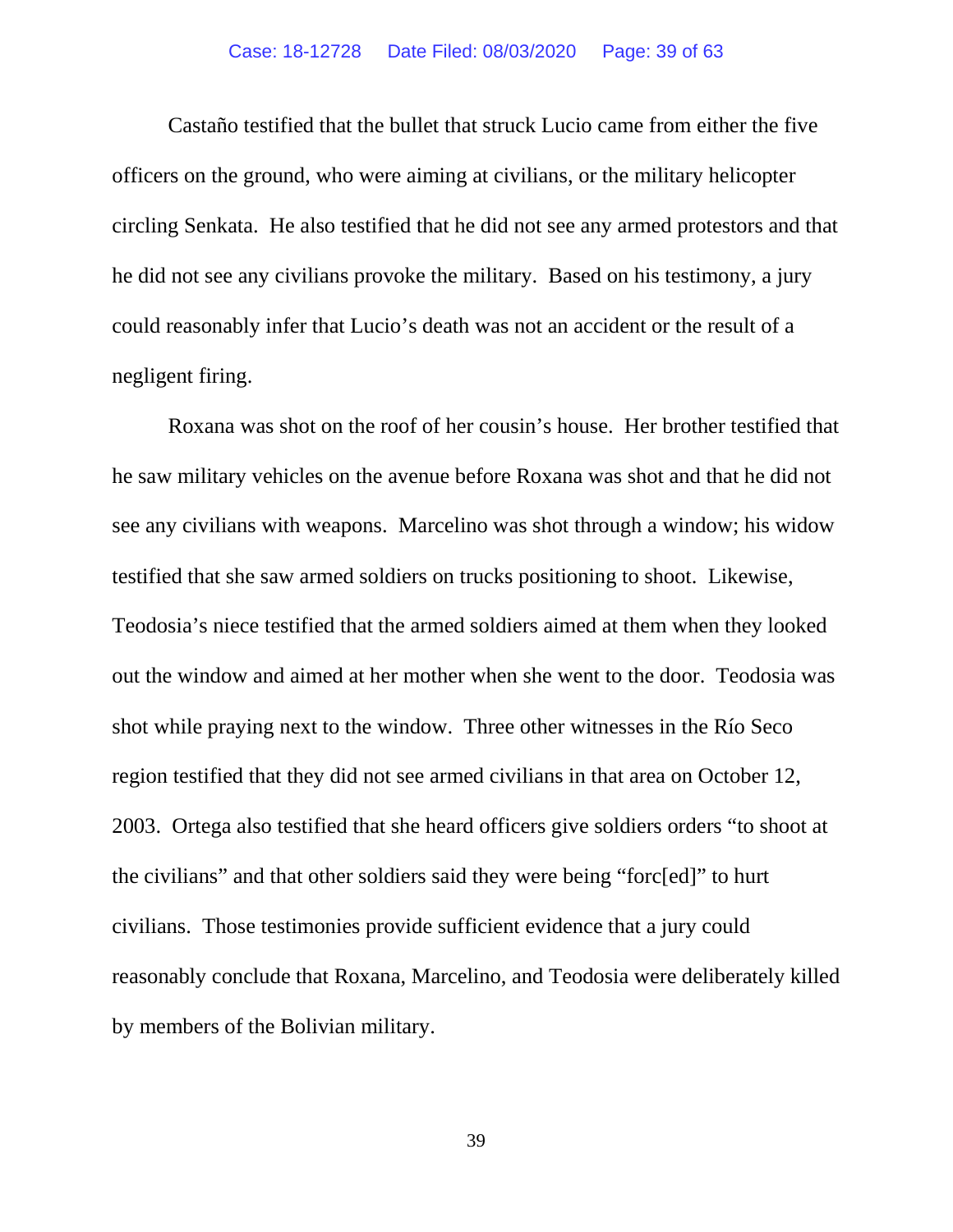and two other men. He testified that the soldiers positioned themselves to fire at [the soldiers] would fire." A Bolivian soldier, Flores Limachi, also testified that, civilians in the hills with lethal ammunition. He testified that he never saw  civilians shooting at the soldiers nor did he see any civilians with [firearms.](https://firearms.16) 16 A reasonable jury could find that Arturo and Jacinto were deliberately killed. Gonzalez witnessed members of the Bolivian military shoot Arturo, Jacinto, civilians and "were shooting everywhere." "[E]very time the straw would move, after a fellow soldier was killed, his unit was acting under orders to shoot at the

 testified that he did not see armed civilians in Ovejuyo that day. Flores Limachi  also testified that he saw soldiers shooting at civilians in Ovejuyo. That evidence Pari testified that he saw soldiers on the bridge who shot at Raúl; he also

 is consistent with purposeful acts by Bolivian soldiers to take civilian lives. We conclude that there is sufficient evidence, taken in the light most favorable to Plaintiffs, that a reasonable jury could conclude that each death was a "deliberated killing."<sup>17</sup> While the evidence for deliberation is strongest for the deaths where an eyewitness actually saw the shot, Plaintiffs put forth sufficient—

 credibility of witnesses." *McGinnis*, 817 F.3d at 1254. <sup>16</sup> We take Flores Limachi's testimony in the light most favorable to Plaintiffs. It is for the jury to consider the conflicting police report as impeachment evidence and "determine the

 $17$  There is no evidence in the record that the decedents' deaths were caused by soldiers acting on individual motivations, much less overwhelming evidence, taken in the light most favorable to Plaintiffs, that the killings were personal in nature. Even if there was such evidence, the trial testimony indicates that each death was a "deliberated killing," in the sense of being a considered, purposeful act to take another's life.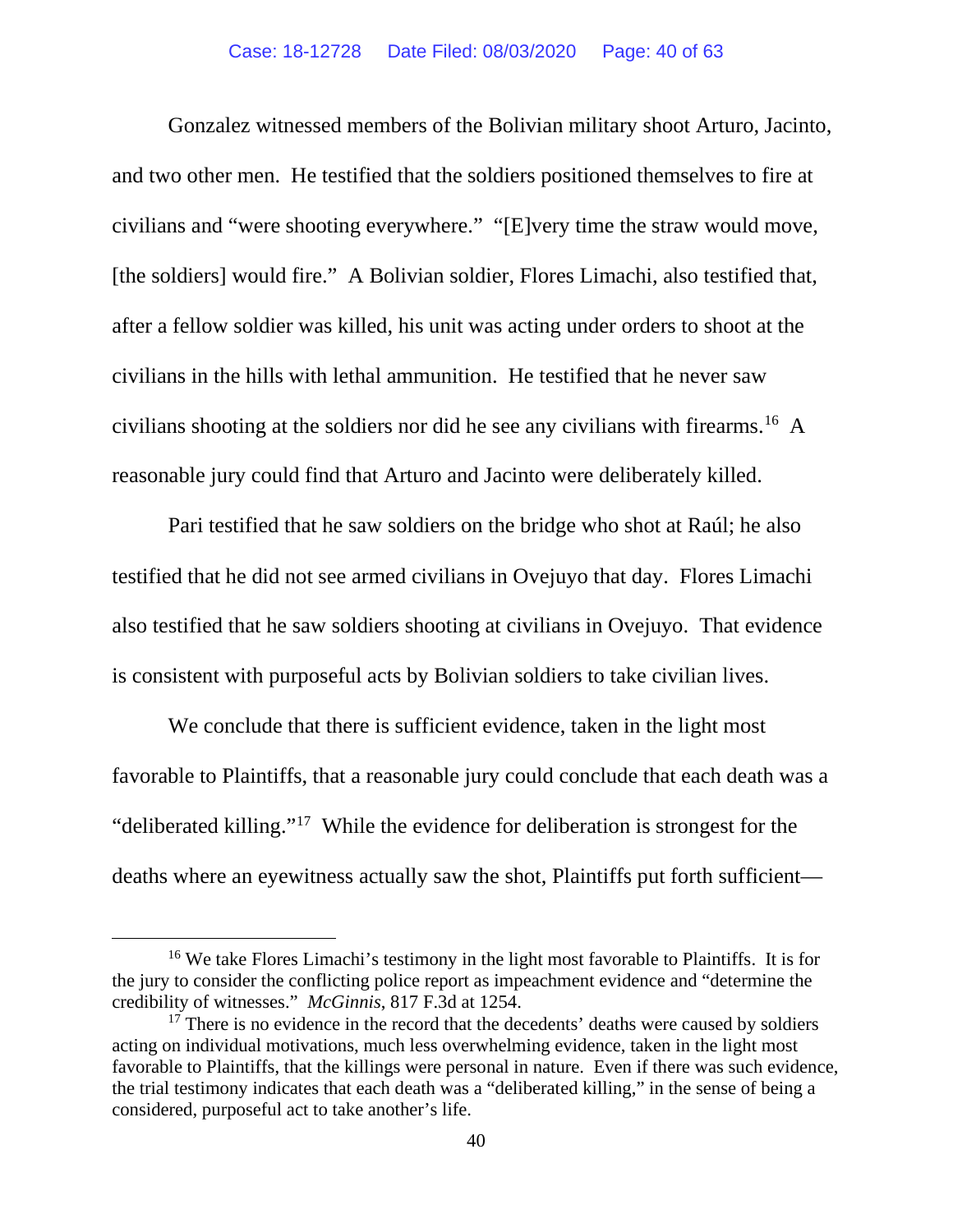conclude that each decedent was deliberately killed, which is all that is required. *of Hartford*, 320 F.3d at 1267. Given that there is not "overwhelming" evidence that these decedents posed a threat to the Bolivian soldiers nor is there "overwhelming" evidence that the soldiers and officers who shot at the victims deliberated killings. *See Royal Palm Props.*, 950 F.3d at 782. As we explain below, the evidence suggesting that there were specific crises in each general location goes to whether the killings were extrajudicial, rather than to whether they were deliberated. even if not overwhelming—evidence from which a rational trier of fact could *Royal Palm Props.*, 950 F.3d at 782; *Thorne*, 448 F.3d at 1266; *Nat'l Fire Ins. Co.*  were acting on sudden impulse, Defendants' alternative explanation for the shots does not compel us to conclude that no reasonable jury could find that these were were deliberated.<br> **b.** 

 killings." *Mamani I*, 654 F.3d at 1155*.* The second sentence cautions that the term law, is lawfully carried out under the authority of a foreign nation." Pub. L. No. Determining that Plaintiffs' relatives were deliberately killed is not the end of the story. As the text makes clear, "not all deliberated killings are extrajudicial "extrajudicial killing" "does not include any such killing that, under international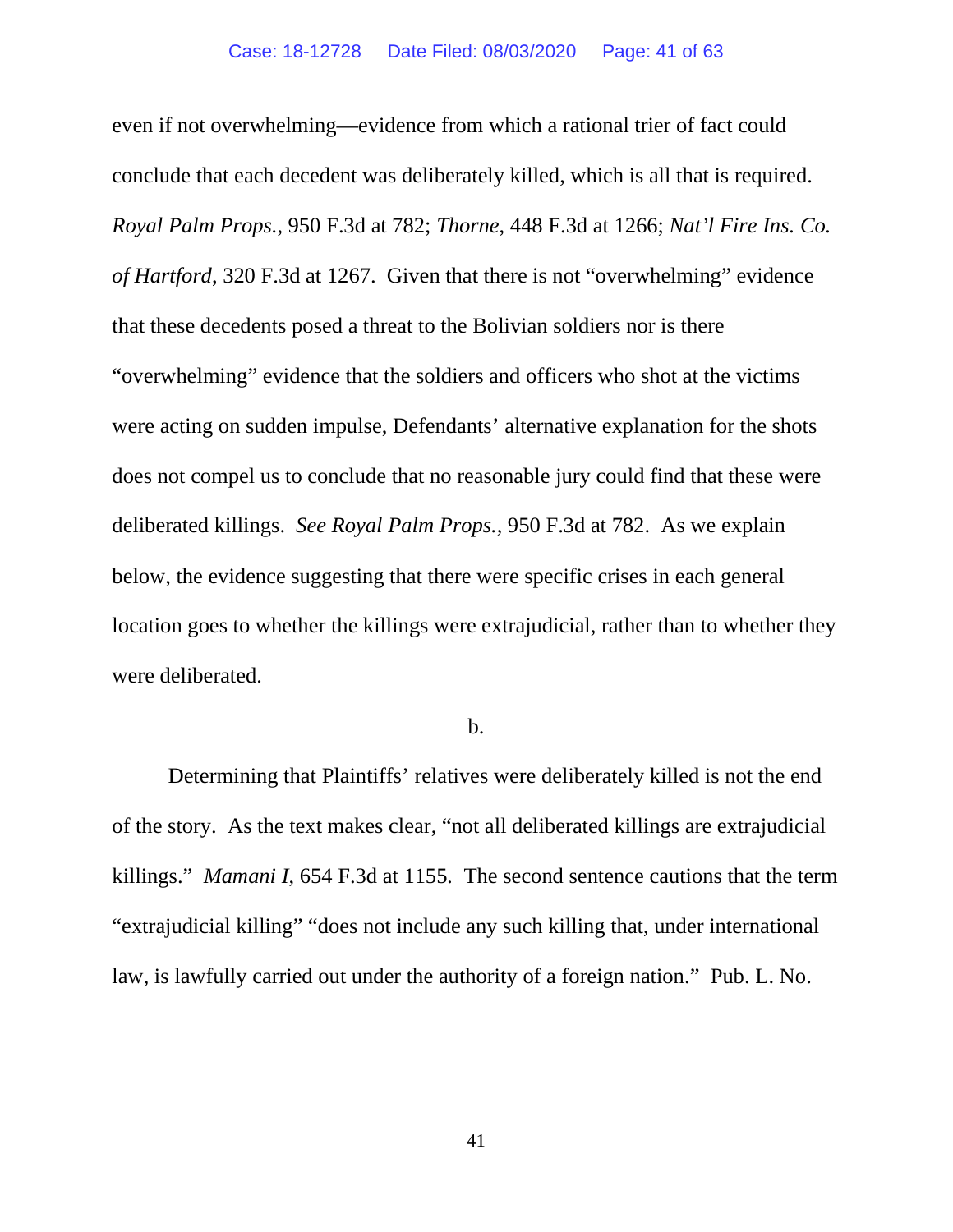102-256, § 3(a). 18 So, a killing can be *deliberate*, but if, under international law, it is "lawfully carried out under the authority of a foreign nation," it would not be deemed an *extrajudicial* killing.

deemed an *extrajudicial* killing.<br>To determine whether these deliberated killings are extrajudicial, we must, per the terms of the text, look to international law. <sup>19</sup>*See Drummond*, 782 F.3d at international law for guidance as to what a theory of liability or statutory definition single, definitive, readily-identifiable source." *United States v. Bellaizac-Hurtado*, 606 ("[O]n the rare occasions when we do look to general principles of requires, we do so only because the TVPA itself implicitly or explicitly incorporated those principles from international law."). Customary international law is "by its nature, difficult to determine," because it "does not stem from any

 that the history only supports our interpretation." *Mohamad v. Palestinian Auth.*, 566 U.S. 449, a broad concept, meant to capture even "killings that lack the requisite extrajudicial intent." authorized use of deadly force" are captured in the meaning of "deliberated." *Id.* Such killings are the result of a purposeful act to take another's life and thus are *deliberate*, even if not <sup>18</sup> And "although we need not rely on legislative history given the text's clarity, we note 459, 132 S. Ct. 1702, 1710 (2012); *see also Drummond*, 782 F.3d at 606. The House Report prepared contemporaneously with the passage of the TVPA indicates that "deliberated killing" is H.R. Rep. No. 102-367, at 4. The House Report states that killings "caused by a police officer's necessarily "extrajudicial."

 or prevent the escape of a person lawfully detained." S. Rep. No. 102-249, at 6. <sup>19</sup> Again, legislative history, as documented in the Senate and House Reports, confirms that the definition of "extrajudicial killing" comports with the meaning found in customary international law. S. Rep. No. 102-249, at 6 ("The TVPA incorporates into U.S. law the definition of extrajudicial killing found in customary international law."); H.R. Rep. No. 102- 367, at 4 ("It defines 'torture' and 'extrajudicial killing' in accordance with international standards."). The Senate Report continues that the definition of "extrajudicial killings" excludes "killings that are lawful under international law-such as killings by armed forces during declared wars which do not violate the Geneva Convention and killings necessary to effect a lawful arrest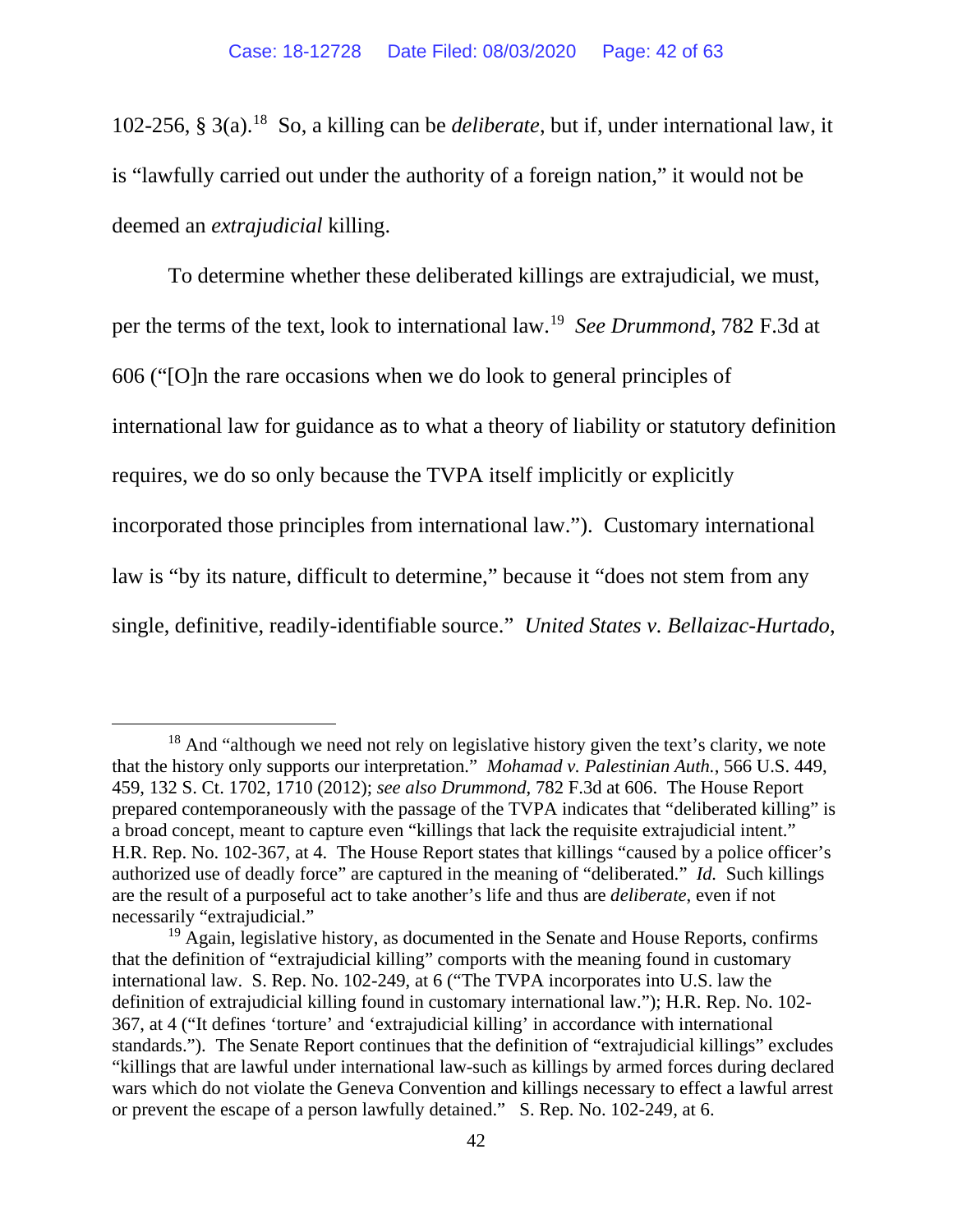commentators who by years of labor, research, and experience have made themselves peculiarly well acquainted with the subjects of which they treat." *Id.* at "there must be a sense of legal obligation." *Id.* (quoting *Buell v. Mitchell*, 274 F.3d 700 F.3d 1245, 1253 (11th Cir. 2012) (quoting *Flores v. S. Peru Copper Corp.*, 414 F.3d 233, 248 (2d Cir. 2003)). However, we look to "the works of jurists and 1252 (quoting *Sosa v. Alvarez-Machain*, 542 U.S. 692, 734, 124 S. Ct. 2739, 2767 (2004)). To qualify as customary international law, the practice must "reflect wide acceptance among the states particularly involved in the relevant activity" and 337, 372 (6th Cir. 2001)).

right to be free from the arbitrary deprivation of it, as a bedrock principle.<sup>20</sup> The effective guarantee of this right, all other rights of the human being would be devoid of meaning." Manfred Nowak, U.N. Covenant on Civil and Political Customary international law recognizes the right to life, and the corollary right to life has been characterized as "the supreme human right, since without Rights: CCPR Commentary 121 (2d ed. 2005) (footnote omitted). International

<sup>&</sup>lt;sup>20</sup> We do not mean to say that "deliberated killing" and "arbitrary deprivation of life" are necessarily synonymous. *See, e.g.*, Nowak, CCPR Commentary 127 n.37 (describing the criticism of "arbitrary" and concluding that although intention may not be a necessary condition for arbitrariness, "[i]n practice, the Committee has held the issue of whether deprivation of life was intentional to be relevant for the determination of a violation of Art. 6"). We use international standards and cases to demonstrate only that "extrajudicial killing" in customary international law encompasses indiscriminate shootings by soldiers without justifiable provocation and can be considered a "deliberated killing" if the circumstances indicate that the deaths are neither "accidental or negligent." *See Mamani I*, 654 F.3d at 1155.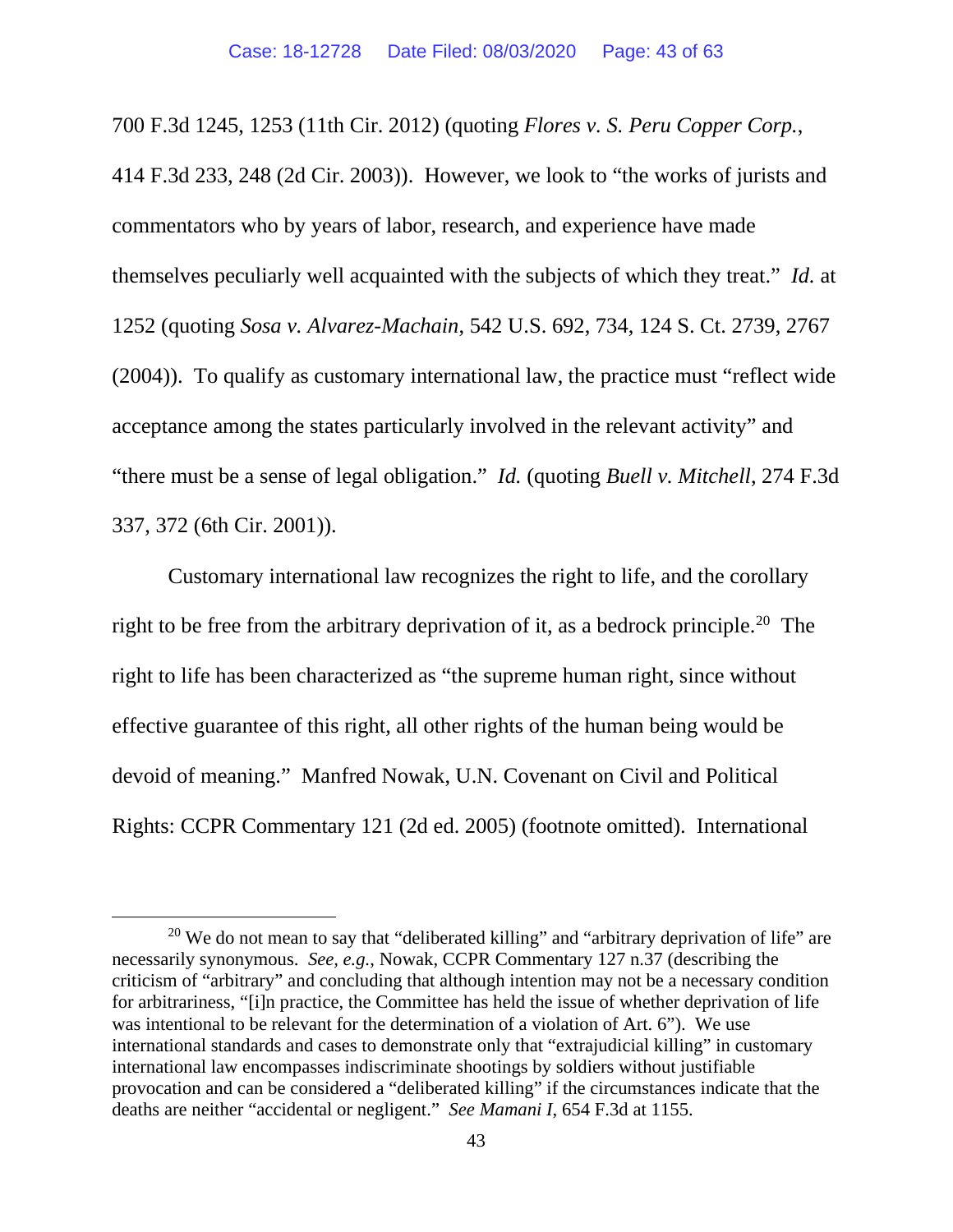law also generally recognizes the use of proportionate force as lawful. *Id.* at 129 *abstracto*."). Thus, the use of military force (and the resulting precipitate ("[T]he term 'arbitrarily' aims at the specific circumstances of an individual case and their reasonableness (proportionality), making it difficult to comprehend in shootings) during an ongoing civil uprising may be lawful if the circumstances support such action.

 of life, and thus is unlawful. For example, the United Nations Human Rights extreme force to clear blockades of roadways by agricultural and union workers. 1828/2008, U.N. Doc. CCPR/C/104/D/1828/2008 (Apr. 26, 2012). Police in well as violently beat demonstrators and "fired indiscriminately at those who were fleeing" with live ammunition. *Id.* ¶¶ 2.5–2.6. The Committee concluded that International tribunals have frequently held that "indiscriminate firing" against unarmed persons violates the right to be free from the arbitrary deprivation Committee determined that Paraguay violated Article 6 of the International Covenant on Civil and Political Rights<sup>21</sup> when police and military forces used *See* Human Rights Committee, *Florentino Olmedo v. Paraguay*, Commc'n No. Paraguay used "tear gas, firearms, and water cannons" to disperse the protestors, as Paraguay had an obligation "to prevent arbitrary killing by their own security

 No one shall be arbitrarily deprived of his life." International Covenant on Civil and Political Rights, art. 6, § 1, Dec. 16, 1966, 999 U.N.T.S. 171. <sup>21</sup> "Every human being has the inherent right to life. This right shall be protected by law.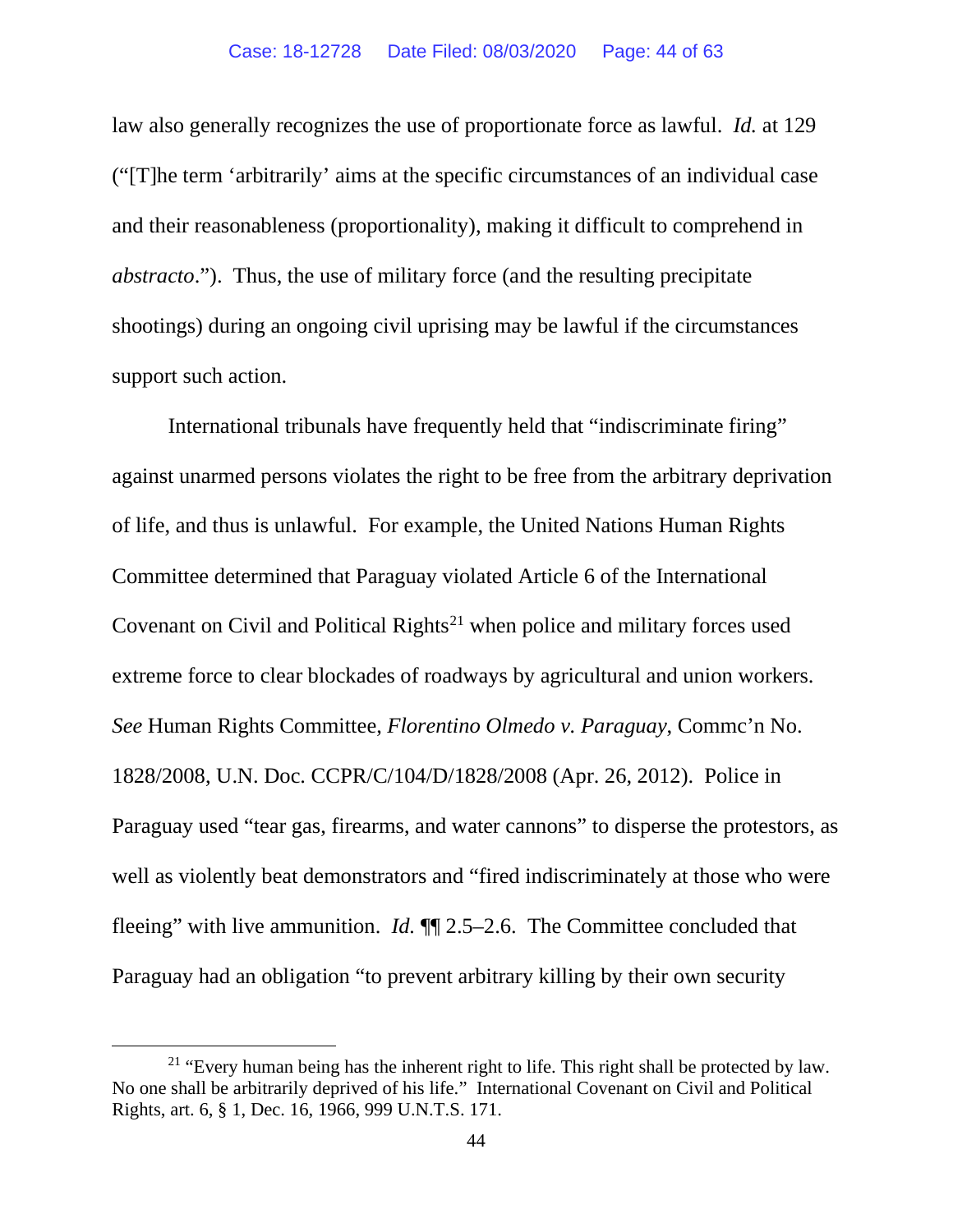forces" as well as provide a thorough investigation and prosecution. *Id.* ¶ 7.3. The Committee likewise found that Kyrgyzstan had violated Article 6 after a citizen disperse the crowd." Human Rights Committee, *Umetaliev v. Kyrgyzstan*, was shot and killed by the "militia opening fire on demonstrators in an attempt to

Commc'n No. 1275/2004 ¶ 2.2, U.N. CCPR/C/94/D/1275/2004 (Oct. 30, 2008).<br>The European Convention for the Protection of Human Rights and provides that "[n]o one shall be deprived of his life intentionally save in the this penalty is provided by law." Art. 2, § 1, 1950, 213 U.N.T.S. 221. The action lawfully taken for the purpose of quelling a riot or insurrection."23 *Id.* art. 2,  $§$ § 1 & 2. Fundamental Freedoms, which is specifically referenced in the Senate Report,<sup>22</sup> execution of a sentence of a court following his conviction of a crime for which Convention recognizes that some deprivations of life are not in violation of that provision, such as when the death results from "force which is no more than absolutely necessary" "in defence of any person from unlawful violence," "to effect a lawful arrest or to prevent escape of a person lawfully detained," or "in

 against demonstrators violates Article 2 of the European Convention, even when The European Court of Human Rights has found that the use of lethal force

<sup>22</sup> S. Rep. No. 102-249, at 6 nn.8 & 9.

<sup>&</sup>lt;sup>23</sup> Article 15, § 2 also "exclude[es] 'deaths resulting from lawful acts of war' from the prohibition against extrajudicial killings." S. Rep. No. 102-249, at 6 n.9.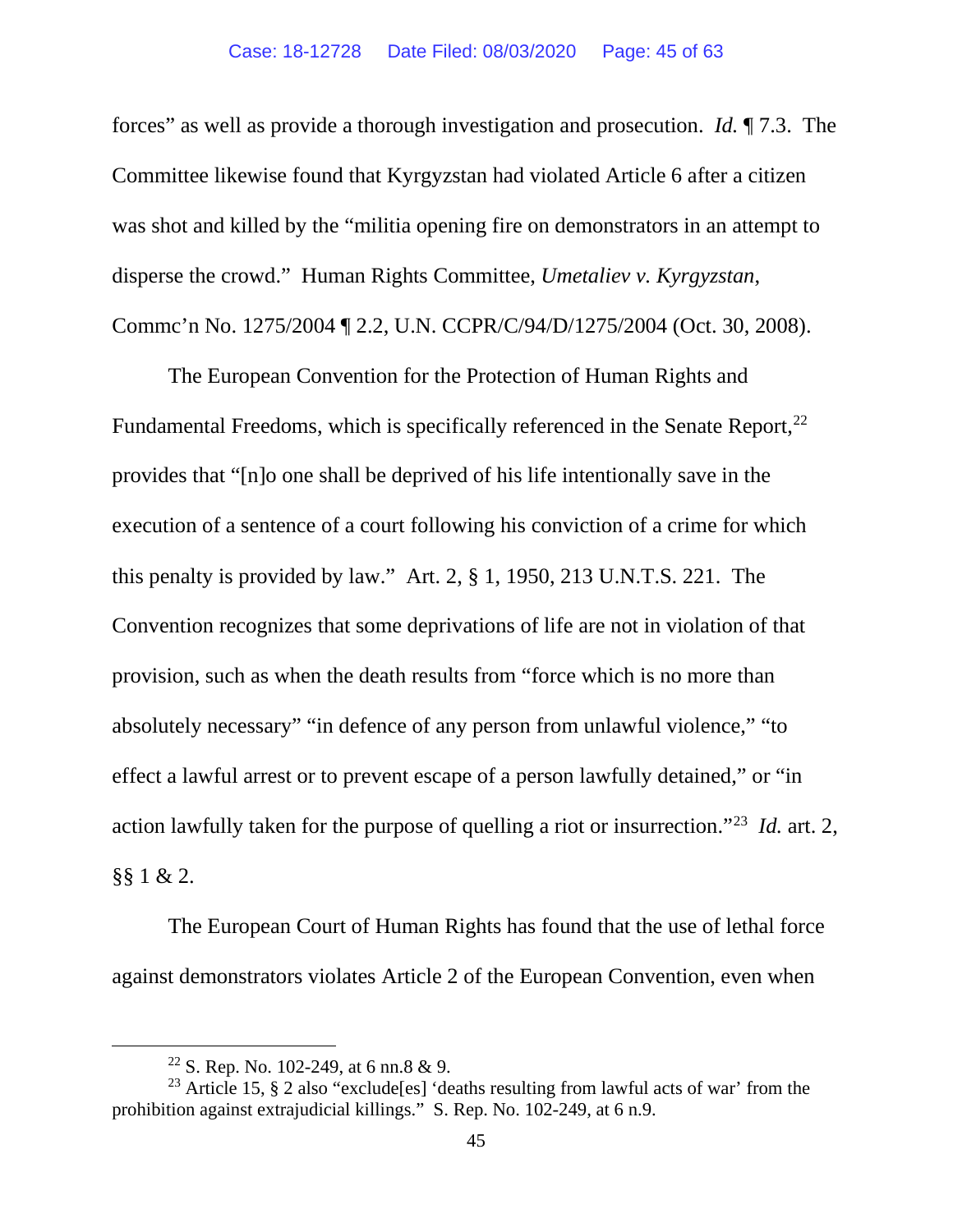those demonstrations are admittedly "far from peaceful." Eur. Ct. H.R., *Güleç v. Turkey*, App. No. 54/1997/838/1044 (July 27, 1998). In *Güleç*, the Court forces with sticks, stones, and firearms. *Id.* ¶¶ 68, 73. Although the investigative achieve it." *Id.* ¶ 71. Similarly, the Court concluded that Turkey again violated indiscriminately into the crowd. Eur. Ct. H.R., *Case of Şimşek v. Turkey*, App. No. 35072/97 and App. No. 37194/97 (July 26, 2005). The Court characterized the buildings. *Id. ¶* 107. Nevertheless, the force used to dispel the demonstrators was having recourse to less life-threatening methods." *Id.* ¶*¶* 108, 113. determined that Turkey used more force than was necessary when armored vehicles "opened fire in the main street, where the demonstration was taking place, either in the air or at the ground" after the demonstrators attacked the security Commission concluded that the machine gun was not "used to kill demonstrators intentionally," and the demonstration could be deemed a riot, the Court held that "a balance must be struck between the aim pursued and the means employed to Article 2 when security forces responded to two other demonstrations by shooting protests in Gazi and Ümraniye as "not peaceful;" demonstrators were throwing stones and fire bombs at the police barricades and were causing damage to nearby not justified because the "officers shot directly at the demonstrators without first

Other international tribunals and conventions are in accord. The Inter-American Court concluded that suppression operations in Venezuela that killed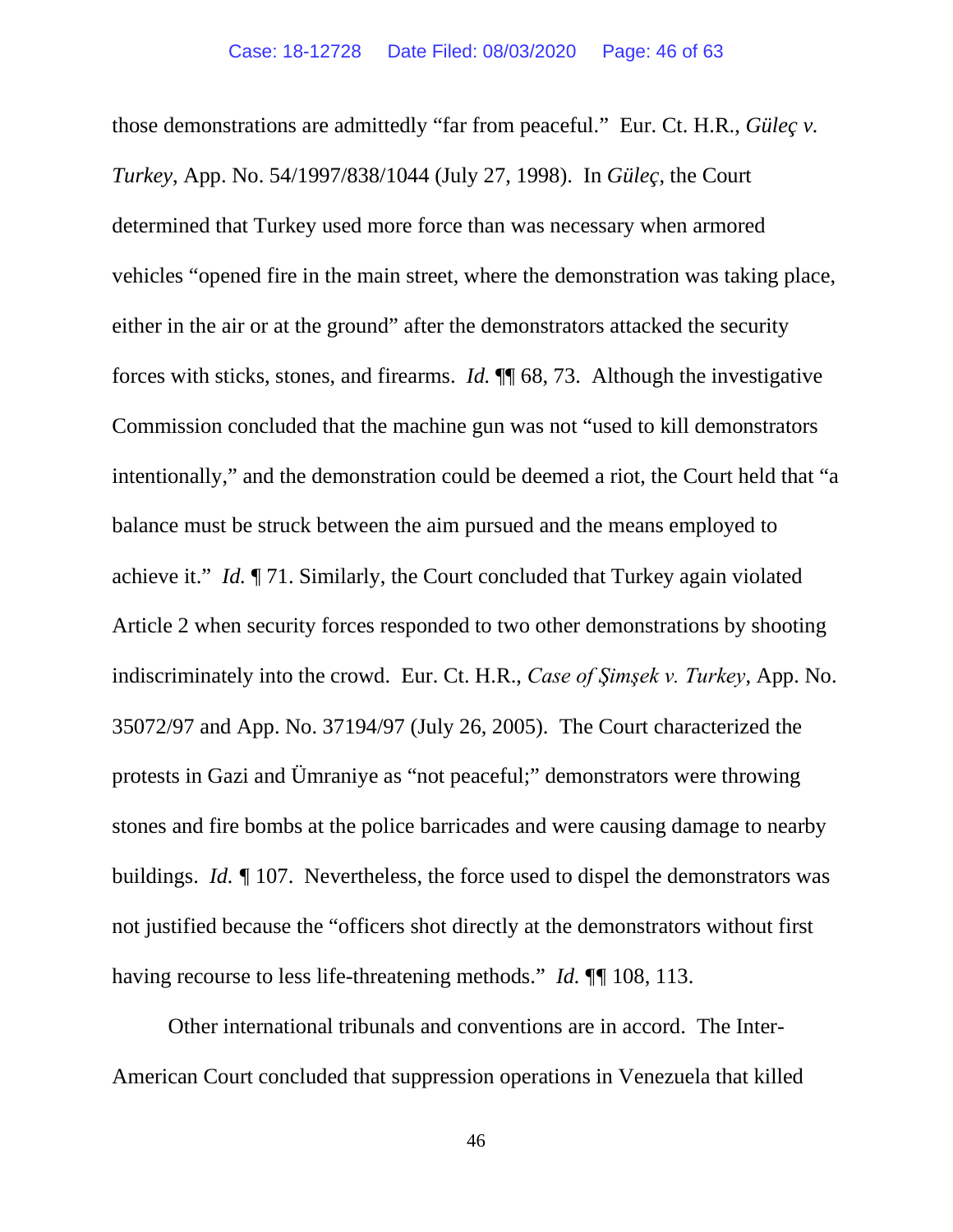Rights. *Caracazo v. Venezuela*, Inter-Am. Ct. H.R. No. 58, ¶ 2(k) (Nov. 11, 1999). Like the Bolivian decedents, many of the Venezuelan victims were killed in their mandate "deaths resulting from the excessive use of force by law-enforcement personnel." U.N. Doc. E/ST/CSDHA/12 (1991). The U.N. Special Rapporteur, governments should withdraw all general orders to shoot on sight. United Nations Rights of Family Members, A Practitioners' Guide, No. 10, at 30 (July 2016). 276 people, where "most of the deaths were due to indiscriminate firing by agents of the Venezuelan State, while others resulted from extrajudicial executions" violated Article IV (the right to life) of the American Convention of Human homes. *Id.*  $\mathbb{I}$  2(1). The U.N. Manual on the Effective Prevention and Investigation of Extra-Legal, Arbitrary and Summary Executions includes within the scope of its which was established to examine all situations of extrajudicial, summary, or arbitrary executions has recommended that "all orders to 'shoot on sight' must only be given as a measure of very last resort to protect lives" and that Comm'n on Human Rights, Extrajudicial, Summary or Arbitrary Executions, Report of the Special Rapporteur, E/CN.4/2004/7 (Dec. 2003); *see also* Int'l Comm'n of Jurists, Enforced Disappearance and Extrajudicial Execution: The

2.

Armed with an understanding of "extrajudicial killing" as a broad prohibition, encompassing considered, purposeful acts that take another's life in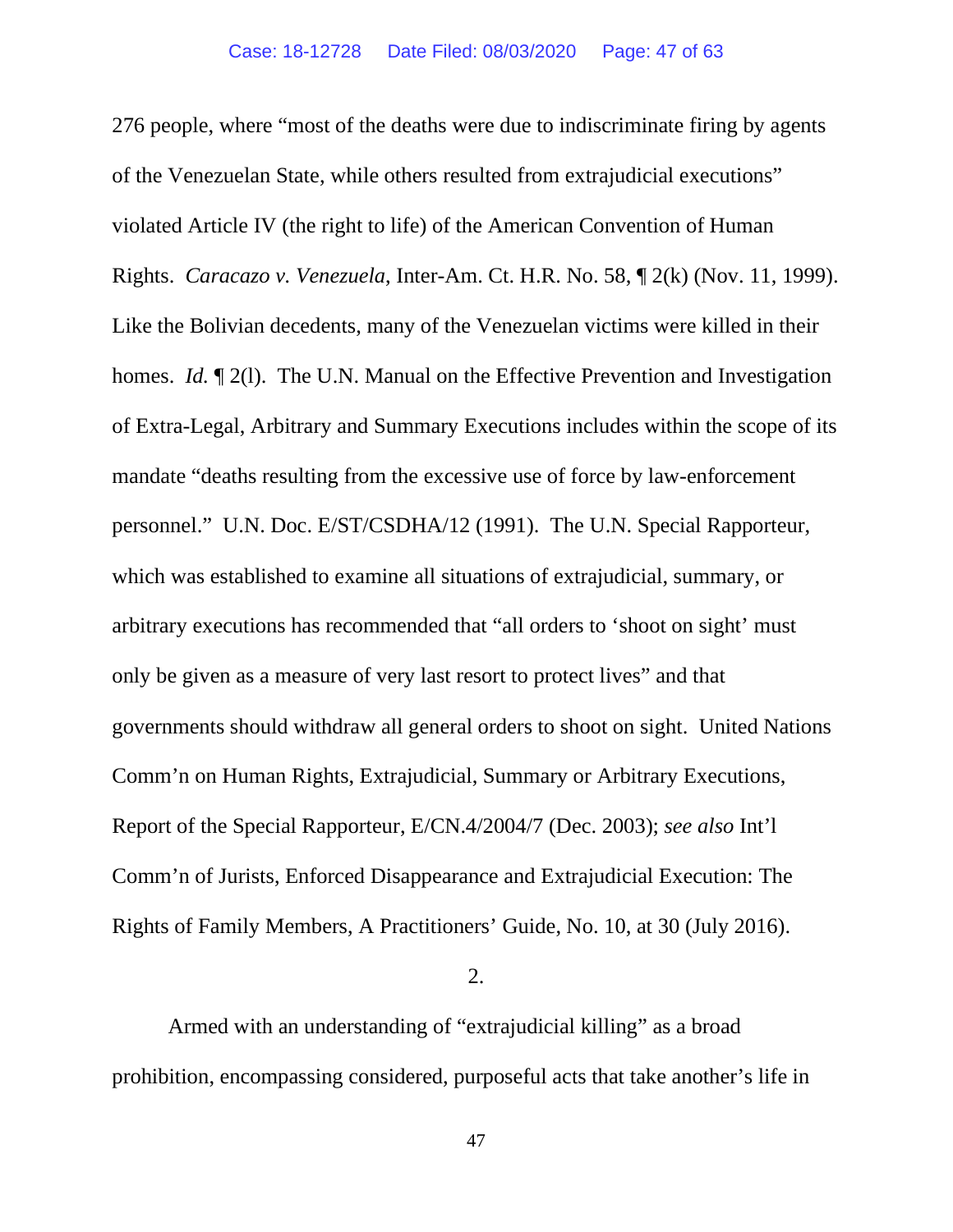the absence of a sudden passion or just provocation, we hold that evidence that the sufficient basis for a TVPA claim. Plaintiffs need not present evidence of the claims based on a theory of command-responsibility liability, Plaintiffs do not need evidence that the superiors acted with deliberation. Requiring evidence of a plan the theory of indirect liability. Instead, Plaintiffs need only establish that there was an extrajudicial killing and then connect Defendants to that wrongdoing. $24$ decedents were killed by soldiers acting under orders to shoot or kill civilians and evidence that Defendants were connected to those orders provides a legally existence of a preconceived, meticulously coordinated plan, campaign, or strategy to kill civilians to demonstrate that the victims were deliberately killed. The District Court's reasoning, and requirement of such evidence, conflates the standard for a deliberated killing with the theory of indirect liability that holds Defendants liable for the wrongdoing. For Plaintiffs to prevail on their TVPA or other grand strategy inappropriately superimposes a deliberation requirement on

 We agree with the District Court that Plaintiffs lacked compelling evidence of a preconceived plan by Lozada and Berzaín to kill civilians in order to quell opposition to their economic policies. But that was not the only theory that Plaintiffs advanced; they also claimed that their relatives were killed by soldiers

 $24$  Such a connection could be demonstrated via evidence that Defendants (1) had a superior-subordinate relationship with the wrongdoer, (2) knew or should have known of the wrongdoing, and (3) failed to prevent or punish the wrongdoing. *Mamani II*, 825 F.3d at 1312.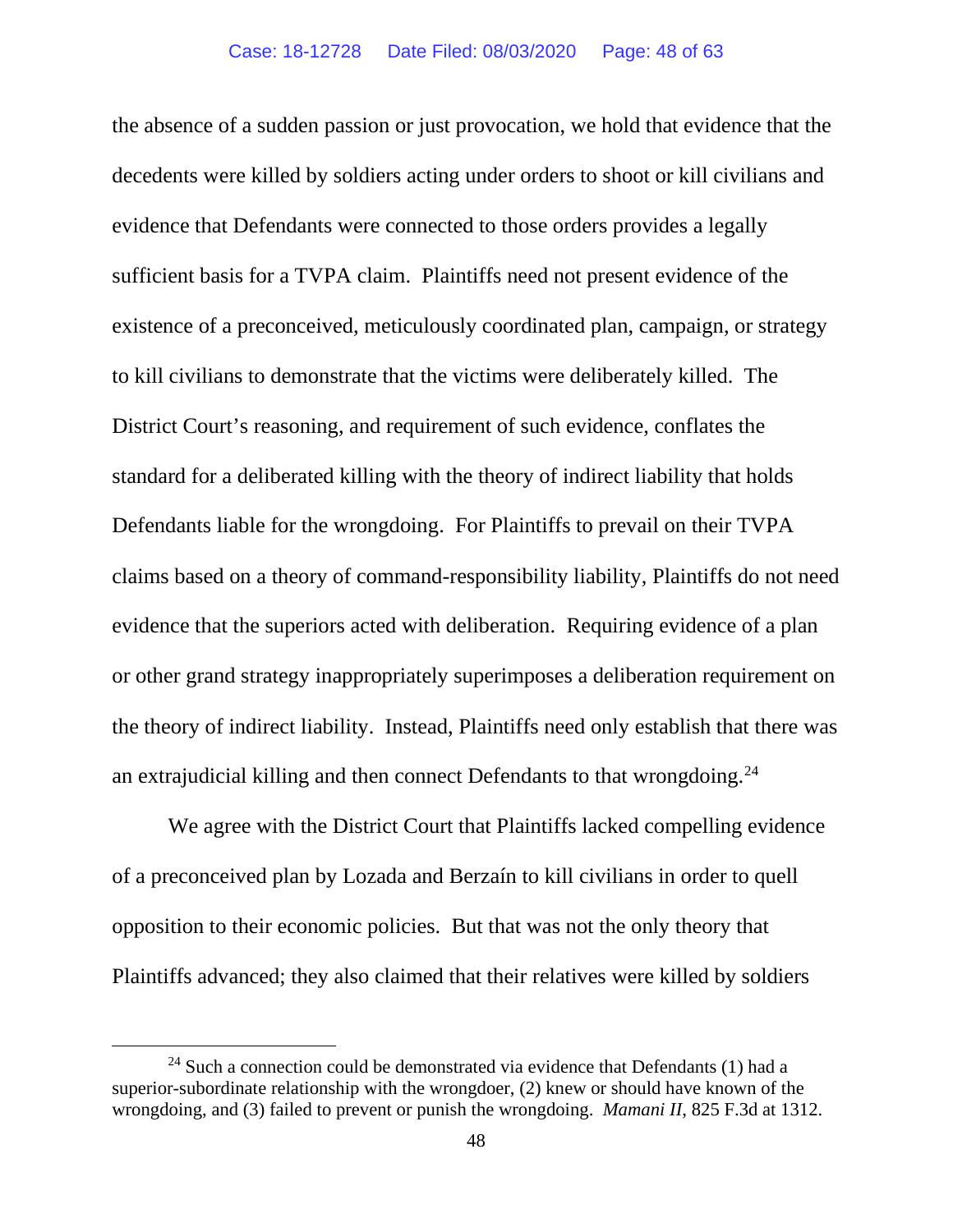either personally involved in those orders or otherwise failed to prevent or punish such conduct within their chain of [command.](https://command.25)<sup>25</sup> The District Court did not consider judgment as a matter of law. acting under orders to indiscriminately shoot at civilians and that Defendants were evidence in support of that theory when ruling on Defendants' renewed motion for

 We agree with the District Court that Plaintiffs' evidence about widespread extrajudicial killings. Plaintiffs produced some eyewitness testimony about the aimed at civilians. Defendants presented evidence that there were specific crises in each location, including evidence of military fatalities in some areas. We remand casualties and a pattern of innocent deaths does not suffice to demonstrate that in any particular instance a death was an extrajudicial killing, as the same evidence is consistent with military reaction to just provocation, which is lawful under international law. On the other hand, evidence indicating that the decedents were killed by soldiers indiscriminately shooting or using force against civilians in the absence of just provocation would support a conclusion that the deaths were lack of armed civilians in each area and some evidence that soldiers targeted or

 *I*, included allegations that soldiers acted under *orders* to kill civilians and specific allegations  $25$  As the District Court noted, the second amended complaint included, for the first time, numerous allegations about Defendants' "preconceived plan" to kill civilians to implement their economic policies. In addition, the second amended complaint, unlike the complaint in *Mamani*  that Defendants were involved in those orders or otherwise failed to act to prevent or punish that conduct. Plaintiffs also argued this theory of the case at the summary-judgment stage, at trial, in opposition to Defendants' Rule 50 motion, and on appeal.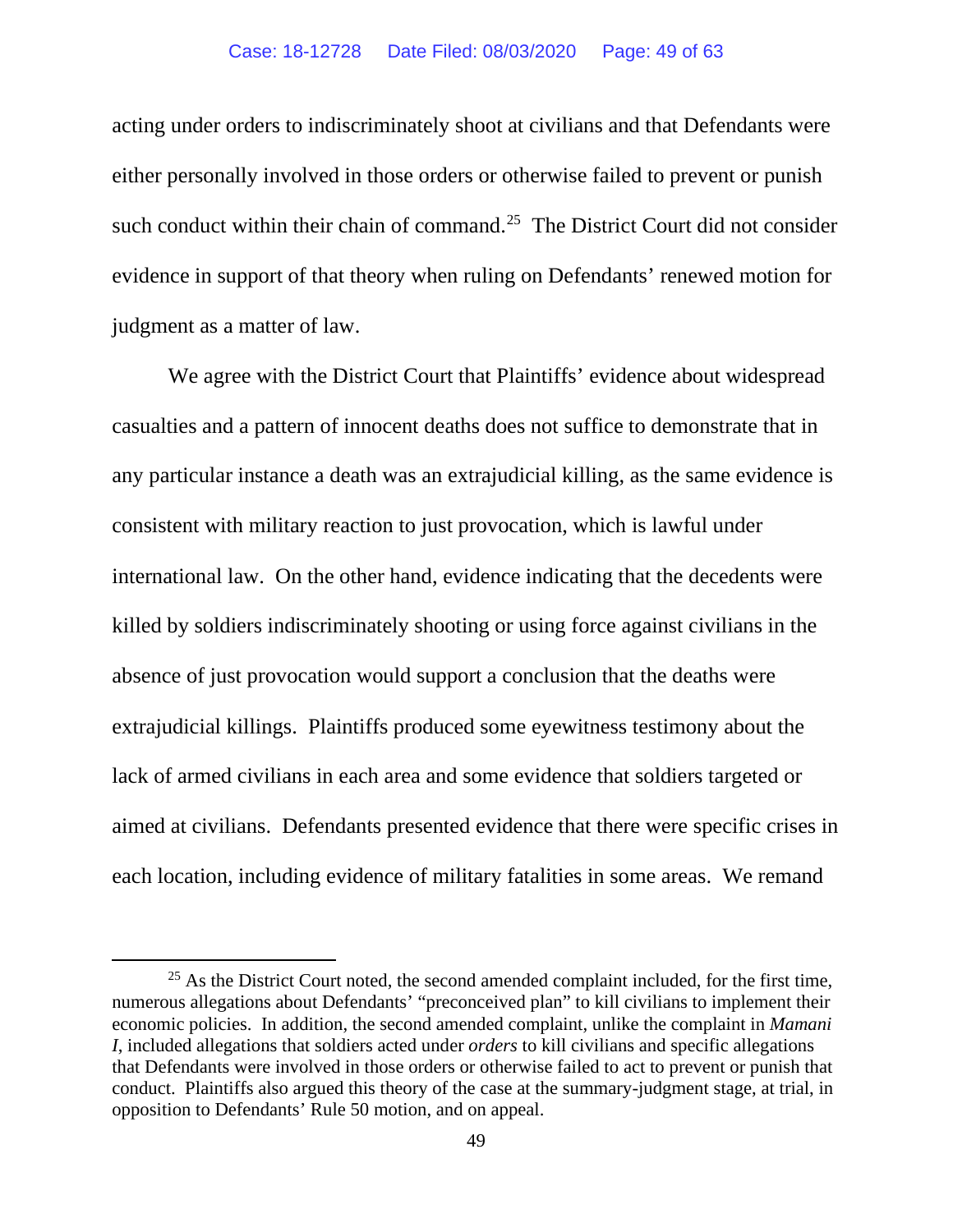for the District Court to consider in the first instance whether, for each decedent, Plaintiffs produced sufficient evidence to demonstrate that each death was not lawful under international law and thus extrajudicial and, if so, whether Plaintiffs command-responsibility [doctrine.](https://doctrine.26) 26 produced sufficient evidence to link Defendants to that wrongdoing via the

#### IV.

 wrongful death based on Bolivian law. The jury returned a verdict for Defendants, finding that the decedents' deaths were not willful and intentional killings by a In addition to the TVPA claims, Plaintiffs asserted claims for intentional Bolivian soldier. On appeal, Plaintiffs argue that the District Court abused its discretion (1) by admitting State Department cables that reported on the situation in Bolivia in October 2003, and (2) by refusing to give Plaintiffs' requested jury instruction regarding intent. We address each argument in turn.

#### A.

 rule, of course, that a federal appellate court does not consider an issue not passed upon below." not to address this question in the first instance. *See id.* The same considerations compel us to <sup>26</sup> Defendants argue on appeal that we can affirm on any basis in the record, including on grounds that the District Court did not consider, and that we should uphold the District Court's judgment as matter of law by holding that there was insufficient evidence to support the jury's verdict that Defendants were liable under the command-responsibility doctrine. "It is the general *Clark v. Coats & Clark, Inc.*, 929 F.2d 604, 609 (11th Cir. 1991) (quoting *Singleton v. Wulff*, 428 U.S. 106, 120, 96 S. Ct. 2868, 2877 (1976)). Given the extent of the record below, and the comparatively minor attention that this issue had in appellate briefing, we exercise our discretion remand the case for a determination of whether the deliberated killings were committed in contravention of international law.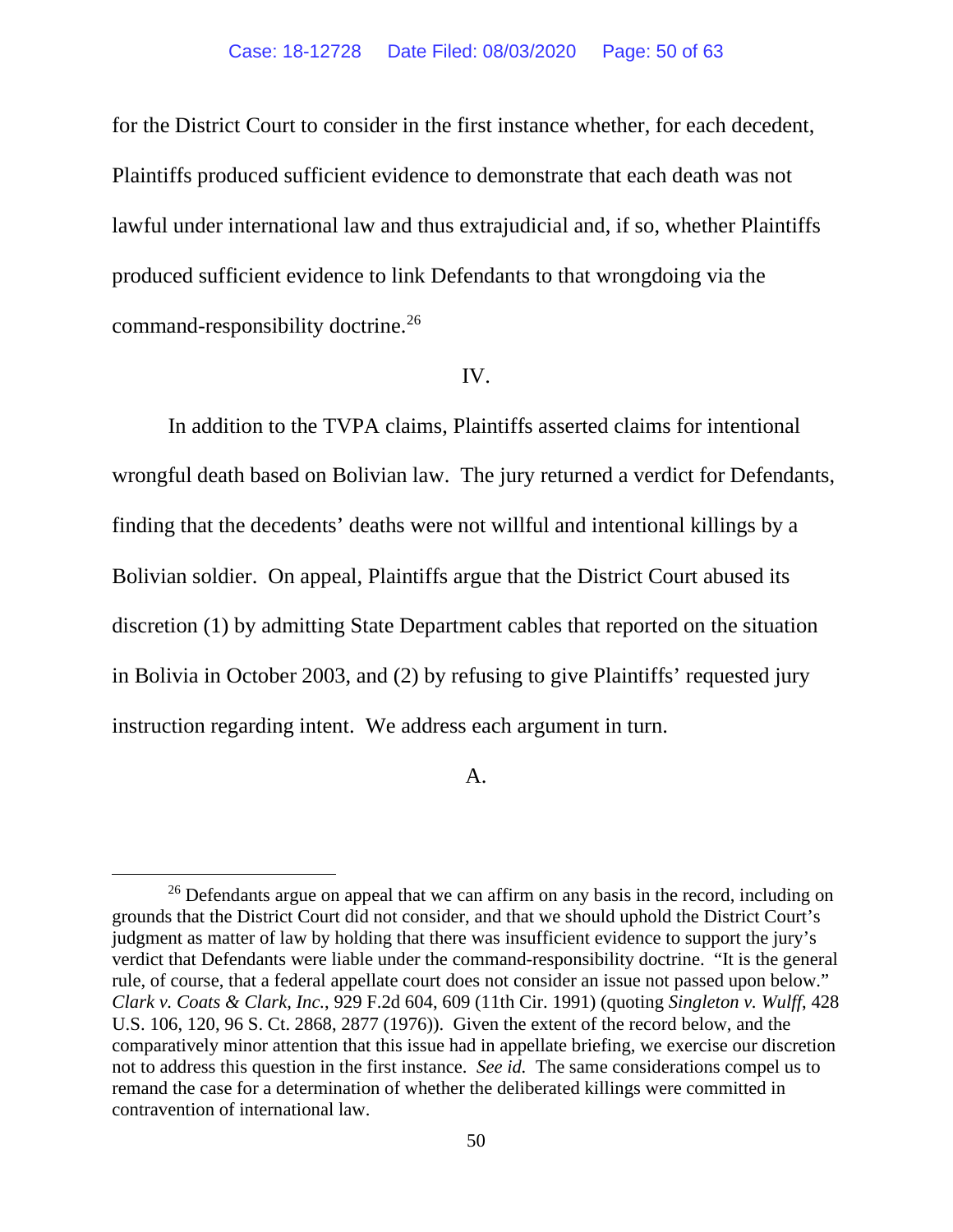of evidence in this case" were seven State Department cables about the status of the Bolivian social unrest in October 2003. At trial and again on appeal, Plaintiffs prejudicial second-level hearsay." Defendants now contend that the cables are if the District Court erred in admitting the cables, it was harmless because the cables were duplicative of other evidence in the record. We review evidentiary erroneous view of the law constitutes an abuse of discretion per se." *United States*  In closing argument, Defendants claimed that "the most important piece[s] argue that the cables should have been excluded because they contain "highly admissible under the public-records exception to the rule against hearsay and that rulings for an abuse of discretion; "[h]owever, basing an evidentiary ruling on an *v. Henderson*, 409 F.3d 1293, 1297 (11th Cir. 2005).

1.

 The Federal Rules of Evidence generally bar the admission of hearsay, which are out-of-court statements offered to prove the truth of the matter asserted. or statement of a public office" is not excluded by the rule against hearsay if the evidence sets out "a matter observed while under a legal duty to report" or if it contains "factual findings from a legally authorized investigation." *Id.* 803(8). Fed. R. Evid. 801(c); 802. The public-records exception provides that "[a] record Under either formulation, the evidence is only admissible if "the opponent does not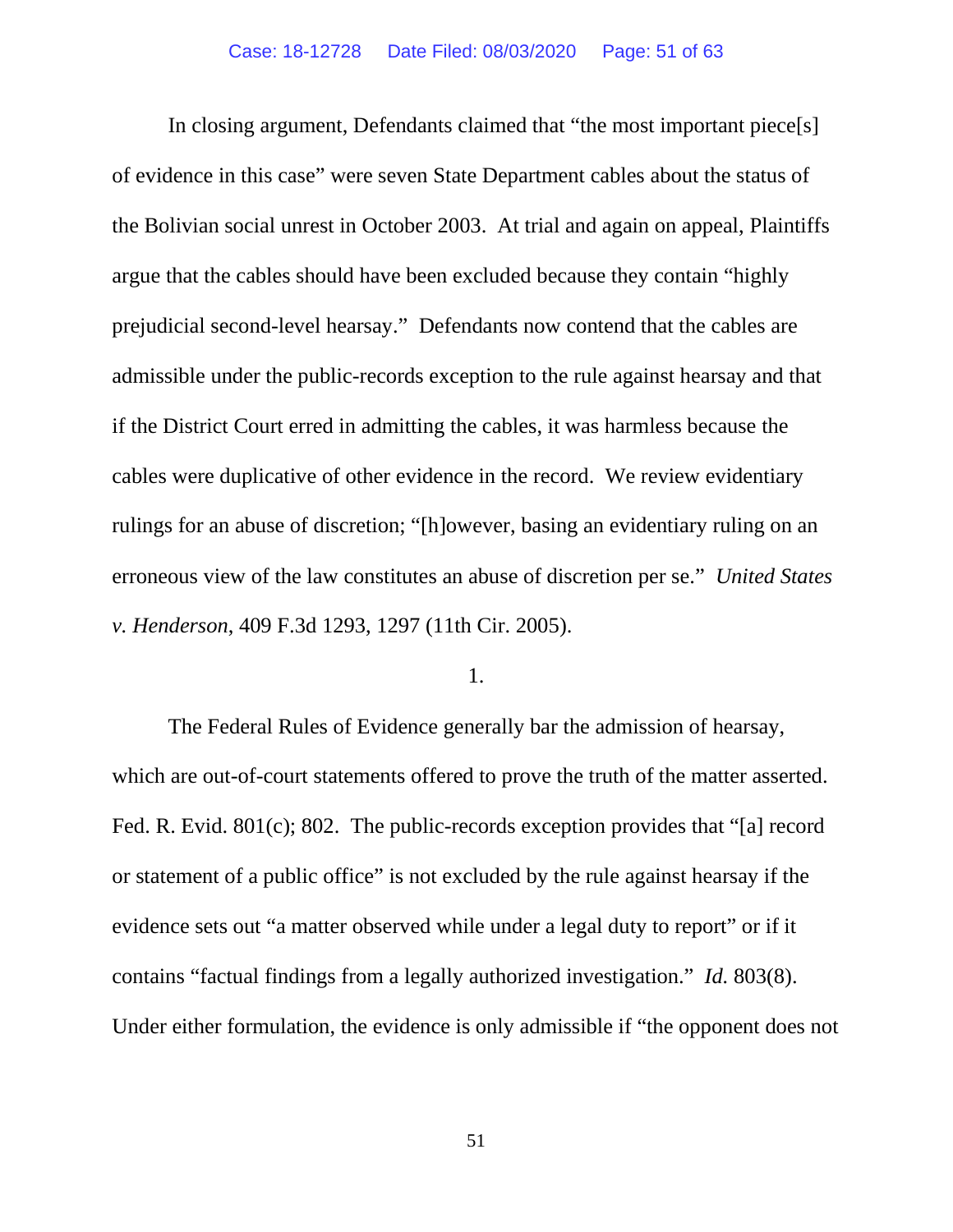show that the source of information or other circumstances indicate a lack of trustworthiness." *Id.* 

 2009), we held that a District Court did not abuse its discretion in excluding third- observations of the preparer of the report,' as opposed to a mere collection of statements from a witness." *Id.* (quoting *Miller v. Field*, 35 F.3d 1088, 1091 (6th Cir. [1994\)\).](https://1994)).27)<sup>27</sup> Collecting cases from other circuits, we elaborated that entries must made by third persons under no business duty to report" are not admissible. *Id.*  duty to report the matter to a public official."). In *United Technologies Corp. v. Mazer*, 556 F.3d 1260, 1278 (11th Cir. party statements in a report prepared by the Office of the Inspector General of the United States. We held that for the public-records exception to apply, the report "must contain 'factual findings' that are 'based upon the knowledge or result from the preparer's "own observations and knowledge," and that "statements (quoting *United States v. Pazsint*, 703 F.2d 420, 424 (9th Cir. 1983)); *see also United States v. Cent. Gulf Lines, Inc.*, 747 F.2d 315, 319 (5th Cir. 1984) ("[T]he record sought to be admitted must be made from matters within the personal knowledge of the public official making the record or his agent or someone with a

 portions of the report." *Id.*  27 In *Beech Aircraft Corp. v. Rainey*, 488 U.S. 153, 170, 109 S. Ct. 439, 450 (1988), the Supreme Court concluded that opinions and conclusions based on factual findings are also admissible under Rule 803(8)(C). "As long as the conclusion is based on a factual investigation and satisfies the Rule's trustworthiness requirement, it should be admissible along with other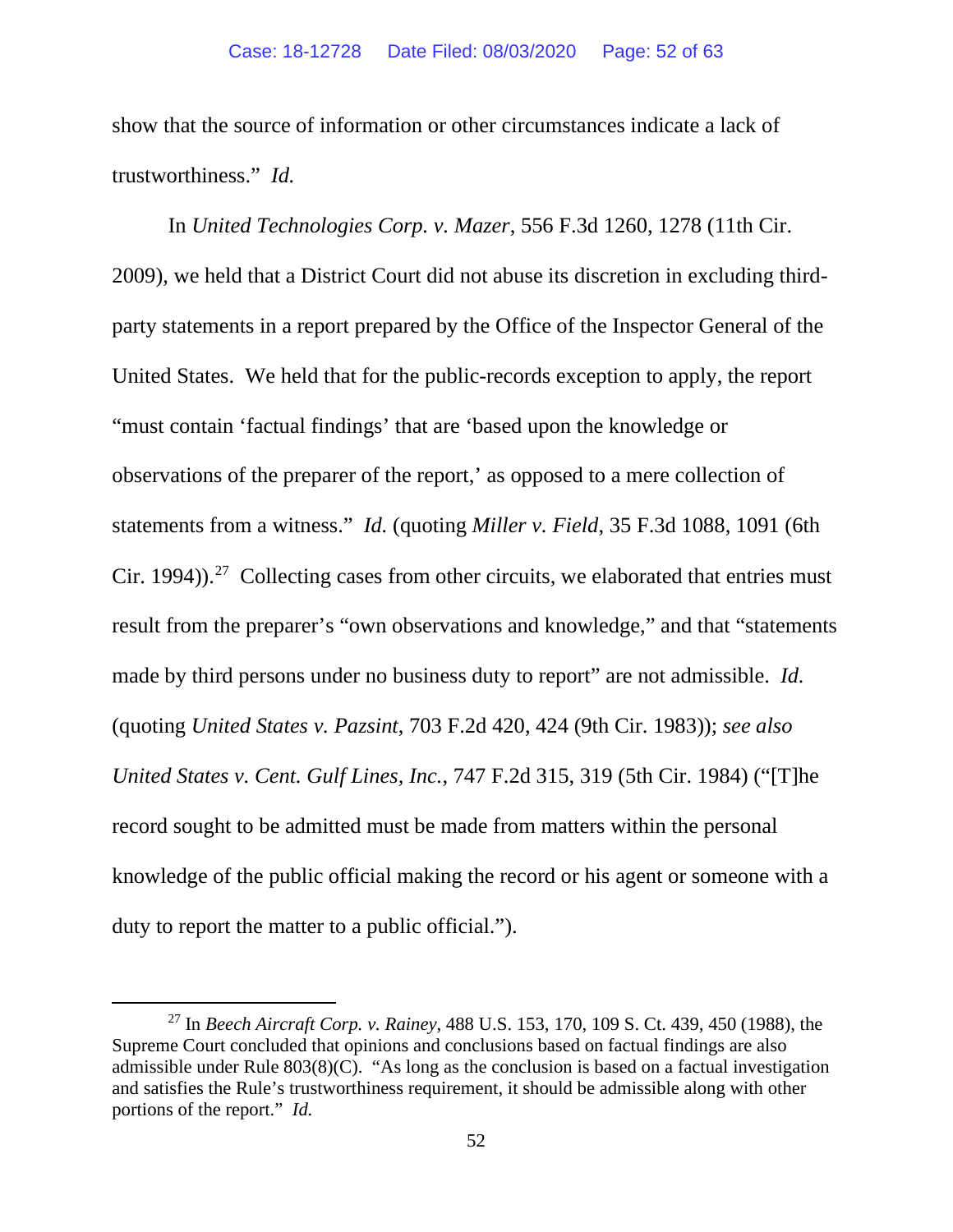explicitly paraphrase the words of others, [because] the only conceivable to the statements of others." *United States v. Ransfer*, 749 F.3d 914, 925 (11th Cir. 1206 (11th Cir. 2005)). And "a reporter's account of what eyewitnesses reported" is "double hearsay forbidden by Rule 805." *Baker*, 432 F.3d at 1211 n.23. We have also held that statements can be hearsay "even though they do not explanation for how [the witness] discovered this information is through listening 2014) (alterations in original) (quoting *United States v. Baker*, 432 F.3d 1189,

2.

 observations, but on the statements of others." The District Court noted that one open the possibility that some portions of the cables, most notably information about the "impact on La Paz of the October 2003 protests," may fall under the At the summary-judgment stage, the District Court deemed the cables inadmissible, reasoning that the reports were "based not on the preparer's personal cable did not appear to relay what an embassy official observed on the ground, but "simply report[s] the Bolivian military's position—that the military convoy was ambushed." Additionally, many of the cables included the information derived from media reports, "which are obviously themselves hearsay." The Court left public-records exception, but it deemed those portions immaterial to its analysis and duplicative of other evidence. In assessing whether the cables were admissible under the residual exception in Rule  $807(a)(3)$ , the Court found that the cables had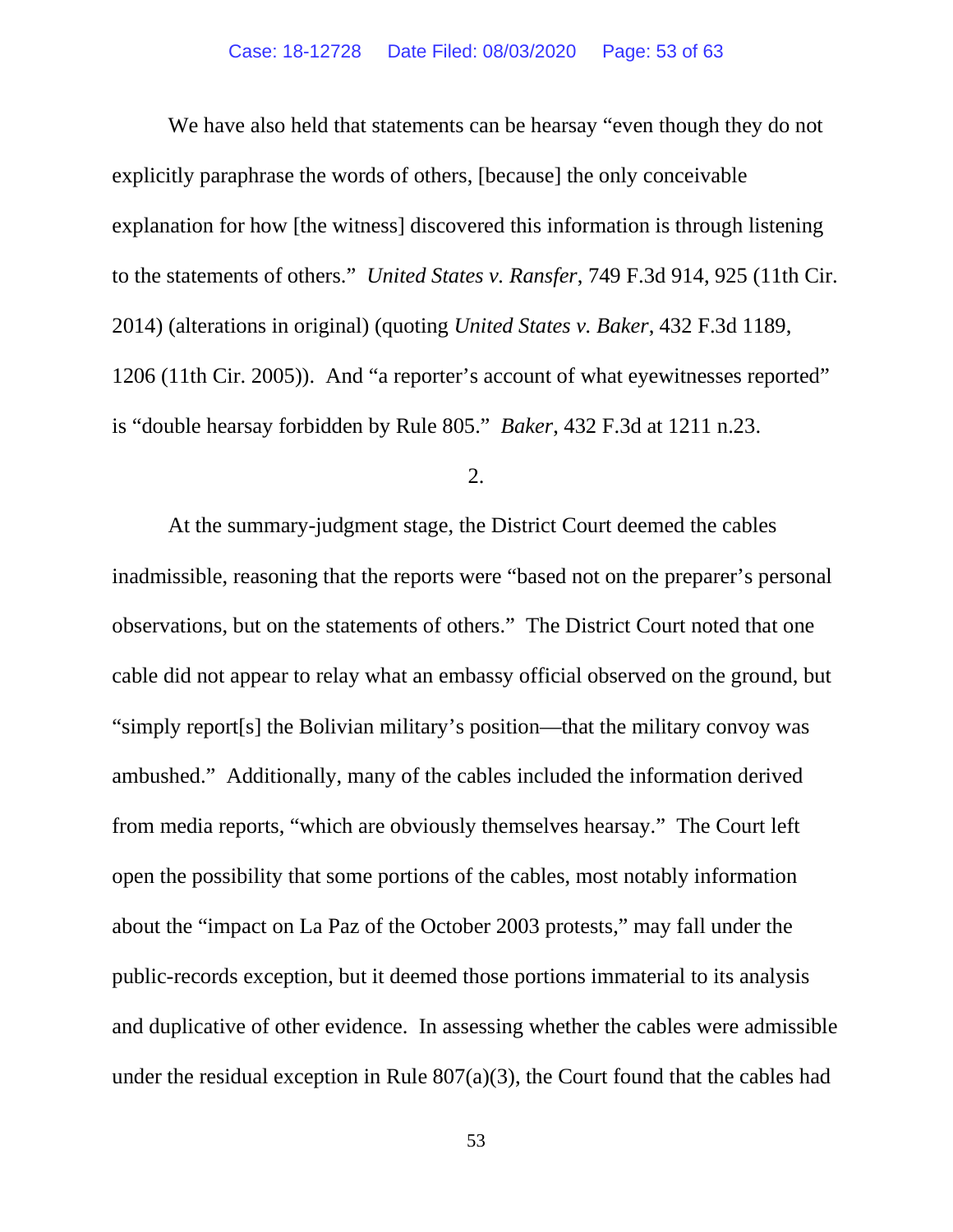sufficient guarantees of trustworthiness because the cables were "signed by the then-U.S. Ambassador to Bolivia" and the "State Department had no incentive to do anything but report the situation in Bolivia fairly and accurately."

 saw violence, [or] whose opinions it is that violence surged;" (2) that the cables they contain "speculation, hearsay, [and] unidentified reports;" and (4) that At trial, Defendants sought to admit cables relating to the events in October 2003, contending that the information was reliable as the U.S. Embassy is in La Paz. Plaintiffs objected (1) that the cables do not indicate "who was [there], who "detail events throughout the entire country of Bolivia, not simply La Paz;" (3) that "defendants have made no indication which parts of [the cables] are based on personal knowledge."

without further discussion, admitted the cables into evidence.<sup>28</sup> In response, Defendants argued that the cables are signed by State Department officials, contain information from La Paz and El Alto (areas with State Department presence), and contain factual information such as the airport has been closed and clashes with protestors resulted in deaths. The District Court,

 that the probative value of the cables was substantially outweighed by the danger of unfair the situation in Bolivia fairly and accurately." We do, however, note that one cable indicated <sup>28</sup> Plaintiffs again objected to the admission of the State Department cables the following day based on their trustworthiness and Rule 403. The District Court ruled that the cables were sufficiently trustworthy (because the State Department did not have an adversarial motive to misreport the situation in Bolivia) and that Plaintiffs did not meet their burden of demonstrating prejudice. Because we determine that the cables contain hearsay, we take no position on the District Court's conclusion that the "State Department had no incentive to do anything but report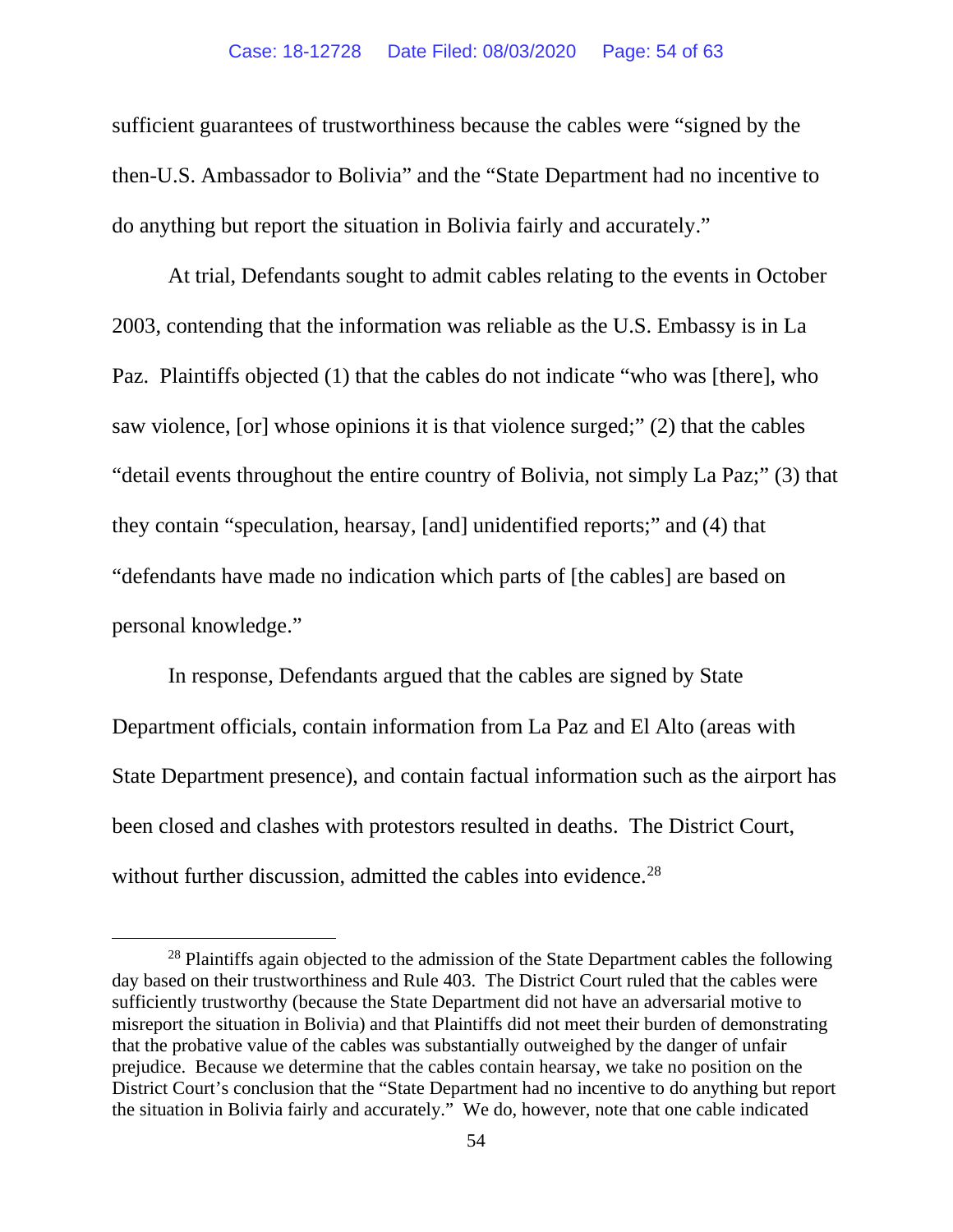3.

 cables because it applied the wrong legal standard. The cables are relevant only to establish the truth of their contents—to report on specific incidents of violence and Department's findings about the events in Bolivia lacks source attribution. It is impossible for us to determine whether the information was gleaned from on-the- report), was a conclusion drawn by State Department officials based on an conclusions within the reports. We conclude that the District Court abused its discretion in admitting the occurrences around Bolivia. Most of the information that buttresses the State ground observations by State Department officials (or other agents under a duty to investigation, or is just a collection of statements made by third parties. As Plaintiffs point out, there is no indication who was there or who drew the

 "sources." In other places, the cables directly quote statements made by political The cables repeatedly base their findings on unidentified "reports" or figures. One cable describes an opinion poll, one cable repeats "unconfirmed rumors," and one cable lists the four themes observed by "influential Bolivian media leaders." Absent additional information on how the State Department

that the State Department was "publicly supporting Sánchez de Lozada," one of the parties in this case, which undercuts the District Court's conclusion that the State Department had no other motive than to provide fair and accurate information. *See Niam v. Ashcroft*, 354 F.3d 652, 658 (7th Cir. 2004) (stating that the Seventh Circuit "and other courts have expressed concern" about reliance on State Department reports as "[t]he State Department naturally is reluctant to level harsh criticisms against regimes with which the United States has friendly relations").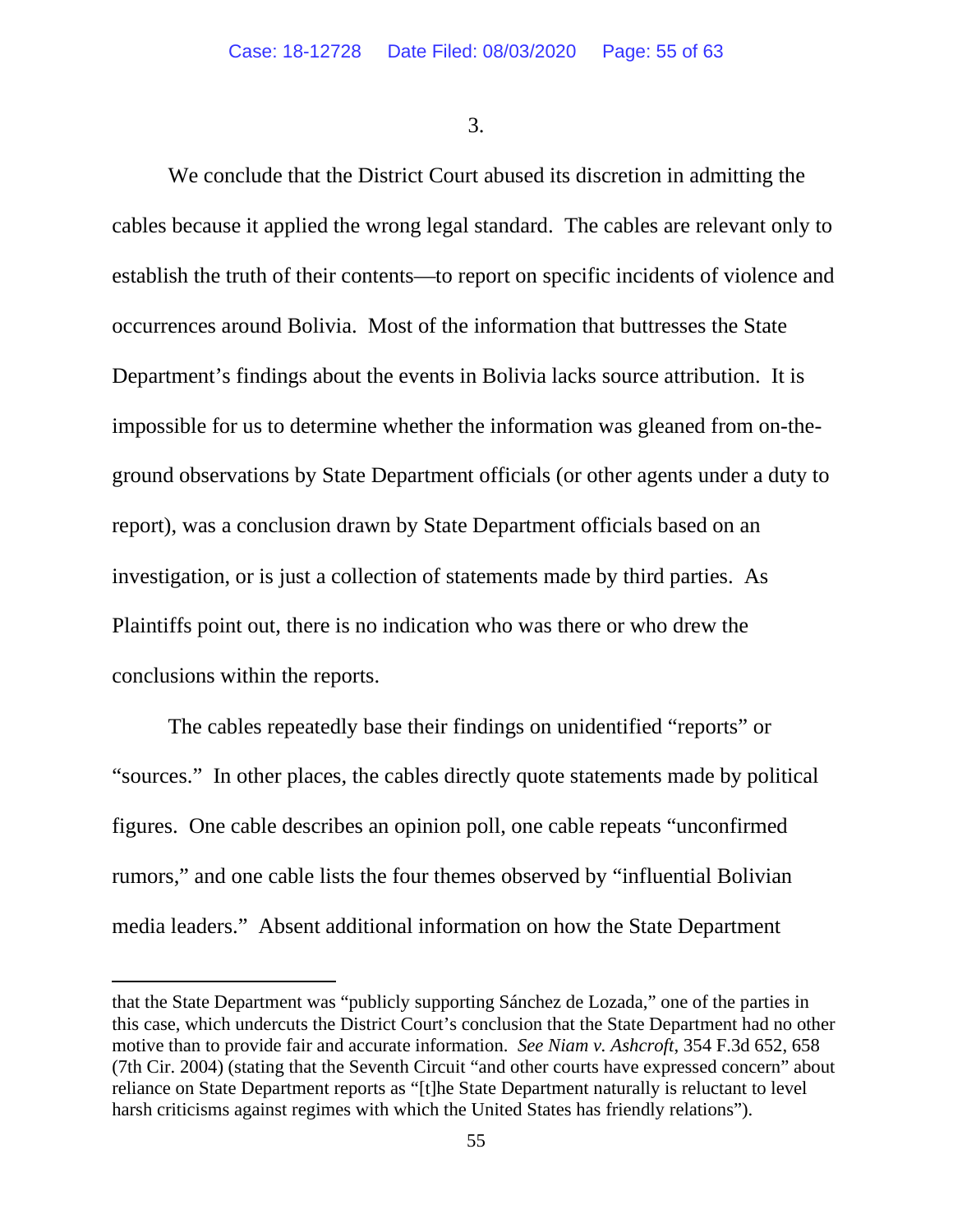#### Case: 18-12728 Date Filed: 08/03/2020 Page: 56 of 63

 we can only conclude that the information reported in the cables was hearsay gathered or observed by third parties with no duty to report. *See Ransfer*, 749 F.3d at 925. The cables are essentially a "reporter's account of what eyewitnesses reported," which as we have held, is "forbidden by Rule 805." *Baker*, 432 F.3d at gathered this information, or on who was responsible for reporting the intelligence, 1211 n.23.

 The District Court failed to determine which statements in the cables reflect "the personal knowledge of the public official making the record or his agent or contained within the cables were inadmissible hearsay. That erroneous application at 1297. The cables, as submitted, are inadmissible.<sup>29</sup> someone with a duty to report the matter to a public official," *Cent. Gulf Lines, Inc.*, 747 F.2d at 319, and which statements were made by third parties with no duty to report, *Mazer*, 556 F.3d at 1278. The District Court erroneously admitted the cables based on their trustworthiness and did not assess whether the statements of the hearsay rules constitutes an abuse of discretion per se. *Henderson*, 409 F.3d

4.

<sup>&</sup>lt;sup>29</sup> Portions of the cables may be admissible if the parties can show who reported the information in the cables or how the information was discovered. For example, one cable includes a statement that "all American companies in La Paz and El Alto with which [embassy officials] have been in contact are closed for the safety of their own employees." That factual conclusion appears to be based on the "knowledge or observations" of a government agent under a duty to report as opposed to a collection of statements made by third parties under no obligation to report and, as such, may be admissible. We need not undertake to identify all such potentially admissible statements as the cables, as a whole, should not have been admitted.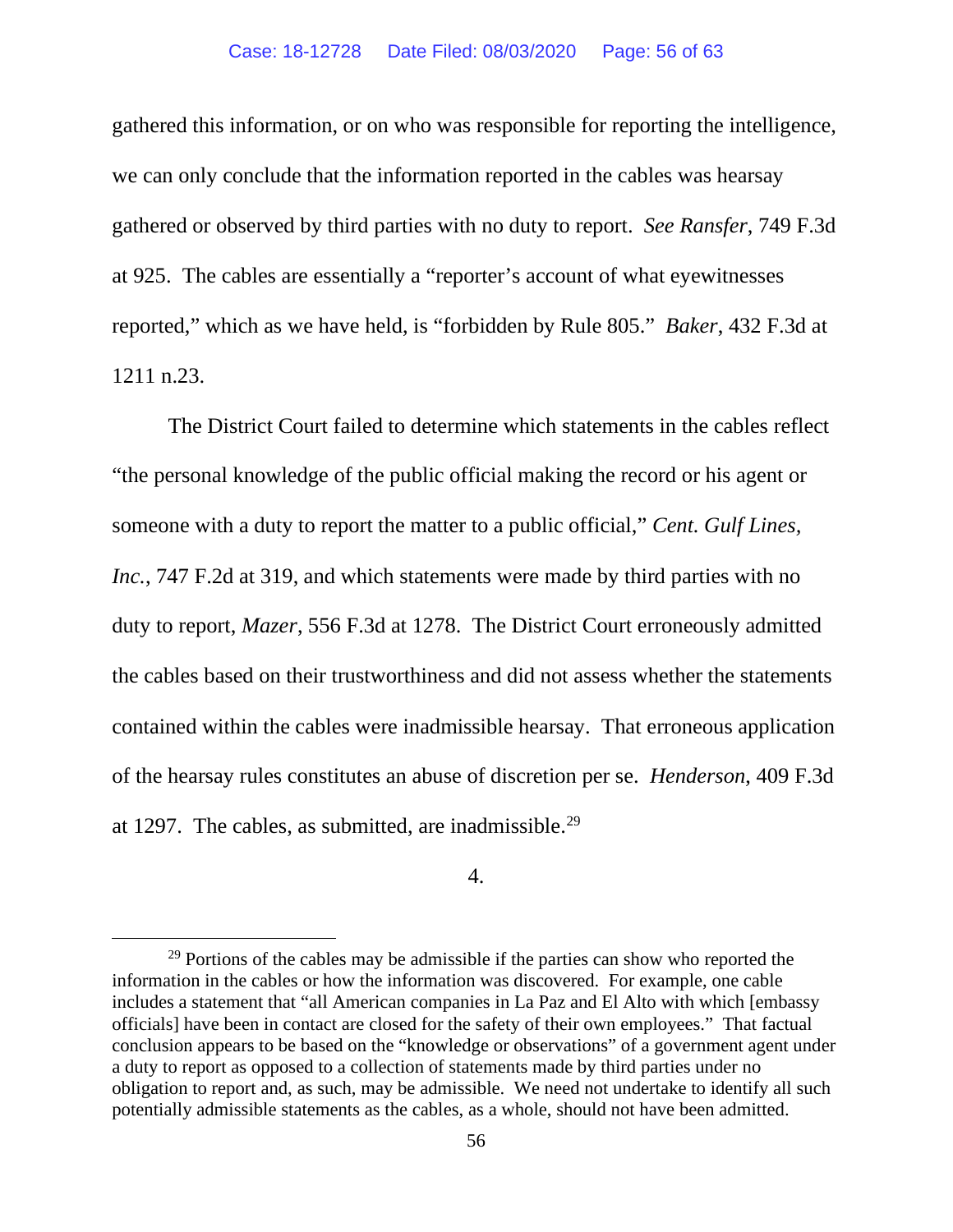that similar government reports are admissible under Rule 803(8). Neither opinion refutes our conclusion. Defendants point to two out-of-circuit opinions to support the proposition

 held that when an "agency professional transmits a document to others outside the agency, that document is presumptively a factual finding of the agency." But the whether the findings were based on the preparer's own observations or knowledge. *Id.* In fact, the Fifth Circuit explicitly refused to address the basis on which we find the cables in this case to be inadmissible, namely "whether some statements contained *within* the . . . documents could themselves be hearsay." *Id.* at 615 n.7. In *United States v. Gluk*, 831 F.3d 608, 614 (5th Cir. 2016), the Fifth Circuit central issue there was whether the SEC had "declined to adopt the report," not

 In *Union Pacific Railroad Co. v. Kirby Inland Marine, Inc. of Mississippi*, 296 F.3d 671, 679 (8th Cir. 2002), the Eighth Circuit upheld the admission of an on hearsay evidence to reach their conclusions." *Id.* (citing *Moss v. Ole S. Real*  which found that a bridge was "an unreasonable obstruction to navigation," was a investigation, public hearing, and an administrative review." *Id.* at 673, 679. investigative report prepared by the Coast Guard even though "investigators relied *Estate, Inc.*, 933 F.2d 1300, 1304 (5th Cir. 1991)). The Court held that the report, reliably prepared factual finding because its conclusions were based on a "thorough review process," which included "a preliminary investigation, detailed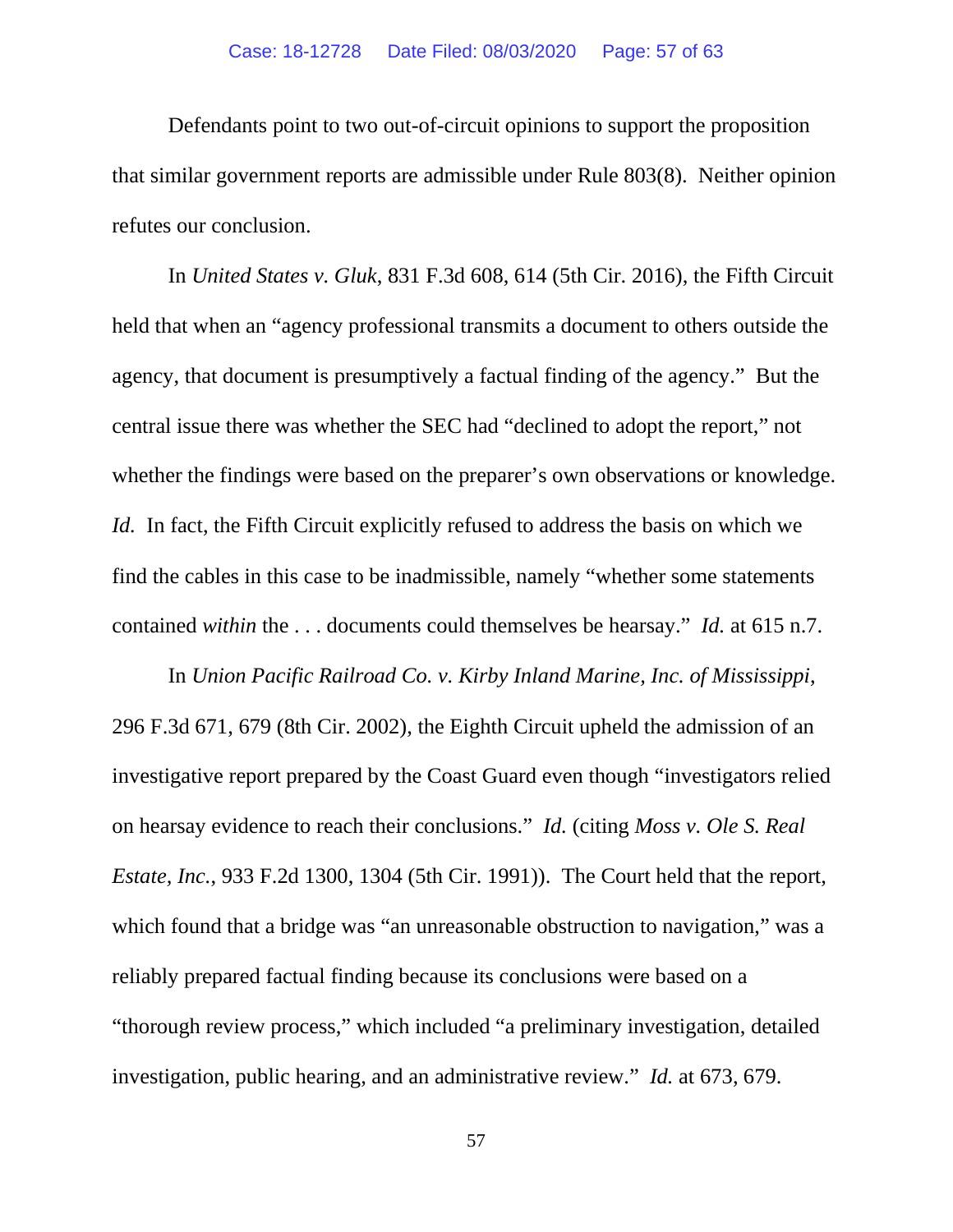reported. And even if the cables were reliably prepared, only the portions setting out the findings of the preparer should be admitted, not "any portion of the investigatory file which contains otherwise inadmissible evidence." *Moss*, 933 F.2d at 1310. Here, we have no indication of how the cables were prepared. We are unable to determine the process by which the information within the cables was gathered or

 other countries admissible under the public-records exception. *See, e.g.*, (considering country reports but noting that the opposing party waived any Bolivia make these cables inadmissible. And considering the cables "even though they are hearsay," *Niam*, 354 F.3d at 658, is not the standard in this Circuit. *See Mazer*, 556 F.3d at 1278; *see also* 7 Handbook of Fed. Evid. § 803:8 (8th ed.) Other circuits have found State Department reports about the conditions in *Bridgeway Corp. v. Citibank*, 201 F.3d 134, 144 (2d Cir. 2000); *Niam*, 354 F.3d at 658; *see also Bank Melli Iran v. Pahlavi*, 58 F.3d 1406, 1412 & n.5 (9th Cir. 1995) objection to their admissibility). Plaintiffs' specific contentions regarding the hearsay of unidentified sources and "unconfirmed rumors" about the situation in ("Rule 803(8) does not provide a blanket hearsay exception for reports or statements made by non-public officials to public offices even when made pursuant to statutory duty.").

5.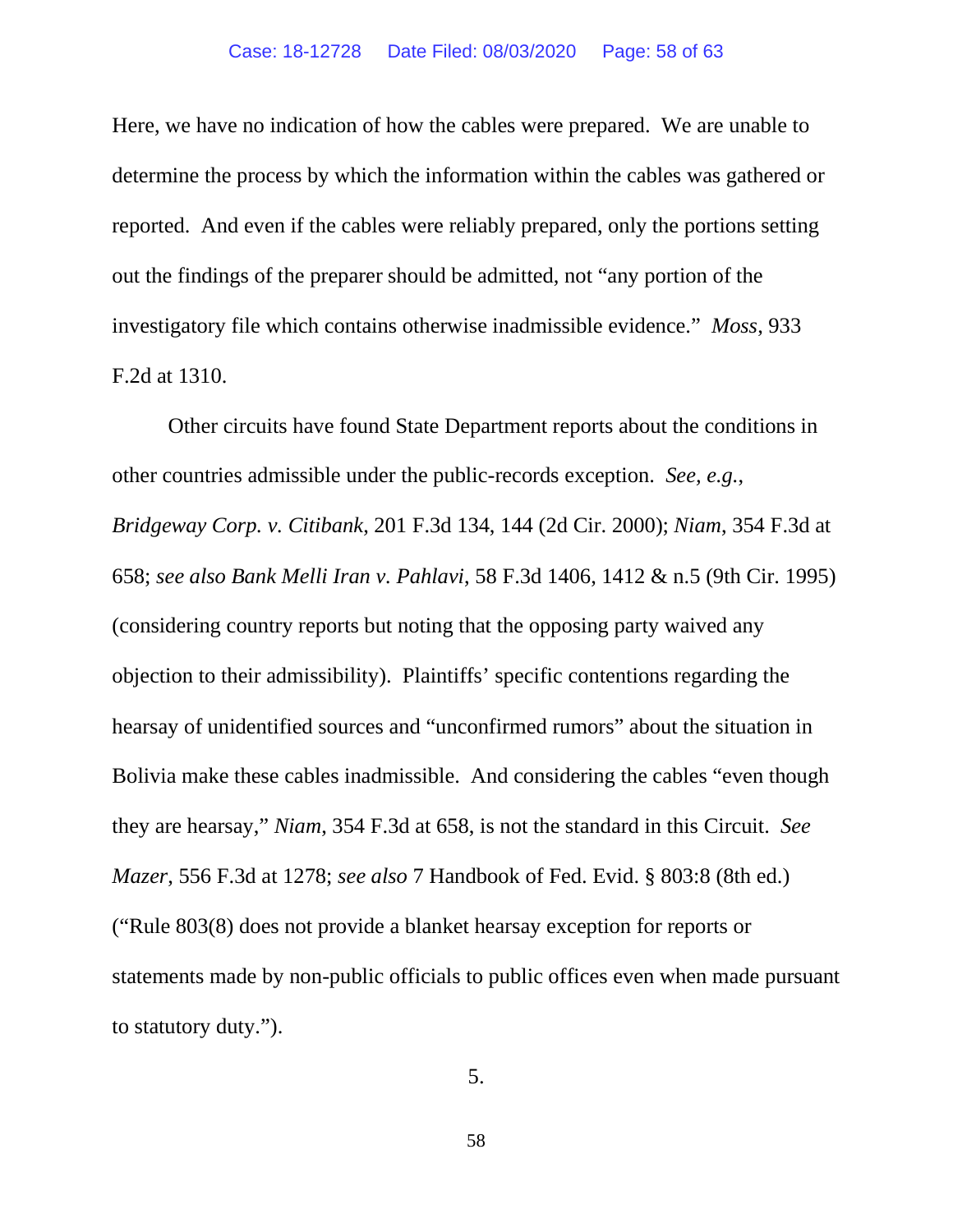evidence already demonstrated. We disagree—the admission of the cables affected Plaintiffs' substantial rights. Finally, Defendants argue that even if the District Court erred in admitting the cables, it was harmless because the cables corroborated what other uncontested

evidence in this case" to demonstrate that the killings were not intentional. to bear" and that unidentified "[l]ocal residents fear looting and the danger of misdirected fire coming through windows or walls."<sup>30</sup> Defendants also used this events, arguing that what the "State Department was telling the people in DC – and this explanation of the evidence to the jurors, who were to determine whether the Defendants' argument that the cables show only that "there were specific crises at each of the locations where decedents were shot" is a sharp departure from their explanation of this evidence to the jury. In closing argument, Defendants argued that the cables were the "the most important piece[s] of Defense counsel quoted specific "reports" from the cables that there was "increasing levels of violence, with the protesters now bringing dynamite and guns evidence to attach the imprimatur of the U.S. government to their version of this is telling you" was the danger is "what happened, misdirected fire." Based on

based on any understanding." 59 <sup>30</sup> Although such specificity was not necessary to preserve their objection to the admission of the cables, Plaintiffs objected and cited this statement as an example of hearsay in the cables because "[w]e don't know who fears looting, who's reporting this." Plaintiffs also argued that the statement was "pure speculation. There's no firsthand knowledge of this. It's not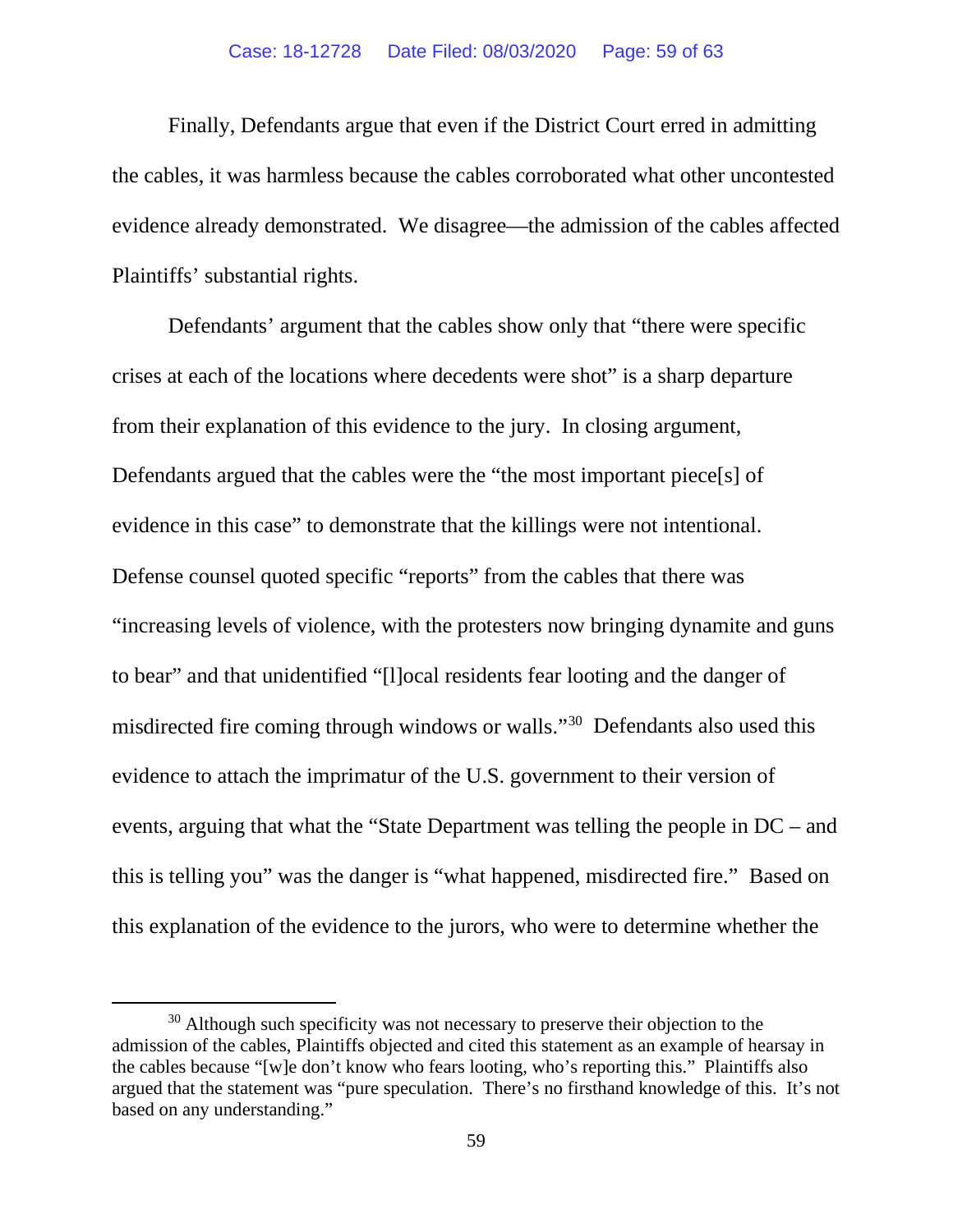killings were intentional or not, we cannot conclude that the cables (and the hearsay within) did not "have substantial influence" on the judgment. *Kotteakos v. United States*, 328 U.S. 750, 765, 66 S. Ct. 1239, 1248 (1946).<sup>31</sup> We remand the case for a new trial on Plaintiffs' wrongful-death claims based on the inappropriate admission of the State Department cables.

#### B.

 instruction. The District Court instructed the jury that Plaintiffs had to prove that, for each relative, there was "[t]he willful and intentional killing of the relative by a death is a probable result of this action, whether or not the defendant wanted to cause that particular death." Plaintiffs' requested instruction was derived from Court. Plaintiffs also argue that a new trial for their wrongful-death claims is warranted because the District Court erred in refusing to give their requested jury Bolivian soldier." The District Court denied Plaintiffs' request to include a statement that one "way to show intent is to show that a defendant knows that language in a foreign attorney's declaration that they submitted to the District

 Court. The District Court has "wide discretion" to instruct the jury. *United States v. Starke*, 62 F.3d 1374, 1380 (11th Cir. 1995). The District Court abuses its

<sup>&</sup>lt;sup>31</sup> Defendants' arguments on appeal are further undermined by their contentions before the District Court that the probative value of the "misdirected fire" statement is "very high" and that it goes "squarely" to "one of the key issues in the case."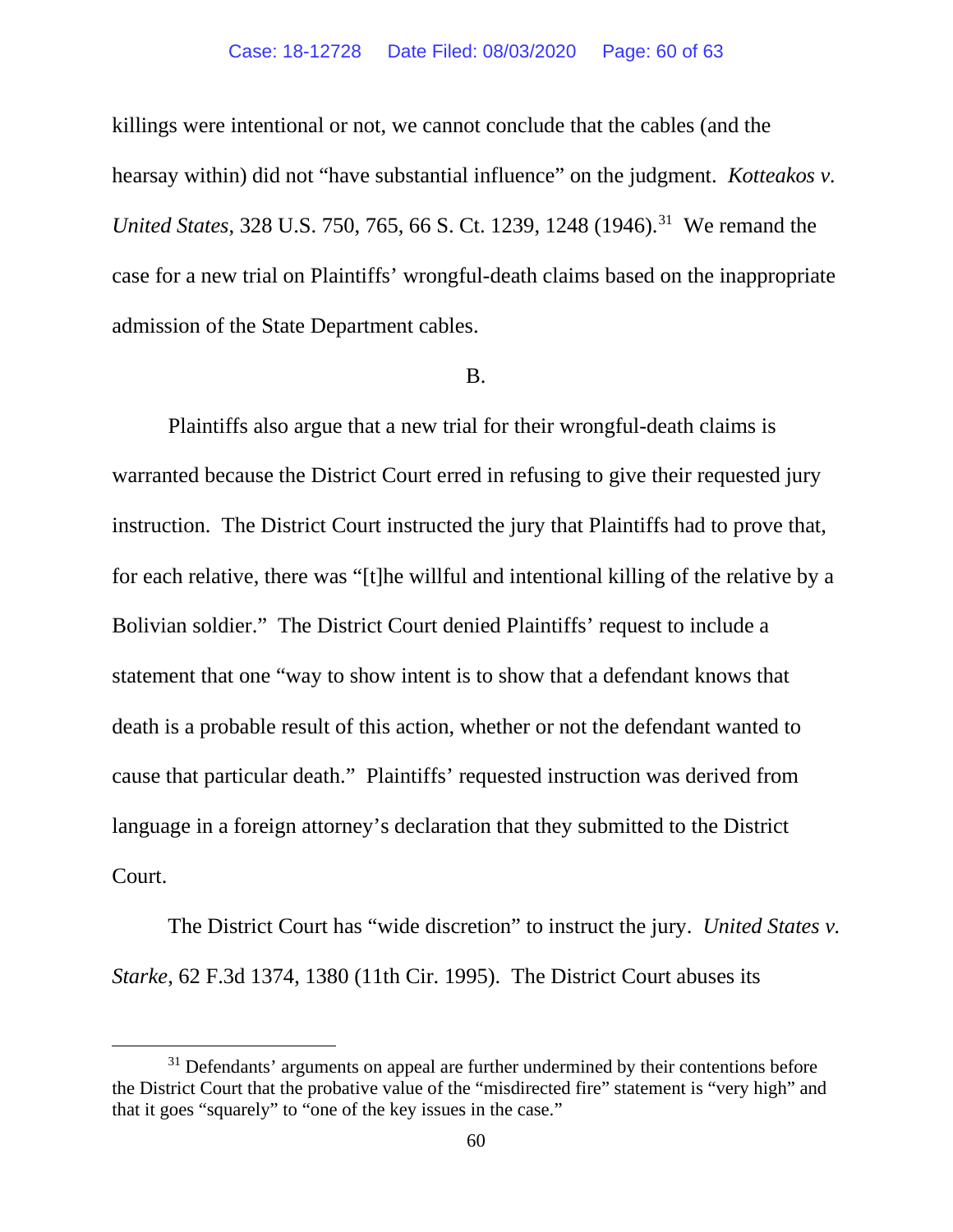discretion by failing to give a requested instruction only when "(1) the requested instruction correctly stated the law, (2) the instruction dealt with an issue properly harm to the requesting party." *Burchfield v. CSX Transp., Inc.*, 636 F.3d 1330, instruction when the substance of the proposal is covered by another instruction. *Wilkinson v. Carnival Cruise Lines, Inc.*, 920 F.2d 1560, 1569 (11th Cir. 1991). guided in its deliberations in this regard." *United States v. Dohan*, 508 F.3d 989, before the jury, and (3) the failure to give the instruction resulted in prejudicial 1333–34 (11th Cir. 2011). Furthermore, it is not error to refuse a requested We will reverse only if, after reviewing the jury instructions "as a whole," "we are left with a substantial, ineradicable doubt as to whether the jury was properly 993 (11th Cir. 2007).

 Plaintiffs base their wrongful-death claims on Articles 14 and 20 of the Bolivian Penal Code.<sup>32</sup> Although we have a translated copy of other provisions of 14. The parties agree, however, that Plaintiffs' requested instruction is "not a statement from the Bolivian Penal Code." The expert declaration of Paulino the Bolivian Penal Code, the record is devoid of an English translation of Article Verástegui Palao, a Bolivian attorney who is a self-professed expert in criminal law, is the only evidence in the record about the meaning of Article 14.

Bolivian law, the criminal code informs civil liability.<br>61  $32$  The parties agree that Plaintiffs' claims are stated under Bolivian law and that under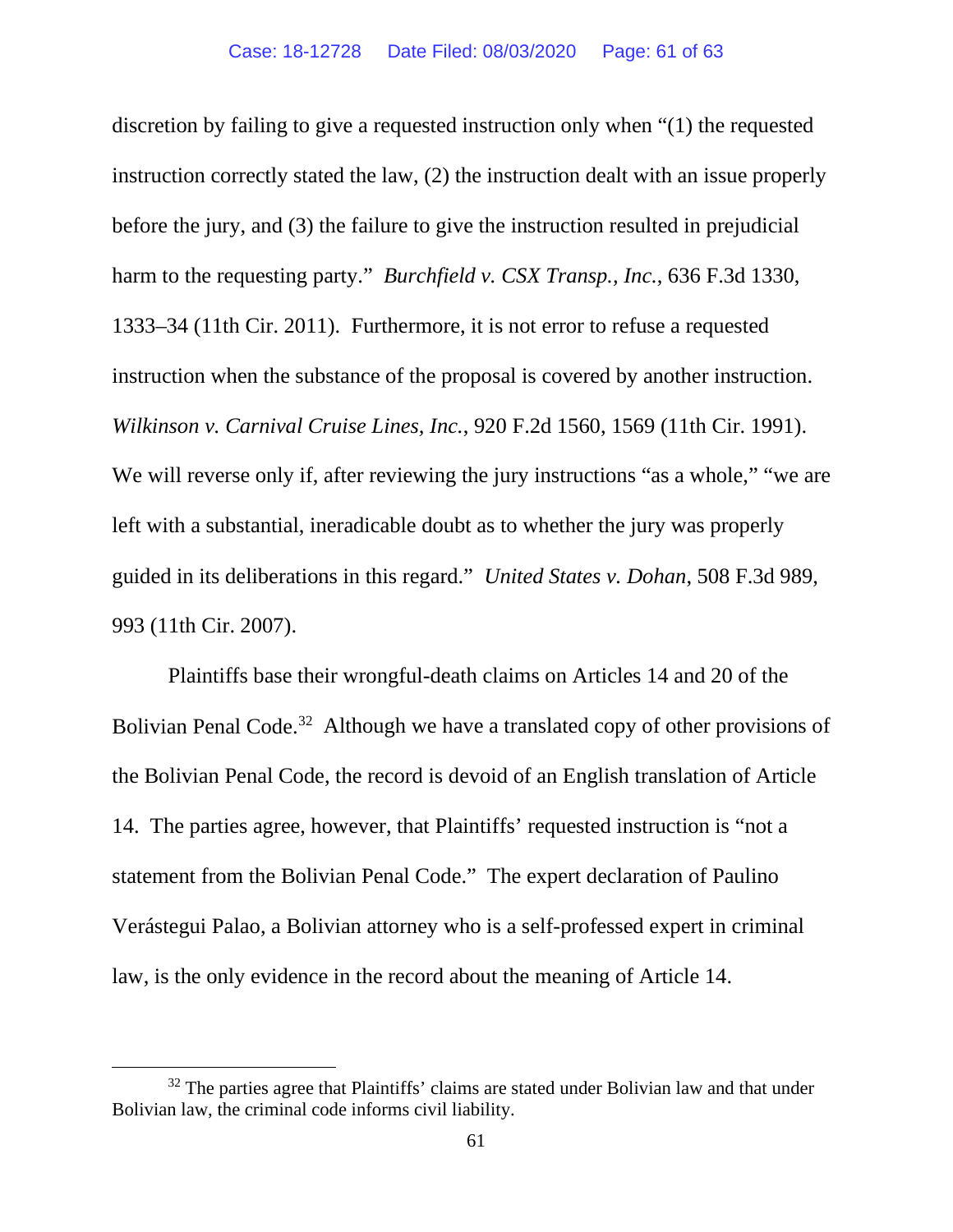Defendants did not refute any of Verástegui's conclusions, nor did they submit any other evidence regarding the interpretation of Article 14. Defendants argue that the District Court did not err in refusing the instruction because it is not a statement from the Bolivian Code, and the Court did not abuse its discretion in refusing to allow Plaintiffs to place their own interpretative gloss on the Bolivian law.

 trial on the basis of the rejected jury instruction. *See Burchfield*, 636 F.3d at 1338. any relevant material or source, including testimony, whether or not submitted by a party or admissible under the Federal Rules of Evidence" to determine the meaning sufficient to establish the substance of that law." *Cooper v. Meridian Yachts, Ltd.*, is required to take those conclusions at face value. *Id.* A court can "engage in its own research and consider any relevant material thus found" or to "insist on a complete presentation by counsel," but is not obligated to take any such action. complete presentation by counsel," but is not obligated to take any such action. Fed. R. Civ. P. 44.1 advisory committee's notes to 1966 amendment. We remand Because the District Court committed reversible error by admitting the State Department cables, we need not decide whether Plaintiffs are also entitled to a new We do note that Federal Rule of Civil Procedure 44.1 enables a court to "consider of foreign law. "[A]n un-rebutted affidavit from an attorney on foreign law [is] 575 F.3d 1151, 1165 (11th Cir. 2009). But neither the District Court nor this Court the case for further proceedings.

> $\ast$ \* \* \*